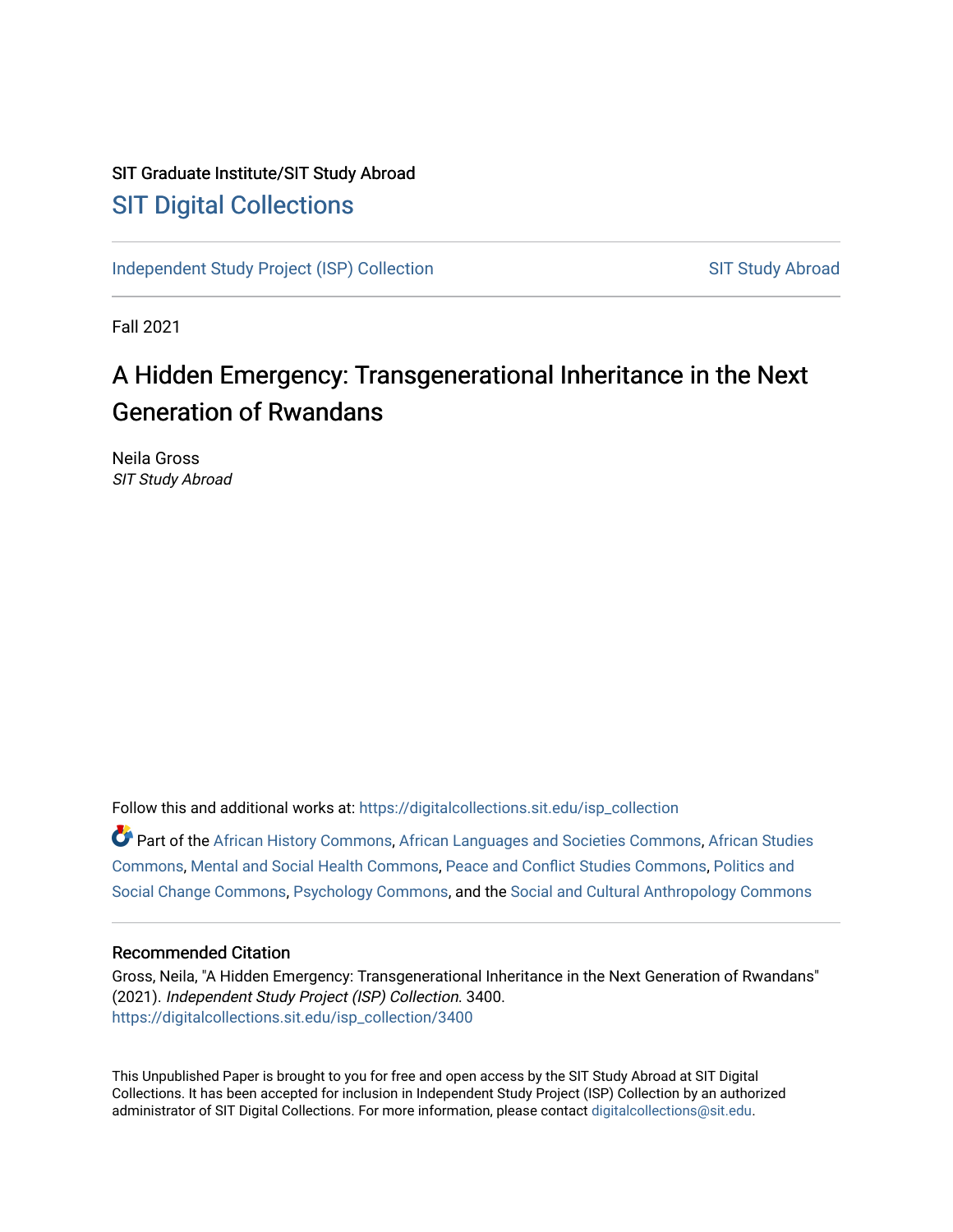## A Hidden Emergency: Transgenerational Inheritance in the Next Generation of Rwandans

Neila Gross Fall 2021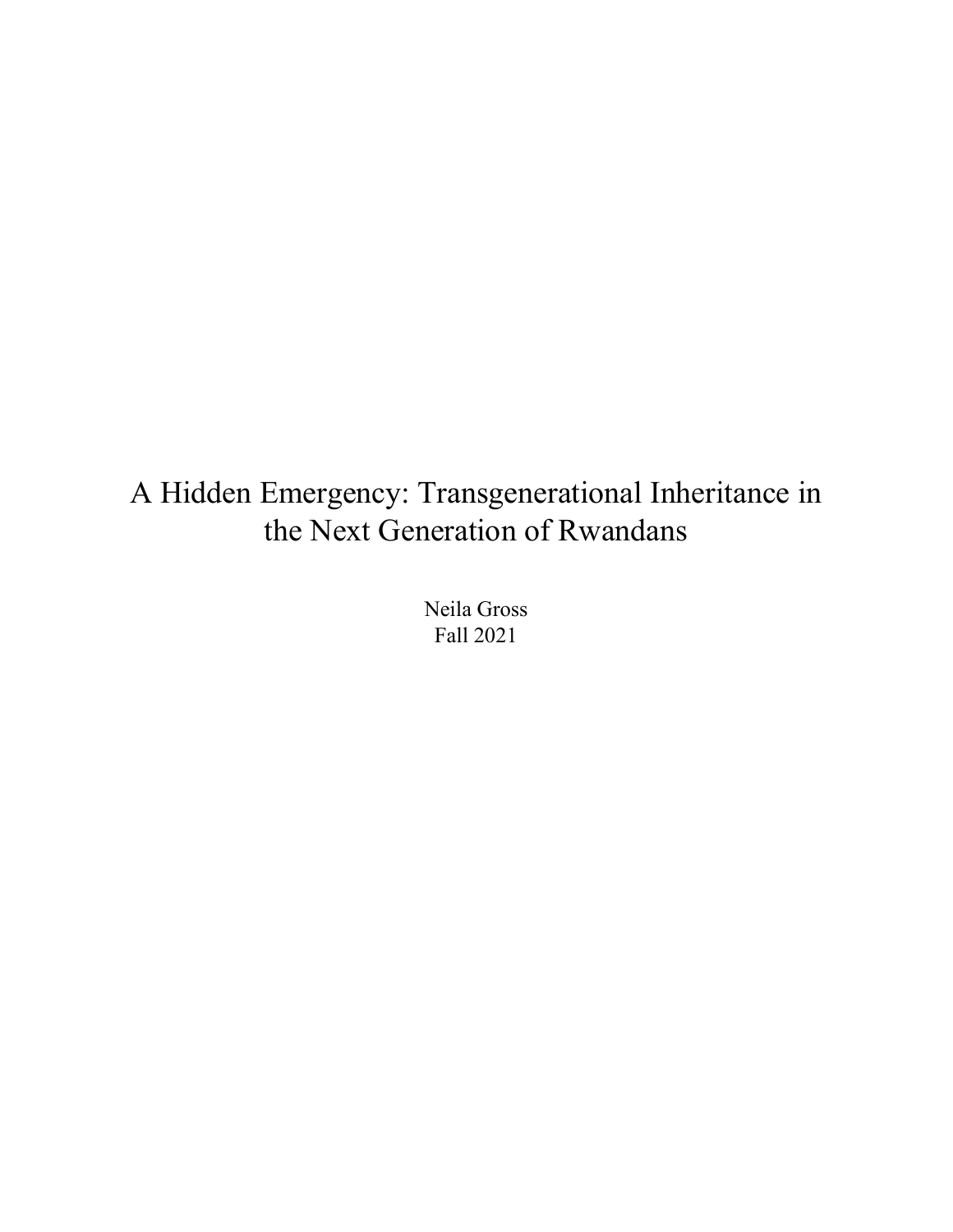## <span id="page-2-0"></span>List of Abbreviations

- APA : American Psychiatric Association
- dlPFC : Dorsolateral Prefrontal cortex
- DNA : Deoxyribonucleic Acid
- DSM-IV : Diagnostic and Statistical Manual of Mental Disorders, Volume 5
- GMV : Gray Matter Volume
- ILs : Interleukin receptor
- IFNG : Interferon Gamma receptor
- MDD : Major Depressive Disorder
- PSS-I : PTSD System Scale-Interview
- PCL-17: PTSD 17 question Checklist
- PTSD : Post Traumatic Stress Disorder
- TTT : Transgenerational Transmission of trauma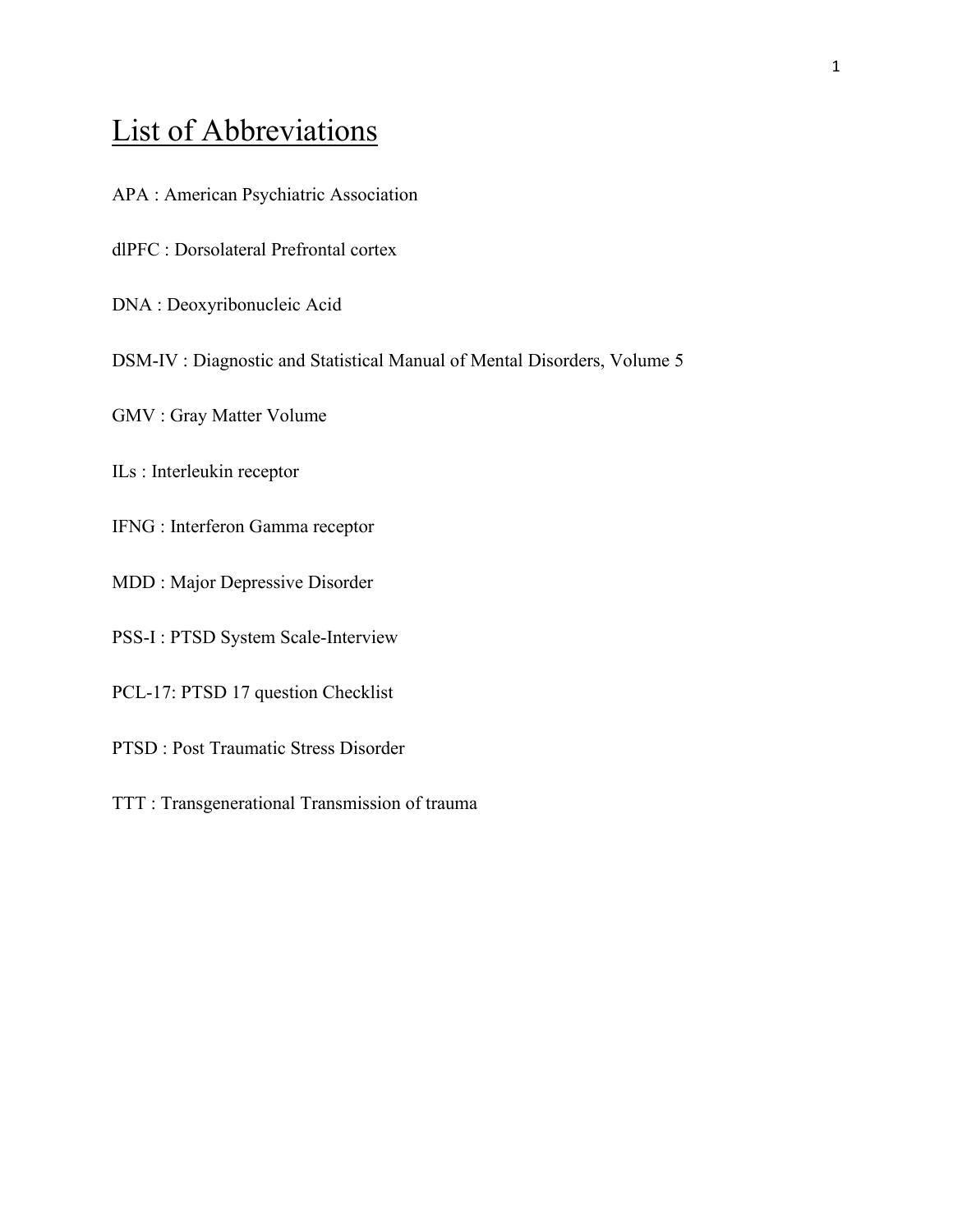## <span id="page-3-0"></span>**Abstract**

Cases of physiological and psychological health disorders in the generation succeeding generation of the 1994 genocide are rising at an alarming pace. The presented work herein details a qualitative and quantitative approach to understanding the transmission of trauma from the surviving population of the 1994 Genocide Against Tutsi in their offspring using the APA PTSD System Scale-Interview (PSS-I). Several variables including age, gender and background were employed in this study. The results indicate that offspring born of targeted survivors of the 1994 Genocide Against Tutsi show increased trends of experiencing PTSD symptoms with children born in 1994 exhibiting the greatest increase, regardless of gender.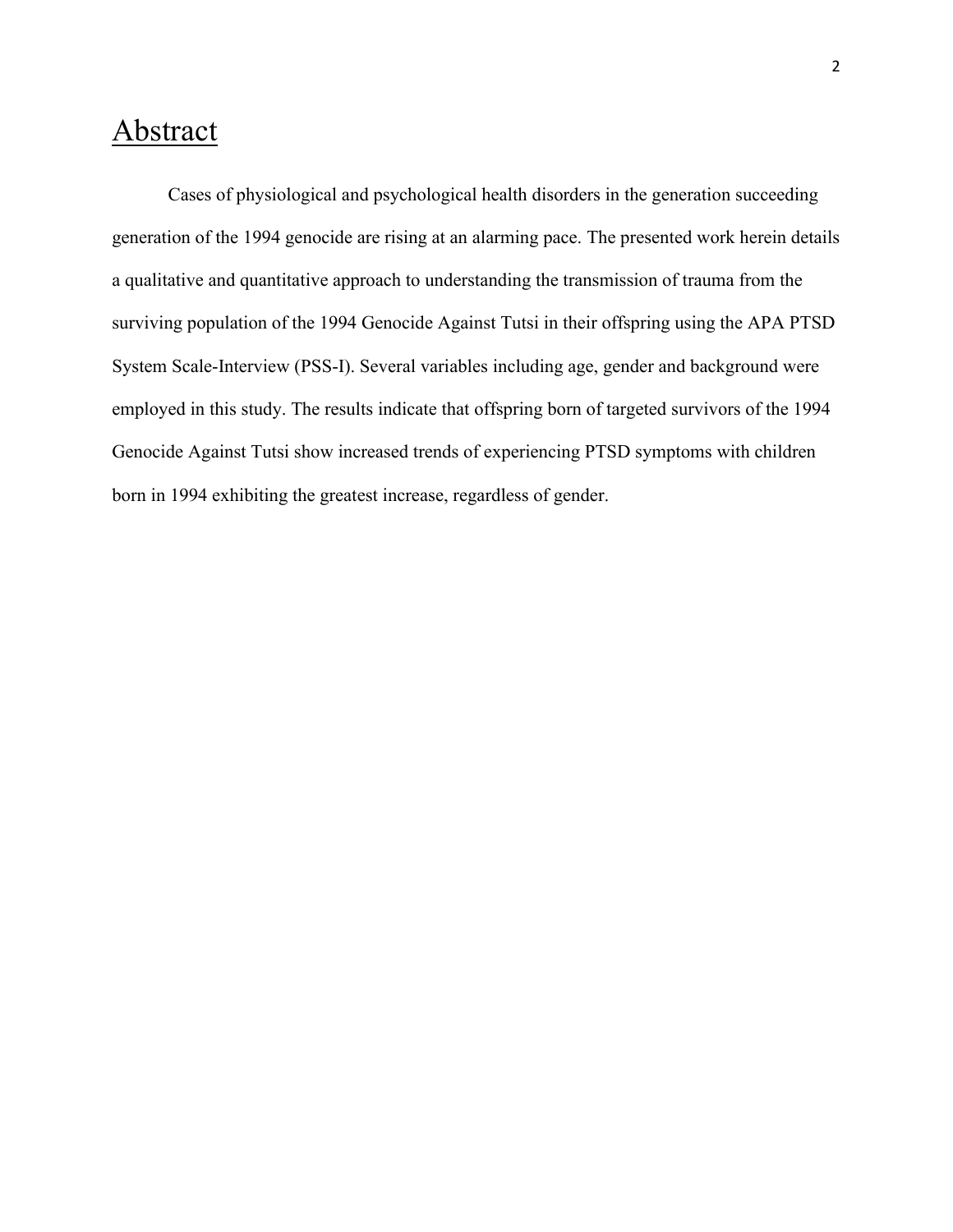## <span id="page-4-0"></span>Acknowledgements

#### *"Just because an opinion is different than yours doesn't mean it is wrong. How the world would be a merrier place if we saw the good in differing opinions rather than the bad."*  -Participant A

To all the subjects who participated in the interviews: it is not easy to be vulnerable with a stranger, no less about your emotions regarding trauma. Each participant was vulnerable about their lives and some even welcomed me into their homes. I learned many great life lessons from them. Some I will share with my friends and family back home and others I will hold in my heart for the rest of my life.

To Agnes, thank you for being the greatest translator and a great source of entertainment throughout this ISP period. It was an honor to watch your comforting presence and words of encouragement that you bestowed upon those that were struggling. Next time we go to Rolex, you must get more than just fries.

I would like to acknowledge my support group that I have had here in Rwanda since the very first day. I never thought I would learn so much about myself and come to understand the opposing side of my opinions like I did with these people. Lauren- thank you for listening to me, editing everything I write, and challenging me in ways I have never been challenged before. You are more inspirational than you will ever know. Steph- Ndagukunda. As my kindred spirit, I am grateful for the friendship we have made that will continue to thrive past this study abroad period. Riley, you get a Turkmenistan flag and Emma you don't get anything because I will forever be your fake bully. Janvier, thank you for showing me the happiness and goodwill you can have after employing a little bit of bravery in life. Celine, thank you for your smiles and ears that are always ready to listen to me. You are a true Queen and I hope to one day be a role model to others like you are to me.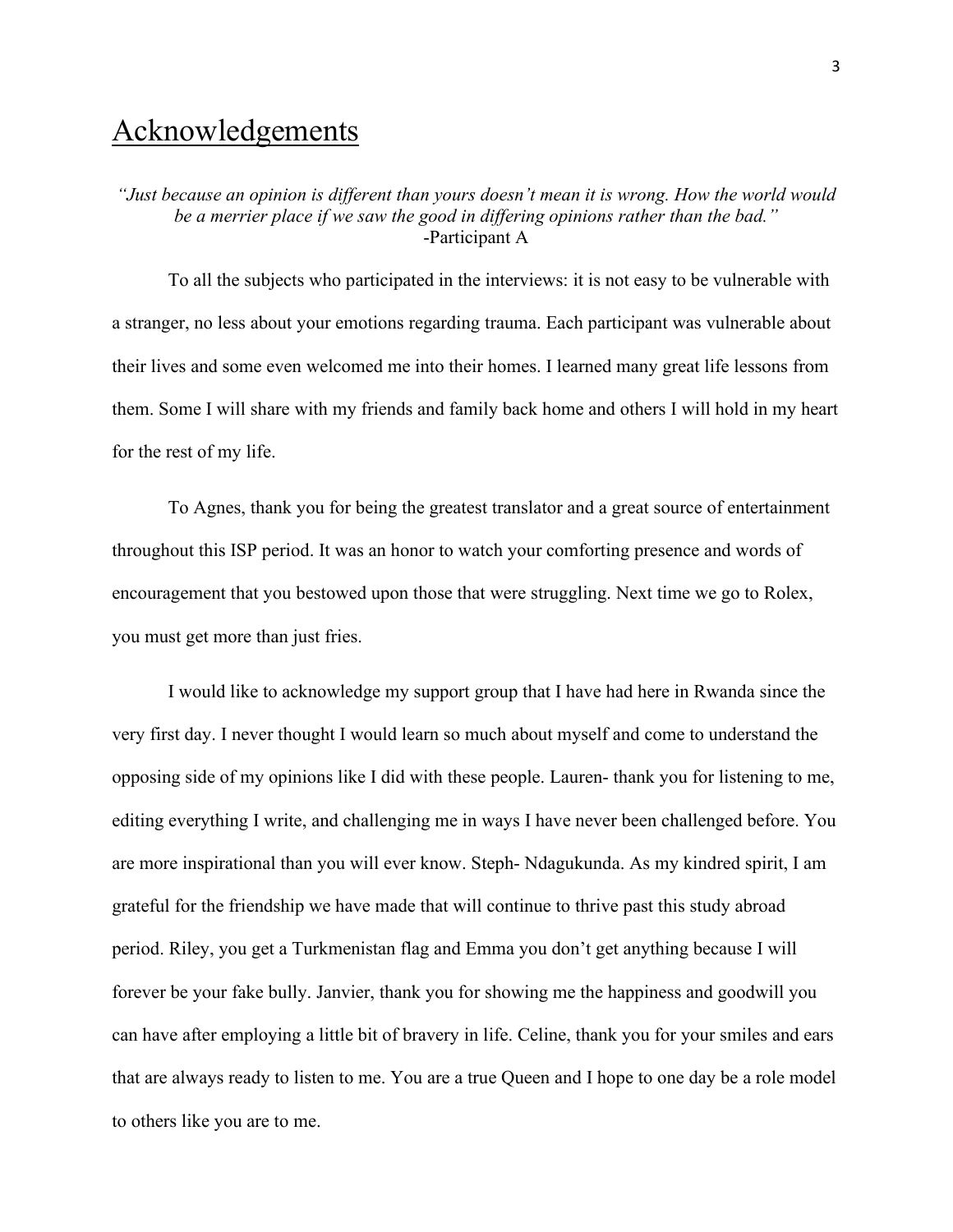## Table of Contents

| List of Abbreviations                                         | $\mathbf{1}$   |
|---------------------------------------------------------------|----------------|
| Abstract                                                      | $\overline{c}$ |
| Acknowledgements                                              | 3              |
| Chapter 1: General Introduction and Background                | 5              |
| 1.1 Background                                                | 5              |
| 1.2 Statement of Problem                                      | 6              |
| 1.3 Research Objectives                                       | 7              |
| 1.4 Relevance                                                 | 7              |
| Chapter 2: Research Methodology                               | 9              |
| 2.1 Scope                                                     | 9              |
| 2.2 Data Collection Techniques                                | 9              |
| 2.3 Ethical Values observed during the Study                  | 16             |
| 2.4 Limitations of the Study                                  | 17             |
| Chapter 3: Literature Review and Key Concepts                 | 18             |
| 3.1 Mental Health Succeeding Trauma                           | 18             |
| 3.2 PTSD in Children and Adults                               | 18             |
| Chapter 4: Presentation, Analysis, and Interpretation of Data | 22             |
| 4.1 Criteria Ratings for the Subjects                         | 22             |
| 4.2 Average Criteria Scores Based on Birth Year               | 26             |
| 4.3 Comparison of Average Frequency Scores to the Control     | 27             |
| 4.4 Final Grouping Based on Category Scores                   | 28             |
| 4.5 Male and Female Comparison                                | 31             |
| Chapter 5: Conclusions and Future Work                        | 33             |
| 5.1 Conclusions                                               | 33             |
| 5.2 Future Work                                               | 33             |
| Bibliography                                                  | 35             |
| Appendix                                                      | 37             |
| Appendix A- Merged Interview Data                             | 37             |
| Appendix B - Blank Interview sheet                            | 57             |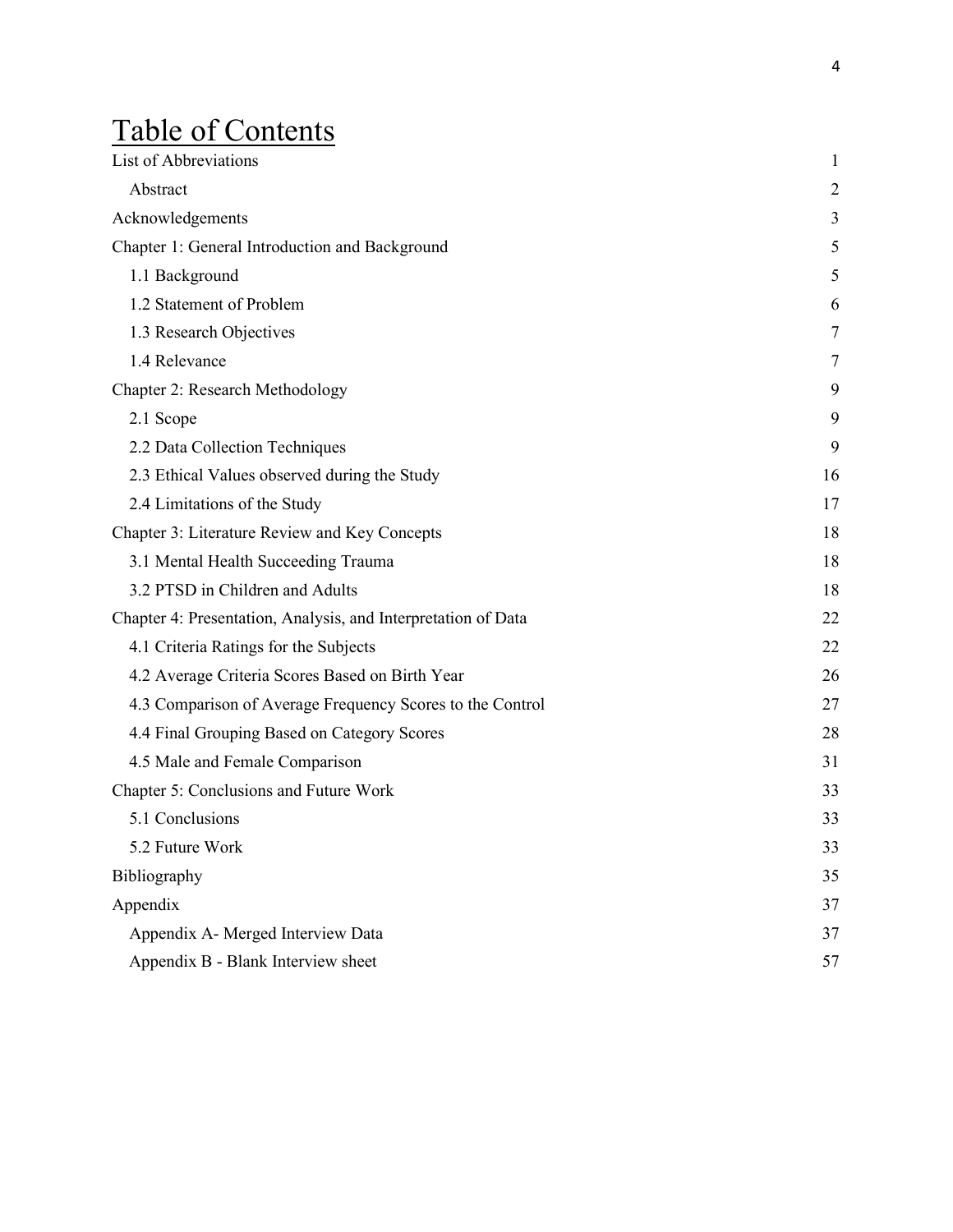# <span id="page-6-1"></span><span id="page-6-0"></span>Chapter 1: General Introduction and Background 1.1 Background

You would never know the 1994 Genocide Against Tutsi happened 27 years ago, with the bustling streets of Kigali and the general happiness of the surrounding people. But it is true that just 27 years ago, over 1 million Rwandans were murdered in 100 days. That killing rate is almost as efficient as the Nagasaki atom bomb detonated in 1945 during World War II. As the 1994 Genocide Against Tutsi ripped through the populace, many survivors were left traumatized after what they had experienced. Following the genocide, research revealed that 26.1% of the population experienced Post-Traumatic Stress Disorder (PTSD), and the prevalence of PTSD among widows was 41.4%. A negative relationship between stress in mid-pregnancy with risks of Trauma and PTSD was reported in infants and children.<sup>[1](#page-6-2)</sup> The lasting effects of the stress induced by the genocide have given many survivors PTSD, depression, suicidality as well as physical ailments such as cardiac, olfactory, and pulmonary problems. These complications are indicative of most trauma survivors and are well documented within the medical and scientific community.

The phenomenon of epigenetic transgenerational transmission of trauma (TTT) has recently gained popularity within the scientific community. TTT is a concept that trauma can be transmitted through epigenetic markers on a survivor's DNA to their children. From a biological perspective, it is demonstrated as the transfer of DNA methylations and elevated glucocorticoid levels in the children and even grandchildren of Holocaust survivors.

<span id="page-6-2"></span><sup>&</sup>lt;sup>1</sup> Mutesa, Leon. "The Tutsi genocide and transgenerational transmission of maternal stress: Epigenetics and biology of the HPA axis." *The World Journal of Biological Psychiatry*. April 2014.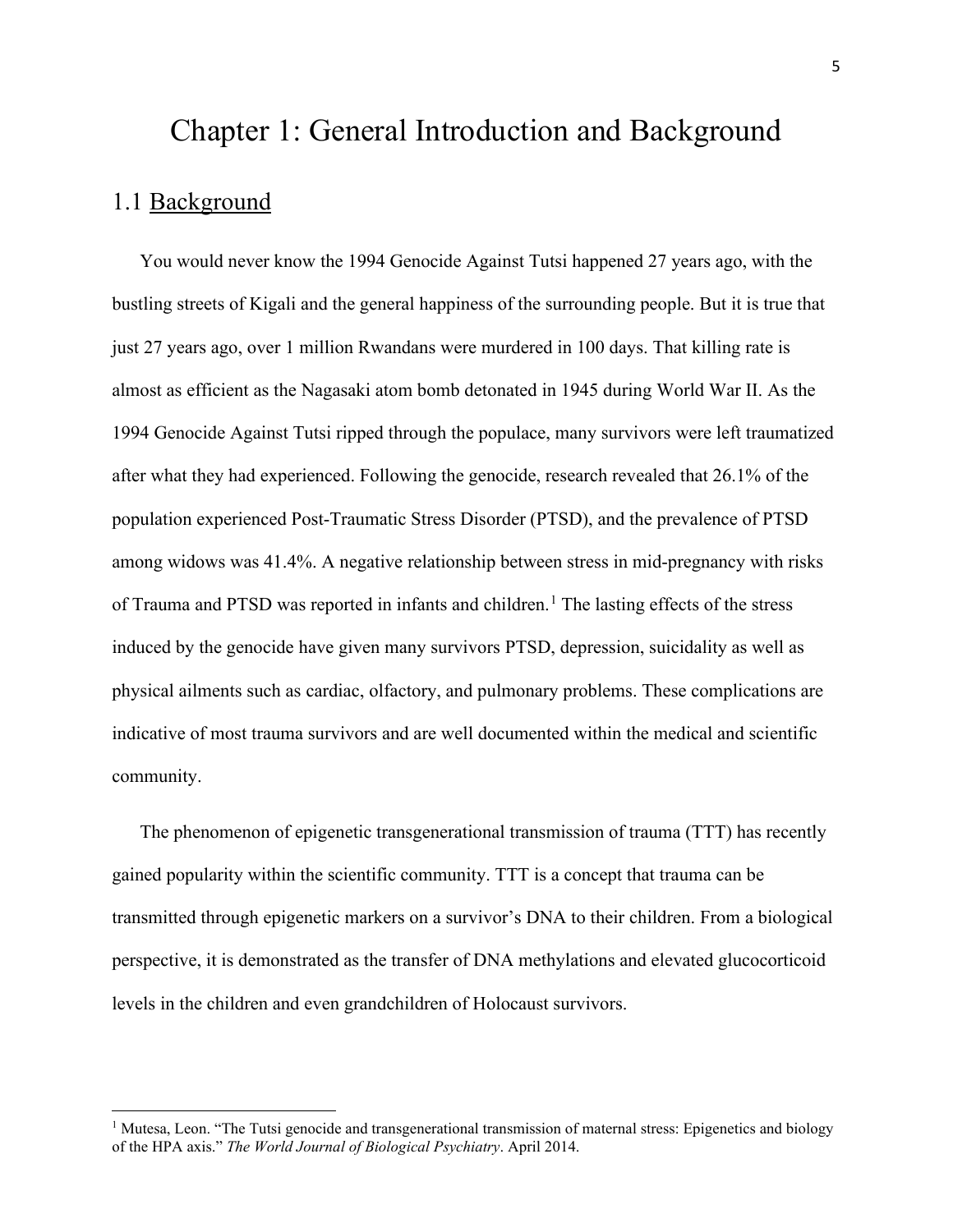Although transgenerational inheritance of trauma has been proven in subjects from the Holocaust, few studies have been able to show TTT as one of the mechanisms underlying the increased rate of suicide and depression in the post 1994 Genocide Against Tutsi generation. The difference in duration between the Holocaust and the 1994 Genocide Against Tutsi are extremely prevalent. It raises the question if DNA can be methylated, and trauma can be passed on in an episode of trauma that lasted only 100 days compared to the 4 years of the Holocaust. Furthermore, there have been no studies that focus on trauma in a particular age group post genocide. If Rwanda is searches for solutions regarding the mental health crisis in their younger generations, then they must look towards the causations and events that happened in their history.

### <span id="page-7-0"></span>1.2 Statement of Problem

Cases of physiological and psychological health disorders in the generation succeeding generation of the 1994 genocide are rising at an alarming pace. A study recently found that children of survivors suffered more physical and psychological maladies than children of perpetrators.<sup>[2](#page-7-1)</sup> It has already been proven that trauma can force change on the body and cause the victim to develop large-scale health issues. Transmission of trauma on a psychological scale integrating children of the 1994 Genocide Against Tutsi survivors in an age range of five years has never been done before. Furthermore, there are no studies that compare the trauma of males or females on the biological or psychological scale. If it can be proven that the psychological trauma of the Rwandan parent generation was being transmitted to their children born in a fiveyear period after the 1994 Genocide Against Tutsi, it could lead to a greater effort to diagnose children who are experiencing the trauma their parents went through in 1994.

<span id="page-7-1"></span><sup>&</sup>lt;sup>2</sup> Rudahindwa, Mutesa et. al. "Transgenerational effects of the genocide against the Tutsi in Rwanda: A posttraumatic stress disorder symptom domain analysis." *AAS Open Research.*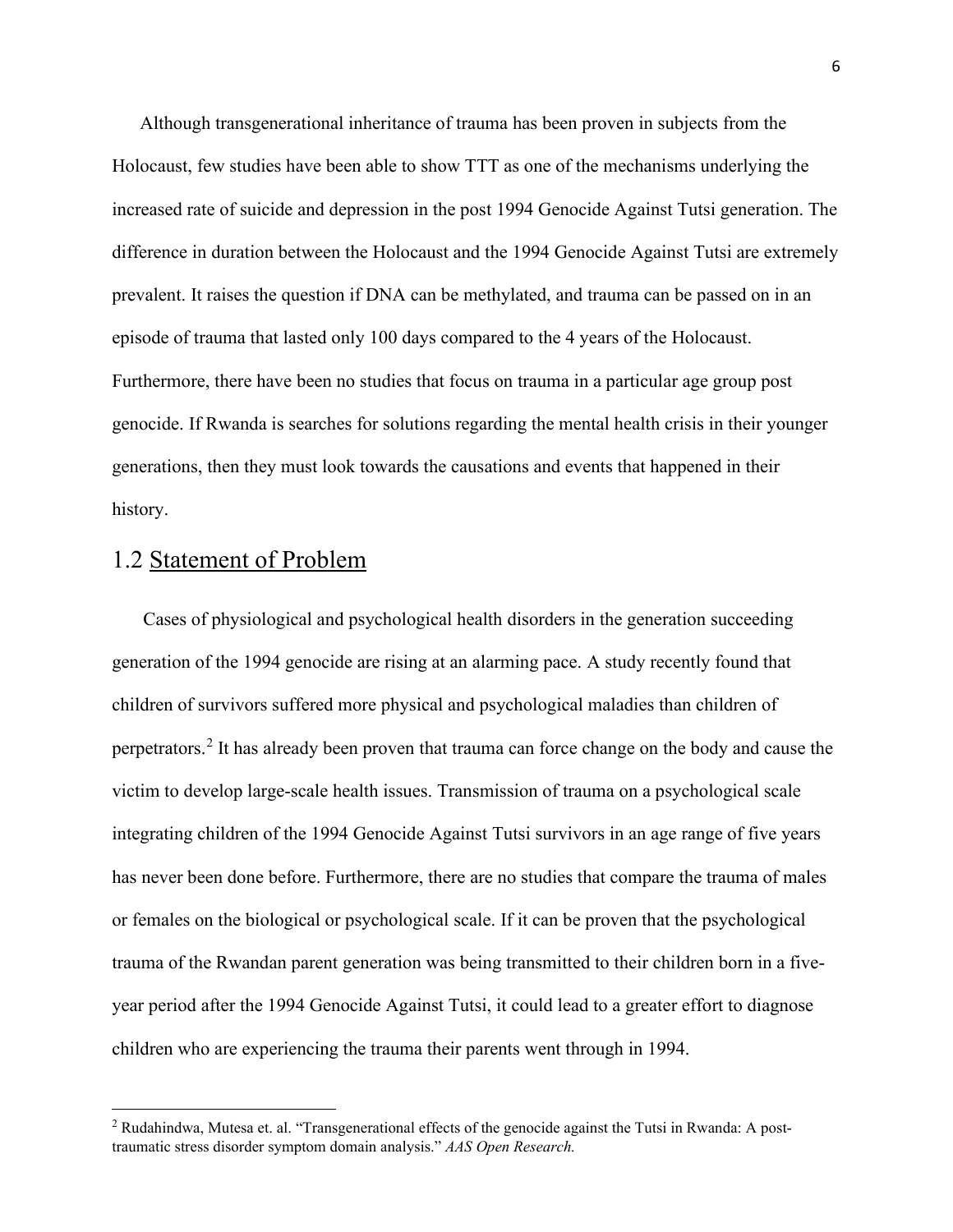### <span id="page-8-0"></span>1.3 Research Objectives

There are two general objectives of the proposed study. On the biological front, I wish to determine if epigenetic mechanisms play some role in affecting adverse brain function, including PTSD and other possible intergenerational effects, resulting from exposures related to the 1994 genocide. This will ideally be done on a Fulbright grant in 2022. The second aspect, which I will be focusing on for my SIT research period, pertains to collecting verbal data from the children of targeted mothers and fathers who survived the 1994 Genocide Against the Tutsi. The overall objective will be to determine the rate the children of survivors born after the 1994 Genocide Against Tutsi experience PTSD using the PSS-I APA checklist and how these rates correlate to a control.

#### i. Detailed objectives:

Determine whether children of survivors of the 1994 Genocide Against Tutsi experience symptoms of PTSD using the PTSD 17-item checklist (PSS-I).

- a. Determine whether age plays a role in increased symptoms.
- b. Determine whether gender plays a role in increased symptoms.
- c. Determine which APA PTSD check list criteria has the most activity.

Determine whether trauma is transgenerational or shared via parents.

### <span id="page-8-1"></span>1.4 Relevance

The lasting effects of the stress induced by the 1994 Genocide Against Tutsi have stricken many survivors with PTSD, depression, suicidality, and these effects of the genocide are manifesting in the rising rates of suicide and depression within the surviving population. Curiously, these trends are also exhibited in the generation following the 1994 Genocide Against Tutsi. This study could increase awareness among mental health practitioners that children born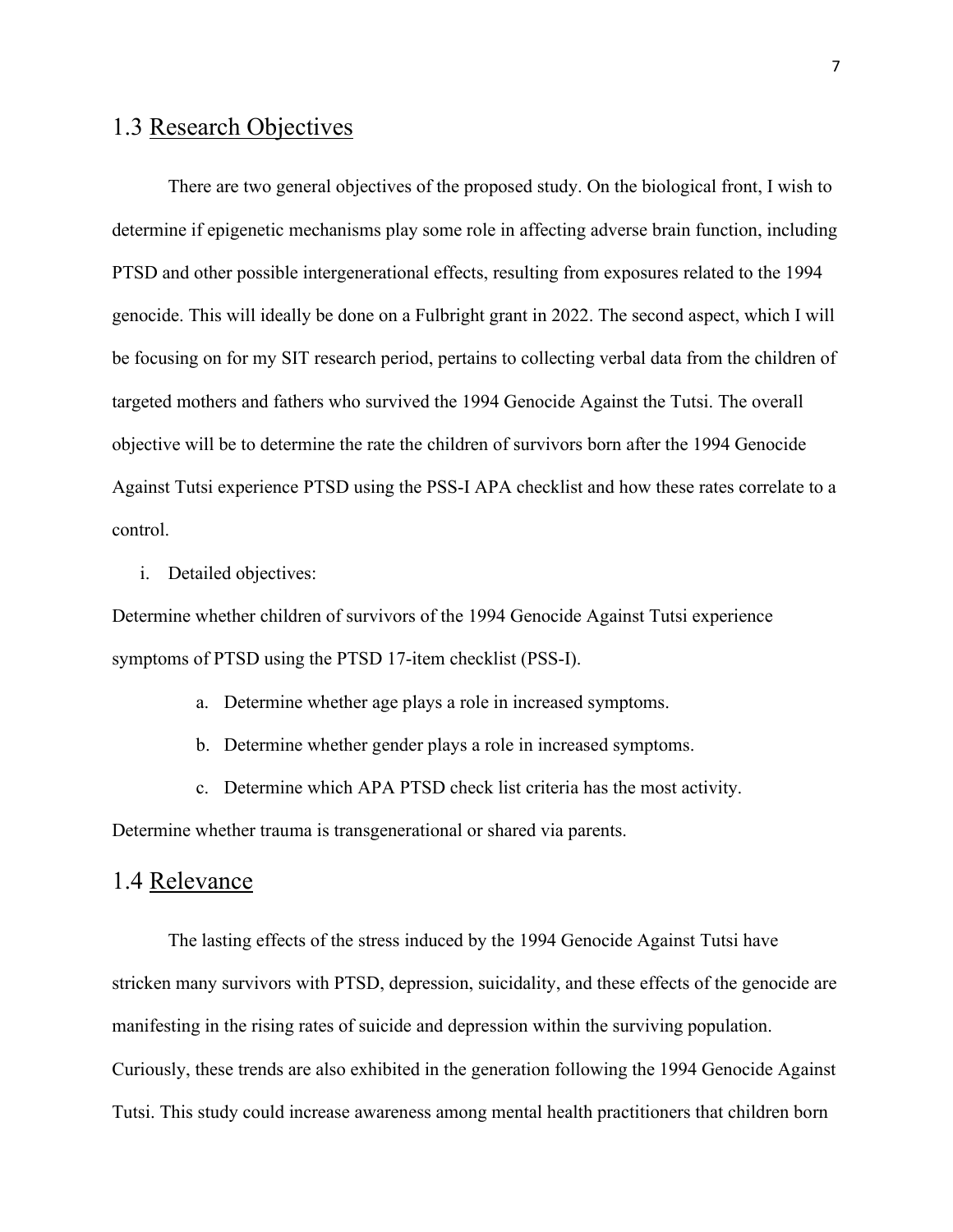from targeted parents can potentially have an increased biological and psychological vulnerability to developing trauma. The proposed project will deepen our understanding of this transmission and will set us up to investigate in the future whether the generations born after the 1994 Genocide Against Tutsi are also potentially born with an increased biological and psychological vulnerability to developing PTSD.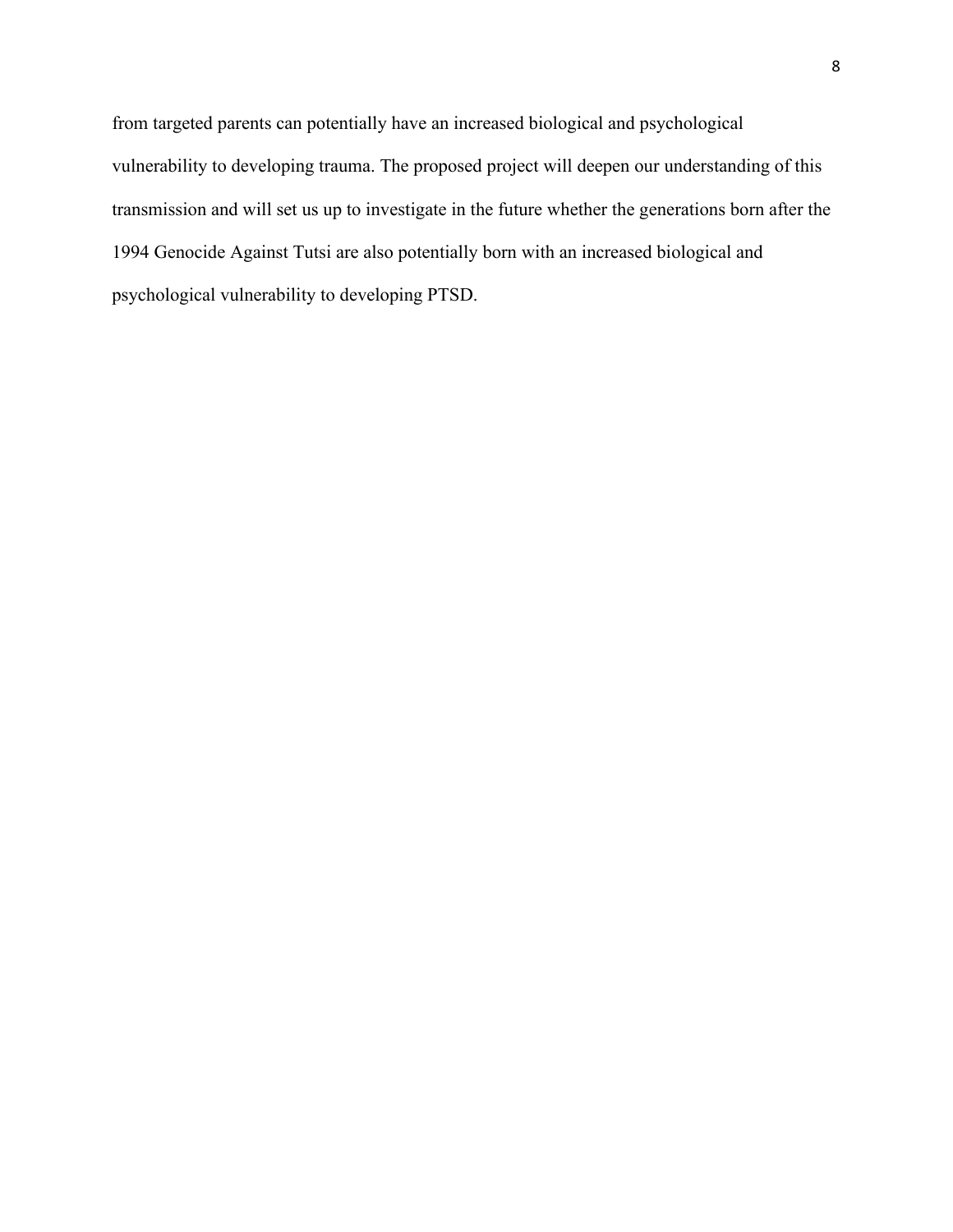## Chapter 2: Research Methodology

### <span id="page-10-1"></span><span id="page-10-0"></span>2.1 Scope

The first part of this study will be conducted in Rwanda as a social study and not biological one. It will be completed in the span of four to five weeks to allot enough time to write up a paper. This study will only pertain to children of targeted parents who experienced targeting in the 1994 Genocide Against Tutsi. The subjects are to be born after July 1994 to December 1999. Male and Females are both welcome in the study and will be grouped accordingly. Ideally, interviews will be conducted in the morning when glucocorticoid levels (fear factor regulator) are highest. There will be at least ten participants in the study, to give an adequate sample size for data analysis. However, in further research, larger population sample sizes should be considered.

Other targeted populations may be considered at another time along with a control population of people born of perpetrators or a non-targeted population. In the current research a base line of someone experiencing no trauma will be used as the control.

i. Inclusion Criteria:

Any child born from a targeted mother who was pregnant during the genocide and a five-year period after (i.e., July 1994-1999).

ii. Exclusion criteria:

Subjects with severe mental health problems.

Eligible subjects who refuse to participate in the informed consent process.

### <span id="page-10-2"></span>2.2 Data Collection Techniques

In the first stage, interviews were conducted with children of targeted parents who were pregnant in the five-year period following the 1994 Genocide Against Tutsi (1994-1999).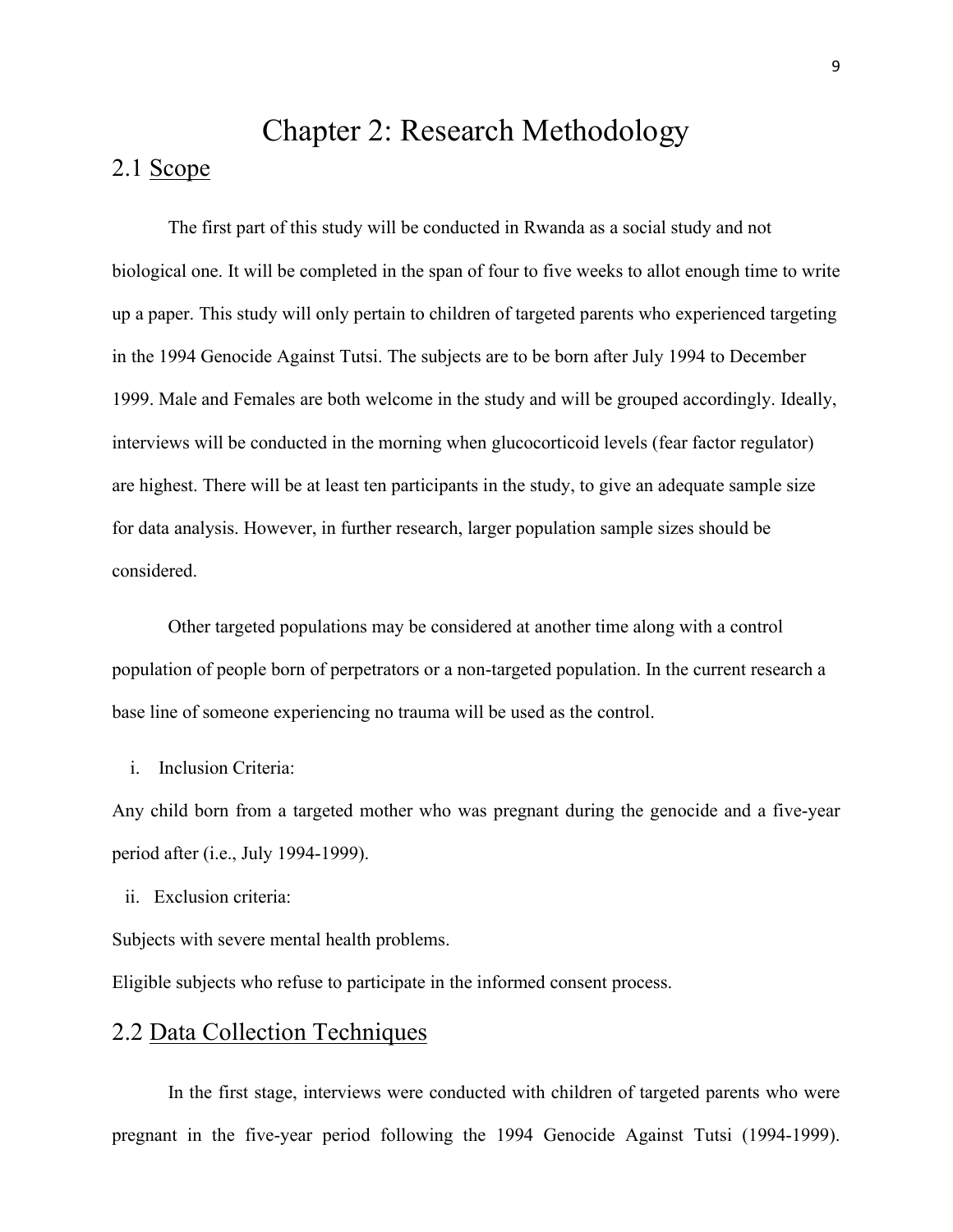Interviews were conducted at similar times in the similar areas to reduce differences in an environment that may trigger the subject in various ways.

#### i. Interview introduction

The PTSD System Scale-Interview (PSS-I) was designed as an interview system for qualified clinicians to determine if a patient has Post Traumatic Stress Disorder (PTSD) and rate how severe the symptoms are. In most cases, the symptoms can be linked to a specific "target" trauma. This "target" trauma is linked to an event that causes the most distress in the patient and will refer to it throughout the interview process.

In this research, the allowed age was any person born of a survivor 5 years after the 1994 Genocide Against Tutsi (e.g., July 1994-1999). The timeframe of scrutiny in the subject's life was predetermined to be a lifetime period. Therefore, subjects could choose any time in their history in which they wanted to apply the questions from the checklist to. Each subject was recommended to focus on one event in their life that brought them the most trauma, instead of choosing many events to base their answers on. Furthermore, it was strongly advised that the traumatic event did not have to be genocide related but rather any event in their life that had affected them in a memorable way.

In addition to the checklist, open ended questions were incorporated within the interview. A list of these questions can be viewed in Appendix C. These questions were asked first to understand the subject's history with their parents and the 1994 Genocide Against Tutsi. The goal of asking these questions were to pull information from the subject before going into the questions so they might take an objective view to their responses and not base them on stories. Based on their answers, age, and gender, they were grouped into different categories of prior exposure to trauma via their parents. Answers from the checklist were then incorporated into a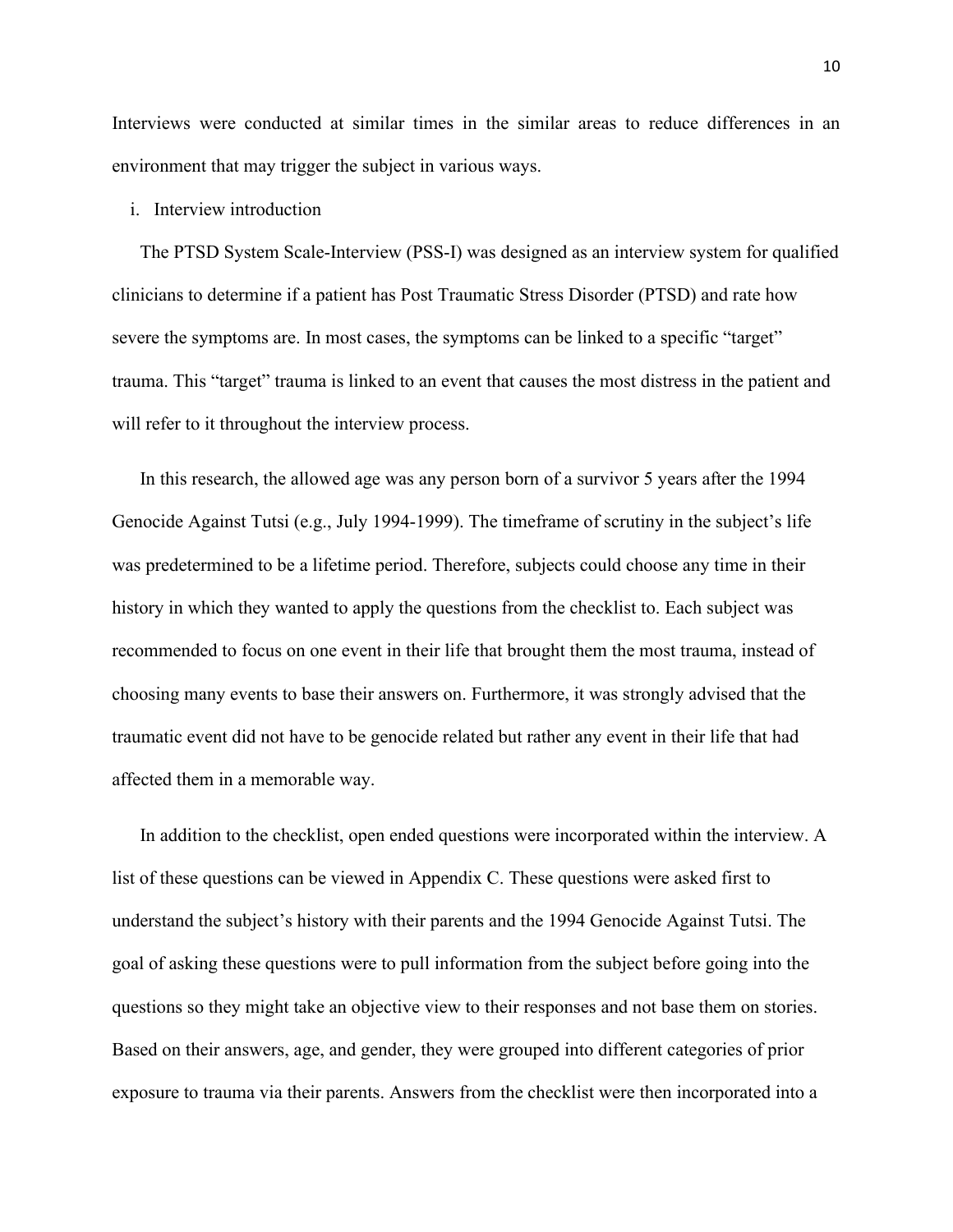grouping system based on severity of symptoms. Ultimately this is a subjective grouping system done with the incorporation of all the information obtained during the interview.

ii. PSS-I framework and grouping

Administration:

There are four criterions the PSS-I checklist has that are used to determine the presence of PTSD.

#### **Criteria A determines if the subject has experienced any DSM-IV criterion A trauma.**

DSM-IV, or Diagnostic and Statistical Manual of Mental Disorders is a publication by the American Psychiatric Association (APA) using common language and standard criterion. Version five, DSM-IV, was published in 1994 and deviated from other versions based on its inclusion of clinical-significance criterion—symptoms must be sufficient to cause significant distress or impairment in daily activities.<sup>[3](#page-12-0)</sup> The DMS-IV definition of a Criteria A trauma is as follows:

> Exposure to a traumatic event in which both of the following were present:

> 1.) The person experienced, witnessed, or was confronted with an event or events that involved actual or threatened death or serious injury, or the threat to the physical integrity of self or others.

<span id="page-12-0"></span><sup>3</sup> American Psychiatric Association. 2000. Diagnostic and statistical manual of mental disorders: DSM-IV-TR. Washington, DC: American Psychiatric Association.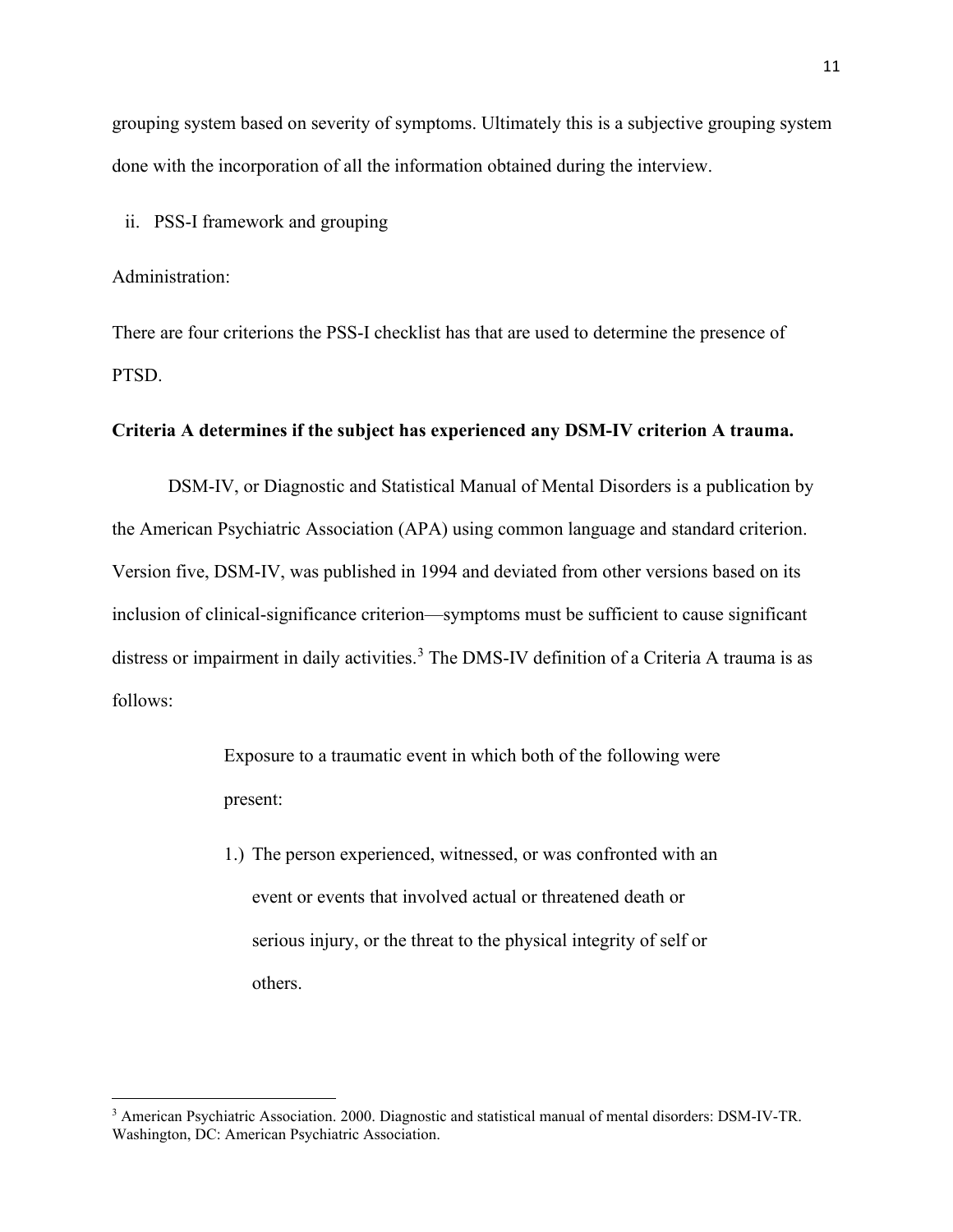2.) The persons response involved intense fear, helplessness, or horror. In children this may take the form of disorganization or agitation. (APA, 2000, DSM-IV-TR, Washington DC).

Point one in Criteria A is meant to assess the objective view of a traumatic event and point two focuses on the subjective reaction. In this study, point one correlates with the openended Question Two: if the subject's parents had ever explained to them their experiences during the 1994 Genocide Against Tutsi (See Appendix C). Learning of their parents potentially traumatic experience during the genocide counts towards a traumatic event that the subject was confronted with or learned about. If the answer to Question Two was yes, it was assumed that the target trauma was due to the 1994 Genocide Against Tutsi unless stated otherwise. It was noted in the interviews that the subjects current subjective experience that plagues them is determined to be the target trauma. However, questions related to discerning the specific traumatic event the subject experienced were not employed in this study.

The following criterion is related to the checklist questions. The administrator of the interviews task was to determine whether the symptom was present and evaluate the severity of the symptom. The rating of the symptom is based on its severity and frequency along with any physical signs of discomfort or anxiety. Frequency was determined from the rating of 1, 2, 3, 4 or 5. A rating of 1 correlated with "Not at all", 2 "A little bit", 3 "Moderately", 4 "Quite a bit", and 5 "Extremely".

## **Criteria B determines the severity of re-experiencing symptoms and pertains to Question 1 – Question 5.**

Question 1: refers to trauma-related intrusive thoughts or images that are currently distressing: they can be random or triggered by trauma reminders. Grouping was determined based on the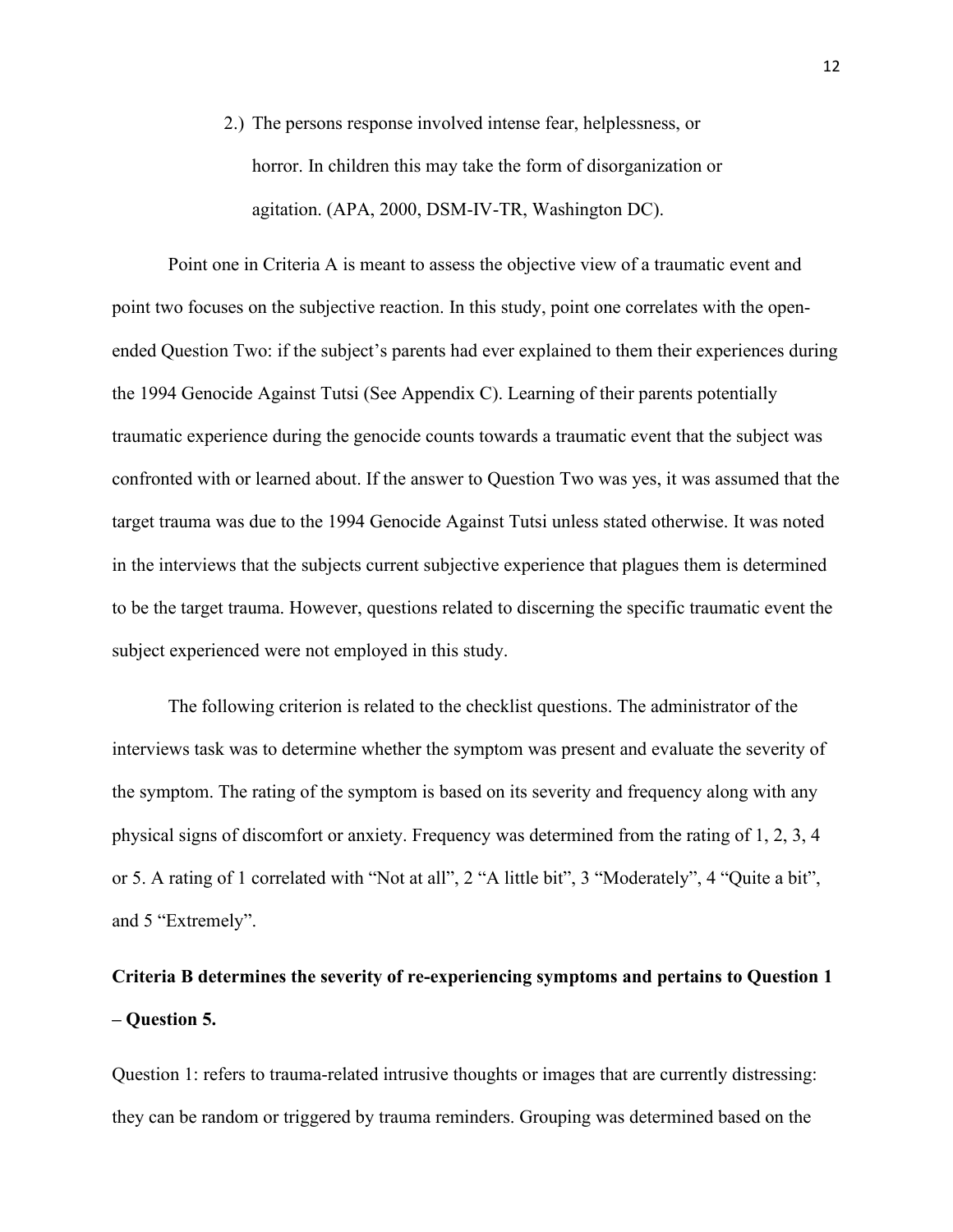frequency rating and physical reaction. Physical reaction was included in grouping for this because the subject had to recall the reaction and therefore, the memory.

Question 2: refers to trauma related nightmares or bad dreams. Grouping was determined based on the frequency rating.

Question 3: refers to flashbacks of trauma. This one tended to be ambiguous as the target trauma was related to the 1994 Genocide Against Tutsi, although many of the subjects gave high frequency ratings on an event, they were not alive for. This is further discussed in the Discussion section of the report. Grouping was determined based on the frequency rating as well as the intensity rating and physical reaction of the subject.

Question 4: refers to emotional upset in response to trauma reminders. Grouping was determined based on frequency rating as well as physical reaction. Physical reaction was included in grouping for related reasons to Question 1.

Question 5: refers to physical reactions in response to trauma reminders. The subject was given three examples: heart palpitations, sweating and trouble breathing. Grouping was determined by frequency ratings. By this time the subject had enough time to talk about the trauma enough that their physical reactions were probably not due to being reminded of the trauma but the environment of the interview.

## **Criteria C determines the severity of avoidance of a traumatic event and pertains to Question 6 – Question 12.**

Question 6: relates to cognitive avoidance. Grouping was determined by frequency ratings. If the answer was unclear, the subject was asked if they felt fear when thinking about the event. If the case was yes, the rating was increased and incorporated into the grouping.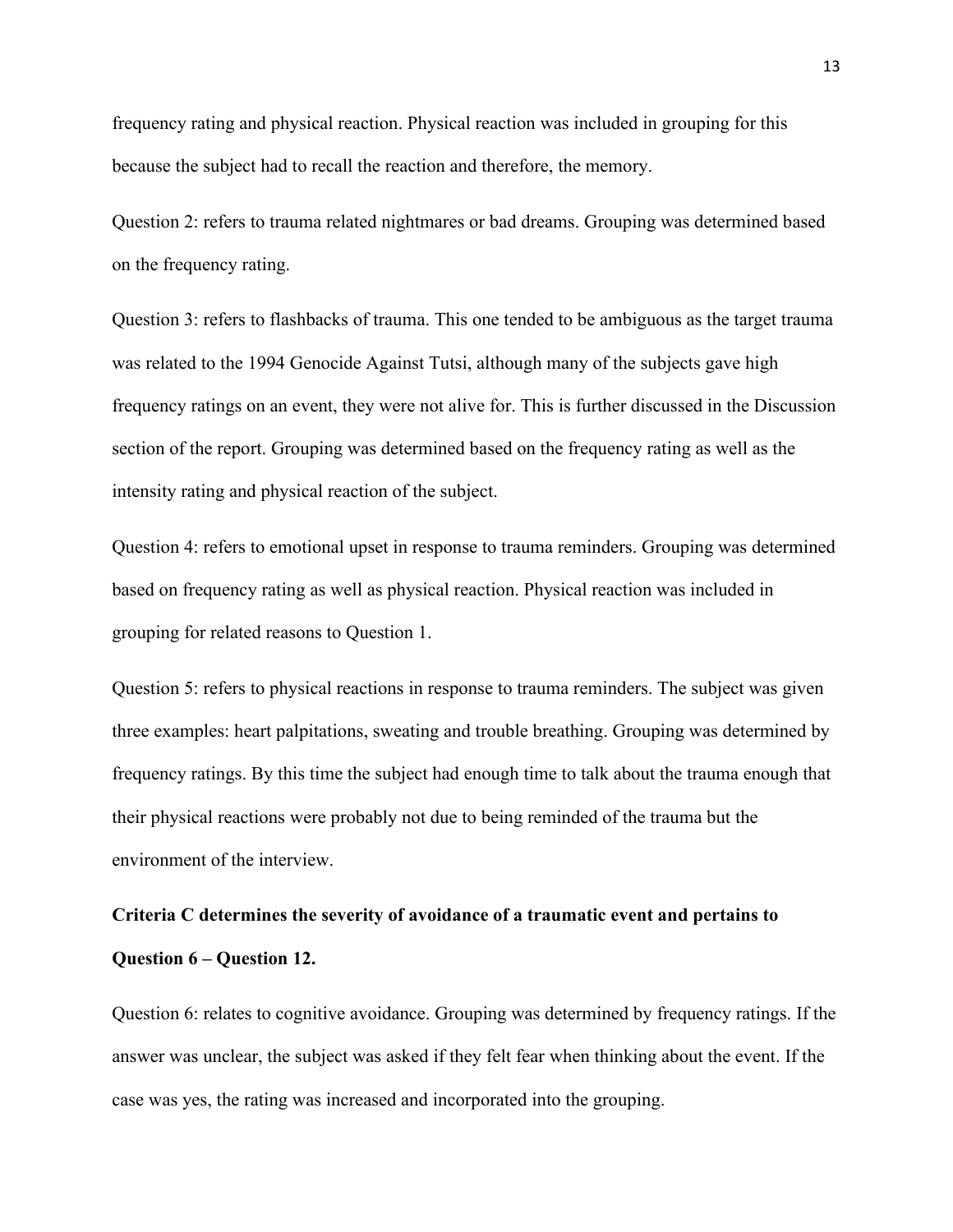Question 7: related to behavioral avoidance. This avoidance is prevalent if the subject is motivated by not wanting to confront trauma reminders or be in situations that remind the person of a traumatic event. Grouping was based on frequency and elaboration of what the motivation behind avoidance was.

Question 8: related to psychological amnesia. Like Question 3, this question can be ambiguous as the subjects did not participate in the 1994 Genocide Against the Tutsi. Therefore, the "target" trauma was highlighted in this section. The score is based on whether the memory of the subject has important or significant gaps based on the traumatic event. Emphasis was put on the subject not to base it on small details or the deterioration of memory over time. Most amnesia is determined organic unless the subject elaborated on specific gaps that were meaningful. Grouping was then determined on the frequency of the gaps or intensity of the lost memory.

Question 9: related to behavioral loss of interest. This was specified to be trauma related loss of interest, i.e., not due to aging or other forms of losing interest. Like Question 6, fear and discomfort were incorporated into the frequency rating. Final grouping was determined by the frequency rating.

Question 10: refers to behavioral detachment from others. This is a general question that pertains to feelings of isolation in any form (emotional, physical, mental). Furthermore, trust is a big component of this question and generally a follow up question that helped determine the frequency rating. Grouping was determined from the frequency rating.

Question 11: refers to emotional numbness. Frequency rating was determined based on how many relationships the subject could think of and their response to trust. It was further classified if the subject felt the exclusiveness of negative emotions or the exclusion of positive emotions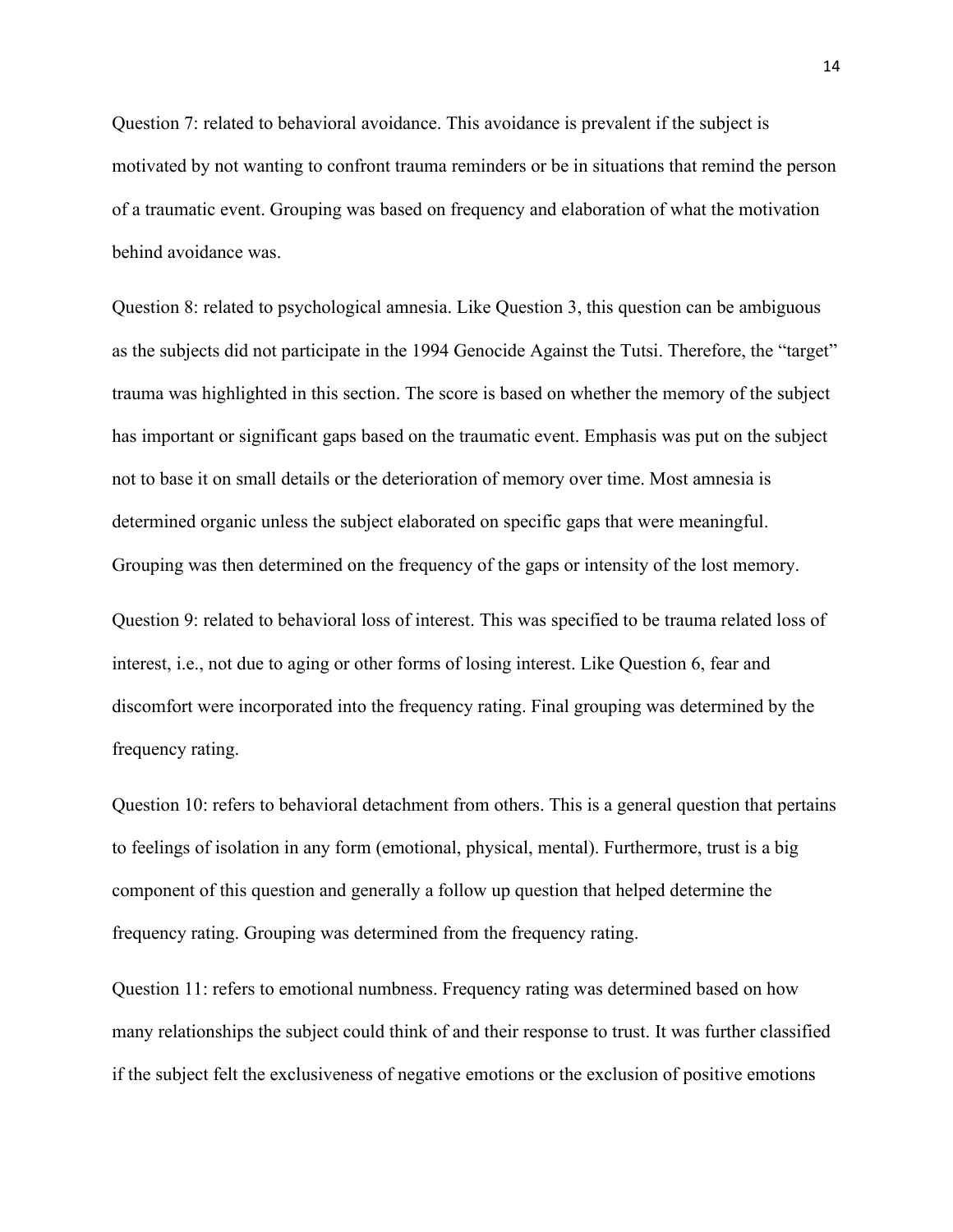rather than just "nothing". Specifications regarding when and where emotional numbness was incorporated into the frequency rating. Grouping was determined based on frequency rating.

Question 12: refers to subjective opinion towards a shortened future. This question was based on whether they see a future in a positive or negative light. Their perception of whether the trauma induced a permanent change in their future (e.g., they will never have kids, they do not like to walk on crowded streets). Grouping was determined from severity of response and frequency rating.

#### **Criteria D determines the severity of arousal and pertains to Question 13 – Question 17.**

Question 13: refers to sleep difficulty. The ease at falling asleep and staying asleep were considered. Physical reactions were considered as physical stress related to sleep can induce insomnia. Grouping was based on frequency rating and physical reaction.

Question 14: refers to irritability. The frequency rating was determined based on how irritable the subject was before and after they experience the target trauma. Personal background was included in the frequency rating. Grouping was based on frequency rating and severity of episodes.

Question 15: related to concentration in all areas of life. Grouping was related to frequency and severity of loss of concentration episodes.

Question 16: related to an increased focus in all areas of life. Subjects were asked to consider in their house as well as outside their home environment. Grouping was based on frequency.

Question 17: related to the physical reaction to scenarios that would not be considered "surprise scenarios". Frequency was determined based on how often it would happen and where it would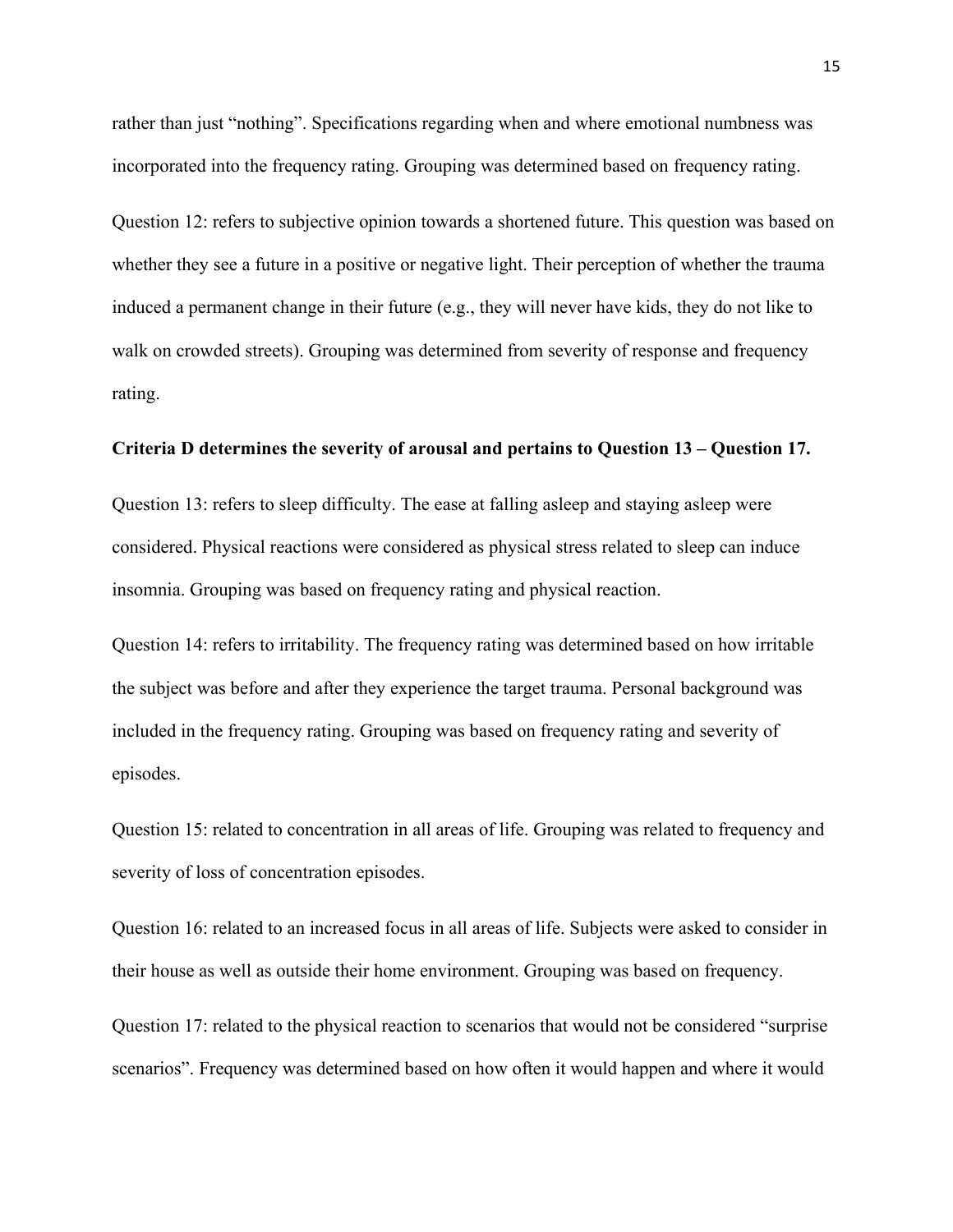happen (in the house or outside the home environment). Grouping was determined based on frequency ratings.

The grouping was then determined by the four criteria.

Generally, to qualify as potentially having a negative response to trauma such as PTSD or Major depressive disorder, the subject had to have a form of Criteria A trauma. However, as the children of the 1994 Genocide Against Tutsi survivors, the target trauma related to the 1994 Genocide Against Tutsi was either induced by the introduction of a loved one's experience in the genocide, determined to be inherited from their parents through transgenerational inheritance or a combination of both. All participants met the requirements for Criteria E: symptoms have a duration of *at least* one month and Criteria F: symptoms interfered with their daily lives.

From Criteria B, C and D, the subject had the capacity to gain 85 points. From Criteria A, a severe introduction adds 5 points, moderate adds 3 points and facile adds 0 points to the frequency score. Scores above 17 were considered higher than normal (any score above 1 signify presence of a symptom of PTSD or major depressive disorder).

### <span id="page-17-0"></span>2.3 Ethical Values observed during the Study

Ethical considerations included the following:

i. Study Risks

Some participants may experience secondary distress to answering questions about traumatic lifetime experiences, and traumatic experiences/emotions stemming directly from their traumatic event experiences. The nature of each question to be asked is explained upon contact and all participants can refuse to answer questions and to terminate the survey. There are also potential social and legal risks related to confidentiality and anonymity. For instance, confidentiality could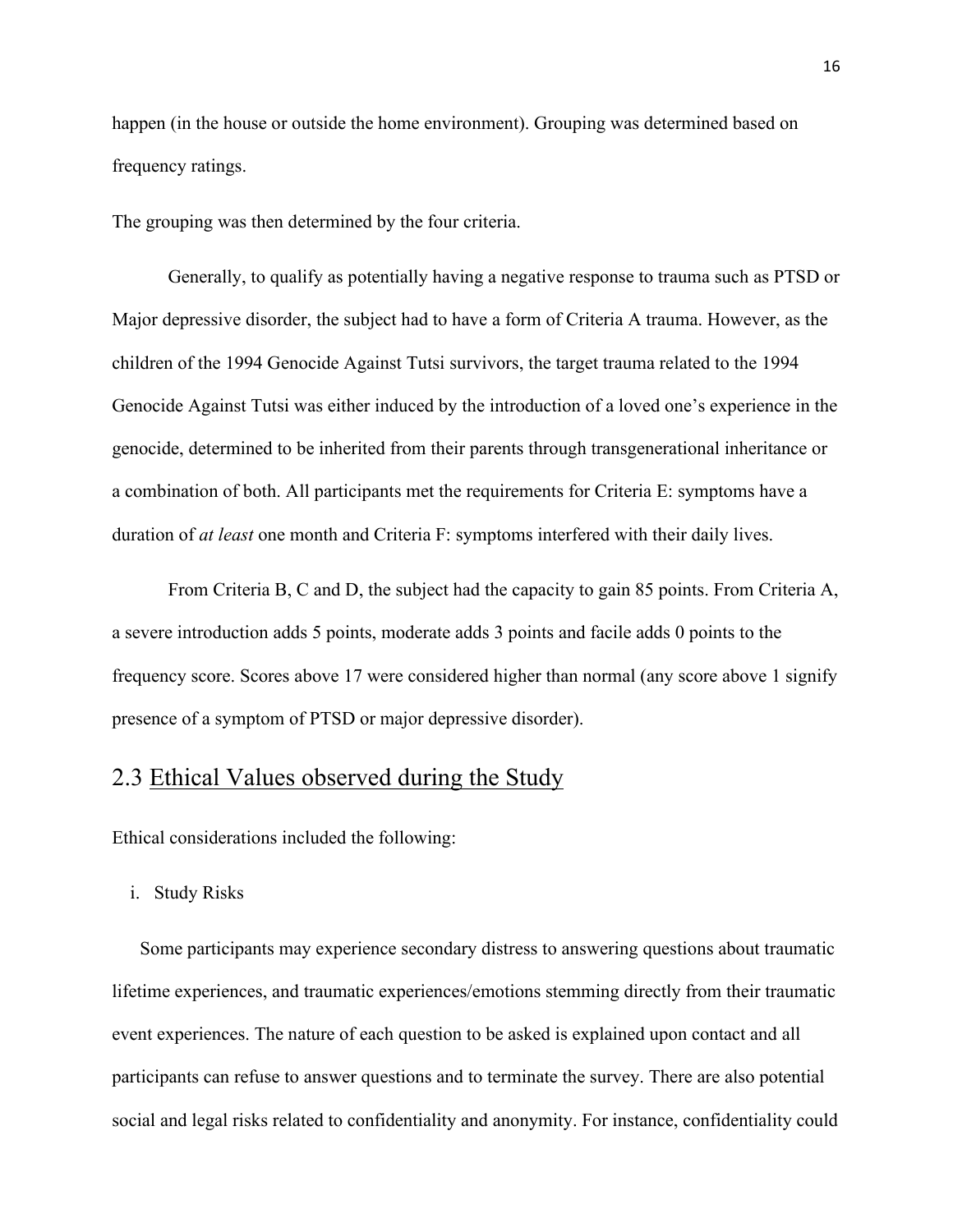be compromised if others present overheard an interview in the home of the respondent. However, to maximize anonymity and confidentiality to greatly minimize such risks, steps including ensuring that participants have privacy while they respond to questions will be taken.

### <span id="page-18-0"></span>2.4 Limitations of the Study

This study was not done by a clinician or certified psychologist. Therefore, there are no *diagnosis* in the conclusions of this study. As a student with an engineering background, my job was to simply report trends in the data that was collected. Generalizations about the population of the generation born after the 1994 Genocide Against Tutsi were not made as the sample size population was too small.

The settings for interviews ranged from classrooms to houses potentially inducing different levels of comfort. Furthermore, although interviews began in the morning, some tended to run into the afternoon. The data might therefore reflect this and was incorporated into human error.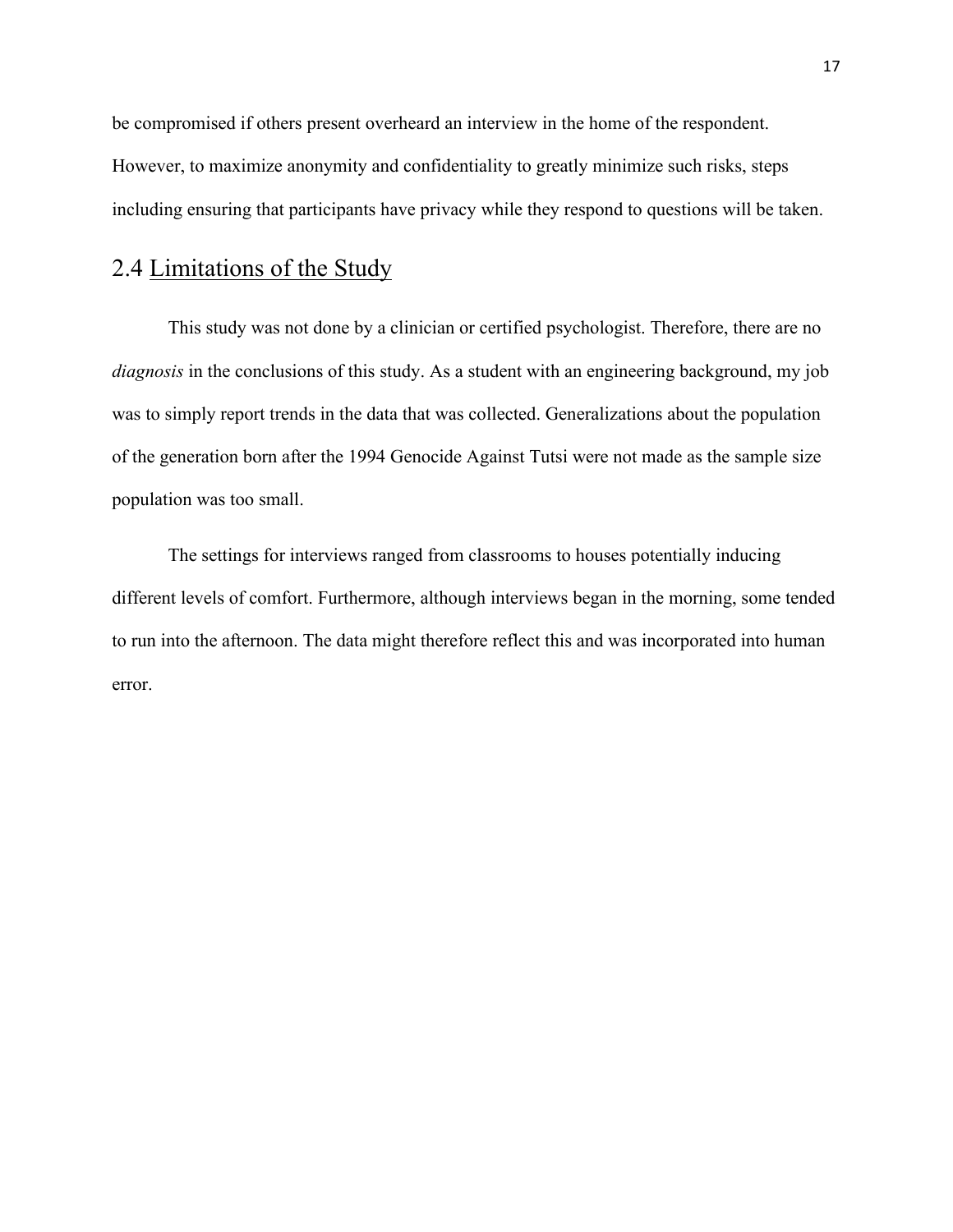## <span id="page-19-0"></span>Chapter 3: Literature Review and Key Concepts

### <span id="page-19-1"></span>3.1 Mental Health Succeeding Trauma

Studies involving disaster victims demonstrated six discrete groups of outcomes following major trauma: specific psychological disorders such as PTSD, depression, or anxiety; nonspecific distress; health problems; chronic problems in living and loss of resources. Among these six outcomes, PTSD is the most experienced disorder followed by depression and anxiety after unhealed trauma<sup>[4](#page-19-3)</sup>. In national probability samples from the United States, the lifetime prevalence of PTSD is estimated at 6.8%<sup>[5](#page-19-4)</sup>. In South Africa, one of the most violent places on Earth, the prevalence of exposure to at least one traumatic event was 73.8% in the total sample, while the average lifetime traumatic event exposure was 4.3%. The traumatic event reported by the highest number of respondents was the unexpected death of a loved one (39.2%) followed by physical violence  $(37.6\%)$  $(37.6\%)$  $(37.6\%)$ , accidents  $(31.9\%)$ , and witnessing violence  $(29.5\%)$ <sup>6</sup>. These studies concluded that the risk of developing PTSD after exposure to trauma and the probability of symptom chronicity after the initial onset of PTSD was highest in those who witnessed a traumatic event.

### <span id="page-19-2"></span>3.2 PTSD in Children and Adults

 Post-traumatic stress disorder is present in both adults and children. Specifically, for children and adolescents, exposure may come from direct exposure or from indirect or direct

<span id="page-19-3"></span><sup>4</sup> Housen T, Lenglet A, Ariti C, et al. Prevalence of anxiety, depression and post-traumatic stress disorder in the Kashmir Valley. *BMJ Glob Heal*. 2017;2(4):e000419. doi:10.1136/bmjgh-2017-000419

<span id="page-19-4"></span><sup>5</sup> Kessler RC, Aguilar-Gaxiola S, Alonso J, et al. Trauma and PTSD in the WHO World Mental Health Surveys. *Eur J Psychotraumatol*. 2017;8(sup5):1353383. doi:10.1080/20008198.2017.1353383

<span id="page-19-5"></span><sup>6</sup> Bromet EJ, Atwoli L, Kawakami N, et al. Post-traumatic stress disorder associated with natural and human-made disasters in the World Mental Health Surveys. *Psychol Med*. 2017;47(2):227-241. doi:10.1017/S0033291716002026.Post-traumatic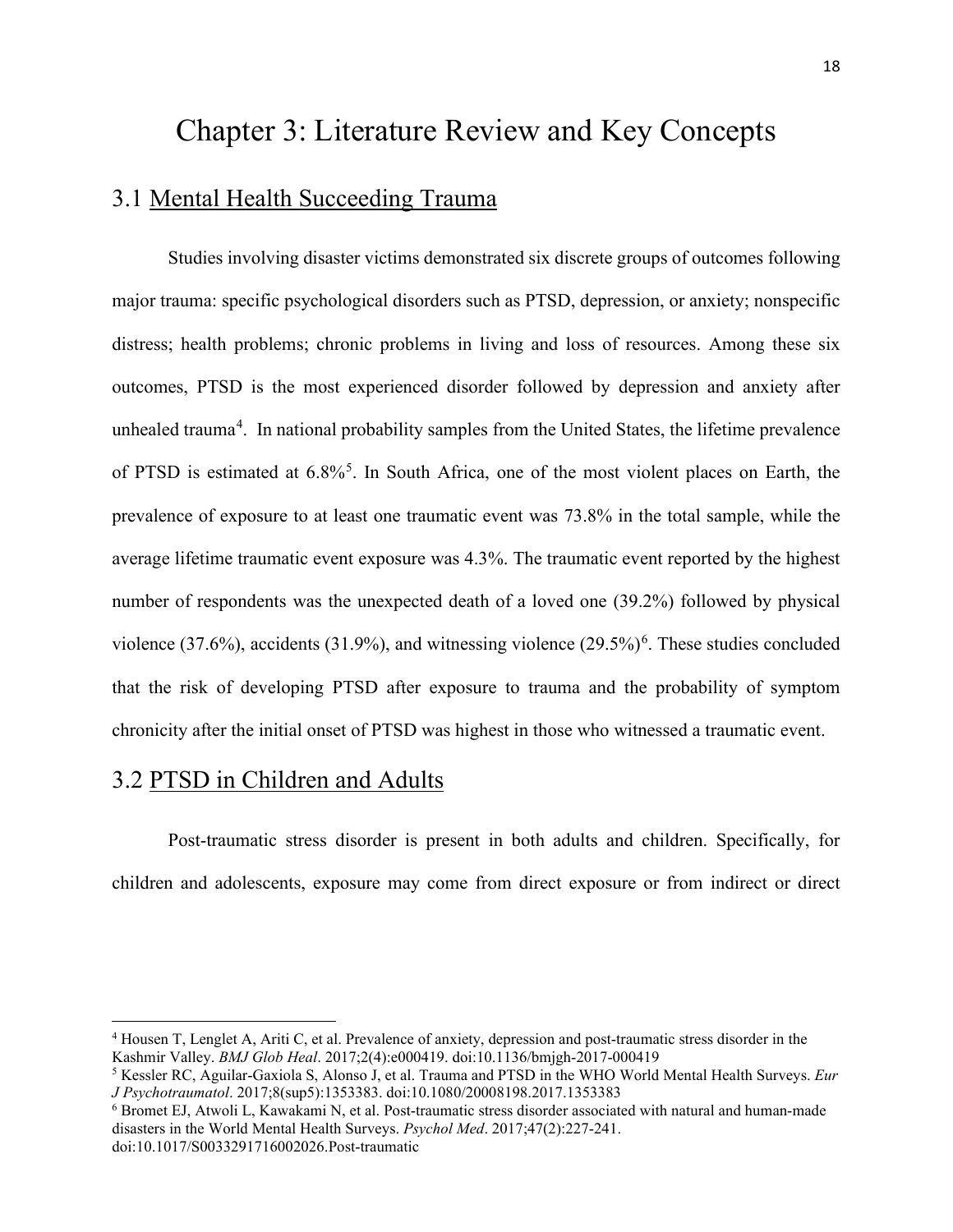transmission<sup>[7](#page-20-0)</sup>. The rate of PTSD in 4 post-conflict zones, Algeria, Cambodia, Ethiopia, and Gaza, using the Composite International Diagnostic Interview Post Traumatic Stress Disorder module (CIPI-PTSD) were studied. The study reported PTSD prevalent in 28.4% of the population surveyed in Cambodia compared to 37.4% in Algeria, 15.[8](#page-20-1)% in Ethiopia, and 17.8% in Gaza<sup>8</sup>. The following risk factors were associated with PTSD in Cambodia: conflict-related trauma after age 12 years, psychiatric history and current illness, youth domestic stress, death or separation in the family, and alcohol abuse in parents. The incidence of prevalence in a community of children and adolescents and their results yield that 3% of girls and 1% of boys met the criteria of PTSD according to the  $DSM<sup>9</sup>$  $DSM<sup>9</sup>$  $DSM<sup>9</sup>$ . This is in line with the study that showed children who experienced child abuse are at high risk for PTSD, however holocaust survivors have been reported to have more cumulative stress over their lifetime although they experience similar traumatic life events as the children who were abused. Furthermore, rates for PTSD and other psychiatric diagnoses, mostly mood and anxiety disorders, were several times higher among adult children of holocaust survivors.<sup>[10](#page-20-3)</sup> A particular consideration in the African context is more widespread exposure to community-level and interpersonal violence, exposures with some of the highest conditional risks of PTSD.

<span id="page-20-0"></span><sup>7</sup> Bromet EJ, Atwoli L, Kawakami N, et al. Post-traumatic stress disorder associated with natural and human-made disasters in the World Mental Health Surveys. *Psychol Med*. 2017;47(2):227-241. doi:10.1017/S0033291716002026.Post-traumatic

<span id="page-20-1"></span><sup>8</sup> Atwoli L, Stein DJ, Koenen KC, Mclaughlin KA, Health M, Africa S. HHS Public Access. 2015;28(4):307-311. doi:10.1097/YCO.0000000000000167.Epidemiology

<span id="page-20-2"></span><sup>9</sup> Eroglu S., Toprak S., Urgan O, MD, Ozge E. Onur, MD, Arzu Denizbasi, MD, Haldun Akoglu, MD, Cigdem Ozpolat, MD, Ebru Akoglu M. *DSM-IV Diagnostic and Statistical Manual of Mental Disorder*. Vol 33.; 2012. doi:10.1073/pnas.0703993104

<span id="page-20-3"></span> $10$  Yehuda R, Daskalakis NP, Desarnaud F, et al. Epigenetic biomarkers as predictors and correlates of symptom improvement following psychotherapy in combat veterans with PTSD. *Front Psychiatry*. 2013;4(SEP):1-14. doi:10.3389/fpsyt.2013.00118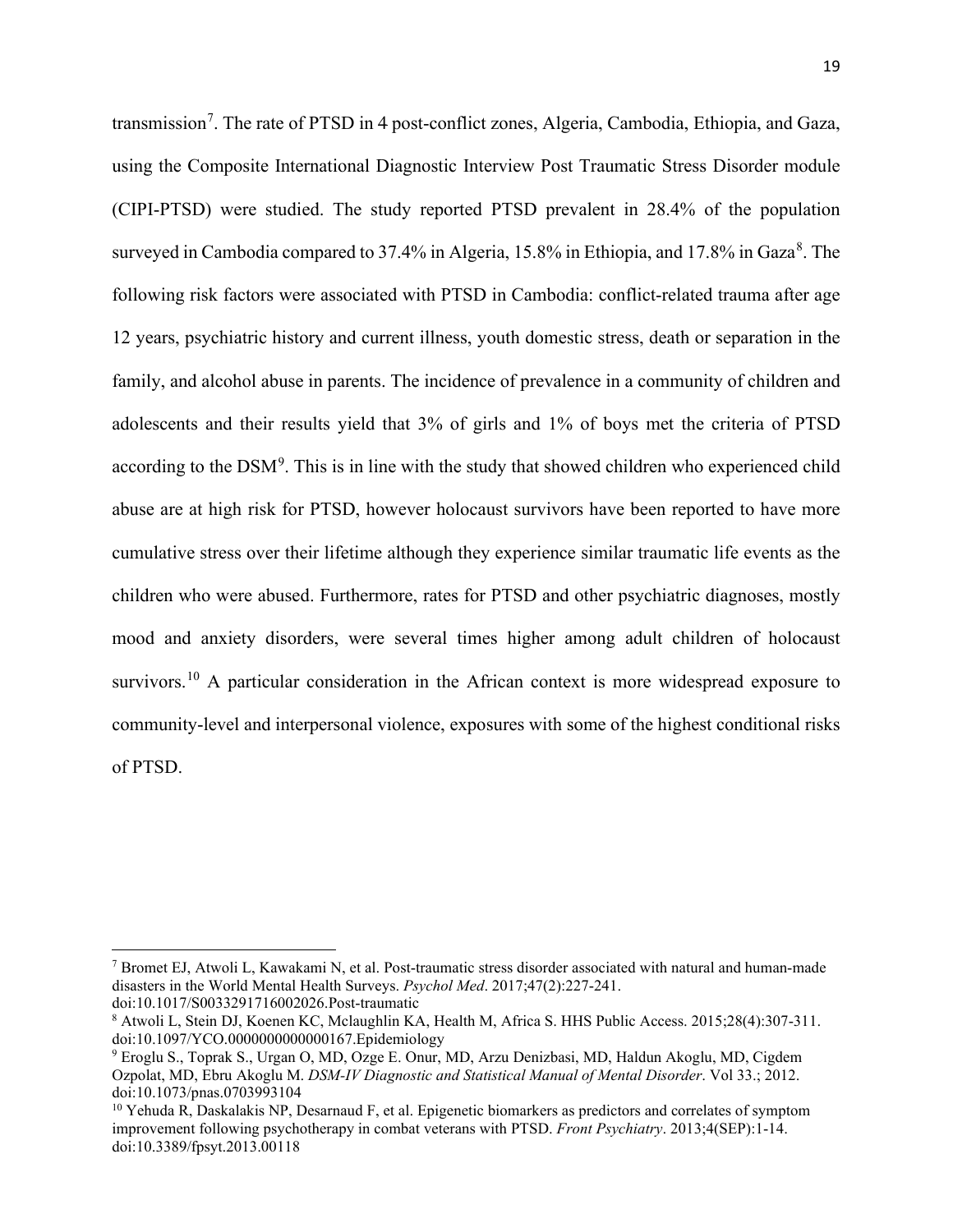### 3.3 Transgenerational Trauma

Different African countries, including the DRC, Sudan, Nigeria, and others, have been highlighted as being at risk for currently suffering from genocide<sup>[11](#page-21-0)</sup>, which justifies the urgent need to observe the transgenerational impact of extreme trauma exposure and its resilience to PTSD. Recent work has provided evidence that prenatal exposures increase the risk to develop PTSD and leave imprints of trauma exposure that persist postnatal<sup>12</sup>. For example, maternal, but not paternal, PTSD was shown to be independently associated with increased risk for PTSD in adult offspring of Holocaust survivors compared to demographically similar Jewish study participants who were born to parents free of PTSD and trauma exposure<sup>13</sup>. In addition, it has been reported that Holocaust exposure was associated with differential DNA methylation in FK506 binding protein 5 (*FKBP5*) in both exposed parents and offspring, when compared to DNA methylation levels observed in demographically matched parent and offspring control groups. Thus, these differences observed suggest that genocide exposure itself may leave DNA Methylation and gene imprint in exposed individuals and their offspring.

The dorsolateral prefrontal cortex (dlPFC) plays a role in fear extinction has been found to be the most vulnerable to the adverse effects of childhood trauma. Anatomical MRI studies have found that brain structural abnormality may be one major mediator provoking childhood trauma to PTSD. Lu et al. confirmed that reduced GMV of the left dlPFC, which was usually recognized as psychopathology of Major Depressive Disorder (MDD), was associated with childhood trauma independent of MDD diagnosis. From a genomic standpoint, PTSD and MDD can be characterized

<span id="page-21-0"></span><sup>&</sup>lt;sup>11</sup> Atwoli L, Stein DJ, Koenen KC, Mclaughlin KA, Health M, Africa S. HHS Public Access. 2015;28(4):307-311. doi:10.1097/YCO.0000000000000167.Epidemiology

<span id="page-21-2"></span><span id="page-21-1"></span><sup>&</sup>lt;sup>12</sup> Rieder H, Elbert T. Rwanda - Lasting imprints of a genocide: Trauma, mental health and psychosocial conditions in survivors, former prisoners and their children. *Confl Health*.  $2013;7(1):1-13$ . doi:10.1186/1752-1505 <sup>13</sup> Yehuda R, Daskalakis NP, Desarnaud F, et al. Epigenetic biomarkers as predictors and correlates of symptom improvement following psychotherapy in combat veterans with PTSD. *Front Psychiatry*. 2013;4(SEP):1-14.

doi:10.3389/fpsyt.2013.00118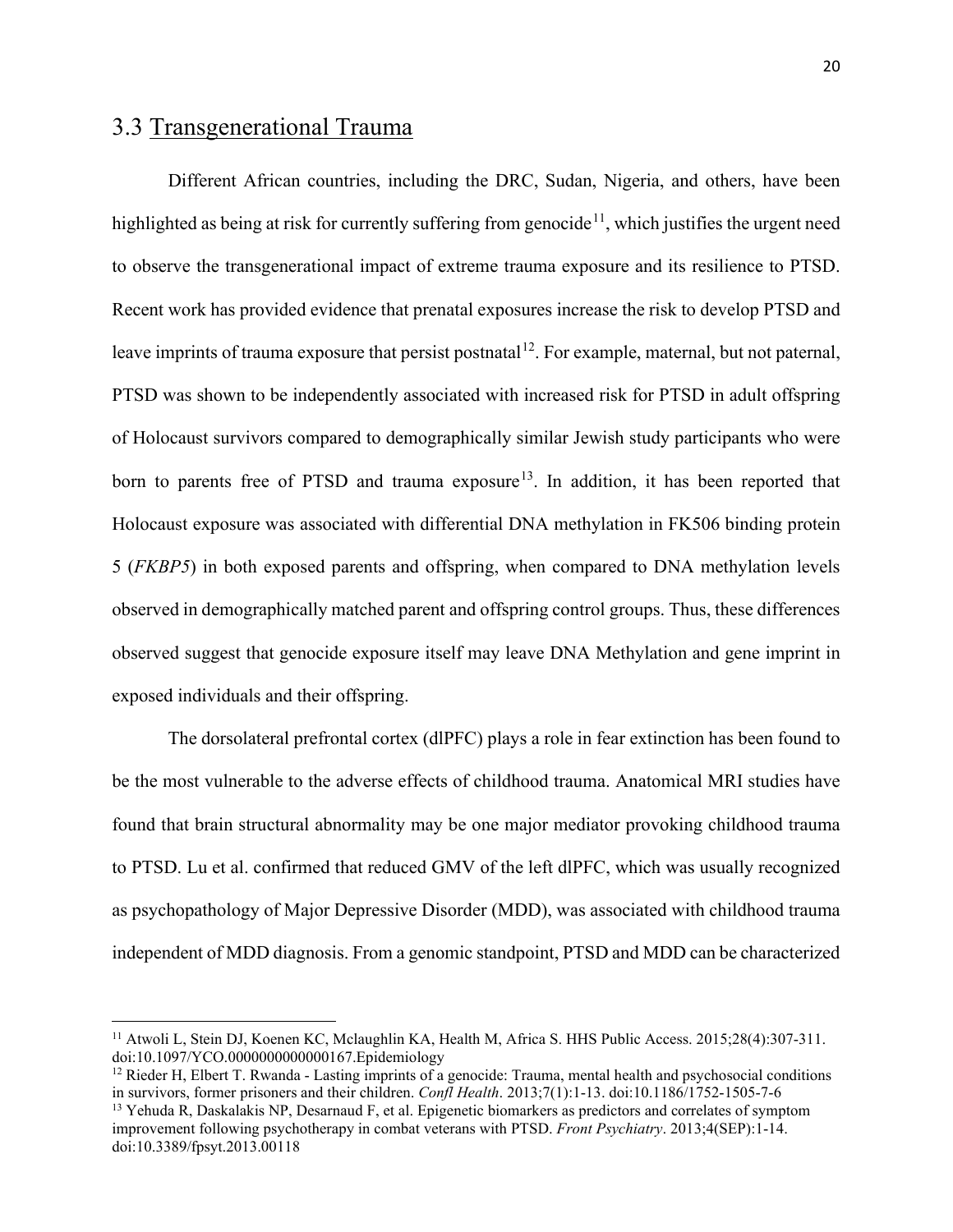by dysregulated levels of circulating inflammatory markers in the periphery. Yet, it is unclear how excessive inflammation is induced in PTSD patients. Interleukins (ILs) represent a subtype of cytokines and are key signaling proteins in the immune and inflammatory systems; at baseline, ILs play an important role in responding to injury, infection, and disease, and they are also involved in cell signaling mechanisms between diverse cell types of the brain as well as immune and nonimmune tissue types. Greater circulating concentrations of the proinflammatory cytokines interleukin with trauma exposure increased levels of pro- and anti-inflammatory cytokine gene expression in the prefrontal cortex of PTSD cases. Bam et al found that pro-inflammatory cytokines, interferon gamma (IFNG) and ILs were increased in PTSD patients, and their expression correlated with their associated epigenetic markers. DNA methylation on IL-12B promoter was lower in PTSD, and thereby, the methylation-mediated suppression might be increased in PTSD.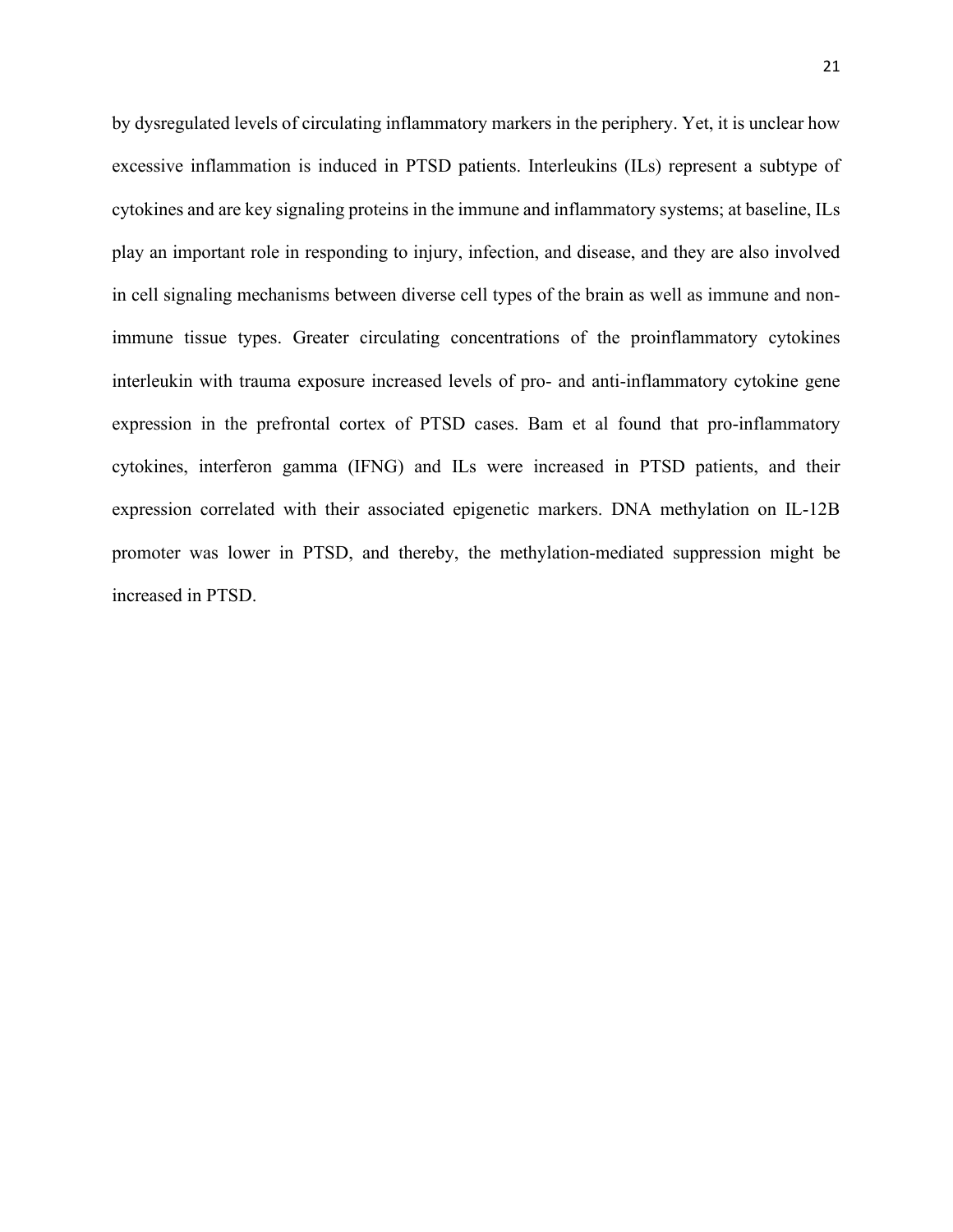## <span id="page-23-0"></span>Chapter 4: Presentation, Analysis, and Interpretation of Data

Each participant's data was considered individually and then analyzed. As mentioned in the Methods Section, physical reactions, frequency ratings and individual comments made from the open-ended questions were useful tools in the grouping portion of this research. All these answers were unique to the subject that was being interviewed and will be presented in the following sections for further discussion.

### <span id="page-23-1"></span>4.1 Criteria Ratings for the Subjects

Ten subjects born in the timeframe between 1994 and 1999 were tested. A copy of the test given can be found in Appendix A along with data entries. Five of the participants were born in 1994, months after the genocide stopped. The IDs of these participants were A, C, E, F, and J. Subjects B and I were both born in 1996. Subject H was born in 1998 and Subject D was born in 1997. The preliminary results for the different criteria ratings are depicted in Table 1 below.

| Participant ID | Criteria A        | Criteria B | Criteria C | Criteria D |
|----------------|-------------------|------------|------------|------------|
| A              | Yes-Facile $+0$   | 19         | 19         | 12         |
| B              | Yes-Facile $+0$   | 17         | 9          |            |
| C              | Yes-Moderate $+3$ | 17         | 18         | 13         |
| D              | Yes-Facile $+0$   | 7          | 18         | 12         |
| E              | No                | 15         | 20         | 16         |
| F              | Yes-Moderate $+3$ | 17         | 18         | 13         |
| G              | Yes-Moderate $+3$ | 21         | 25         | 13         |
| H              | N <sub>o</sub>    | 19         | 13         | 13         |
|                | Yes-Facile $+0$   | 16         | 16         | 19         |
|                | Yes-Severe $+5$   | 25         | 24         | 18         |

**Table 1.** Criteria Ratings for the Subjects.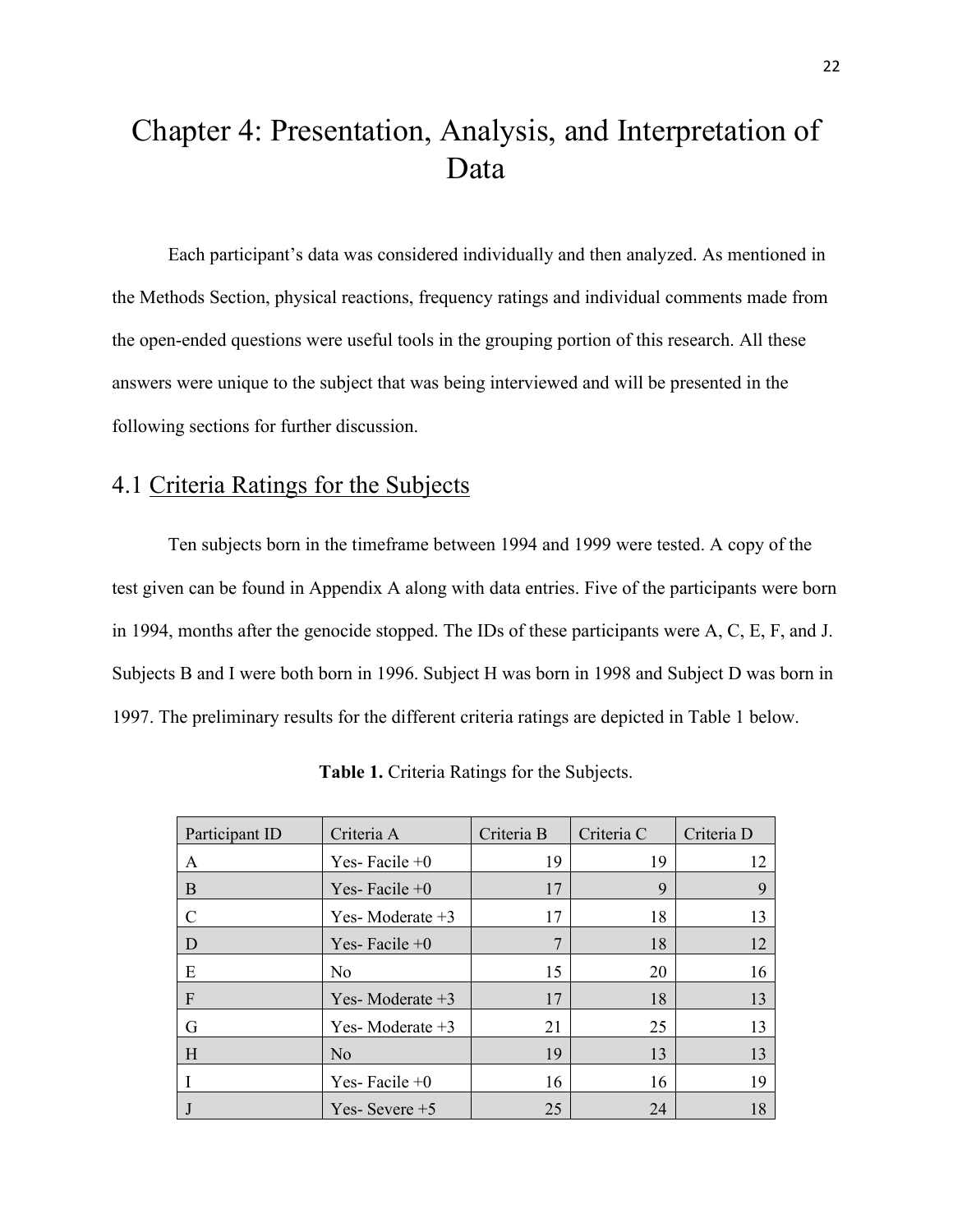Participant A's interview was the only interview conducted in the participant's house. It was done at 6:00PM, a very late time compared to the rest of the participants. Generally, fear factor regulators are lower at night making people more on edge. However, throughout the interview, Participant A was calm and showed little hesitation in her responses. This irregularity was not incorporated into the scoring section as her answers were taken at face value due to her physical responses and calm nature. Overall Participant A had a total score 4 points above the average and 38 points above the control.

Participant B's interview was completed at the University of Business and Technology at 11:51 AM. Participant B had the lowest scores out of all the participants. He was generally very calm and composed during the interview. He noted that some of his answers were due to the poverty he grew up in and this was considered when scoring. His overall score was 16 points lower than the average and 18 points above the baseline.

Participant C's interview was completed at the University of Business and Technology at 12:31 PM. This participant was agitated and fidgeted a lot during the interview. It is imperative to note that Participant C's mother died in 1995 and his father died in 1997, both killed by the Interahamwe. Therefore, his Criteria A score was a severe case and added +5 to his frequency score. However, since his mother was pregnant with him during the 1994 Genocide Against Tutsi, and that substantial research has been done on prenatal trauma in inherited trauma, transgenerational trauma could not be ruled out. He held one of the top three highest scores for Criteria C, which focuses on avoidance of trauma. These added to a final score of 1 point above the average.

Participant D's interview was completed at the University of Business and Technology at 1:45PM. Participant D was noted to be very calm and collected during the interview. She was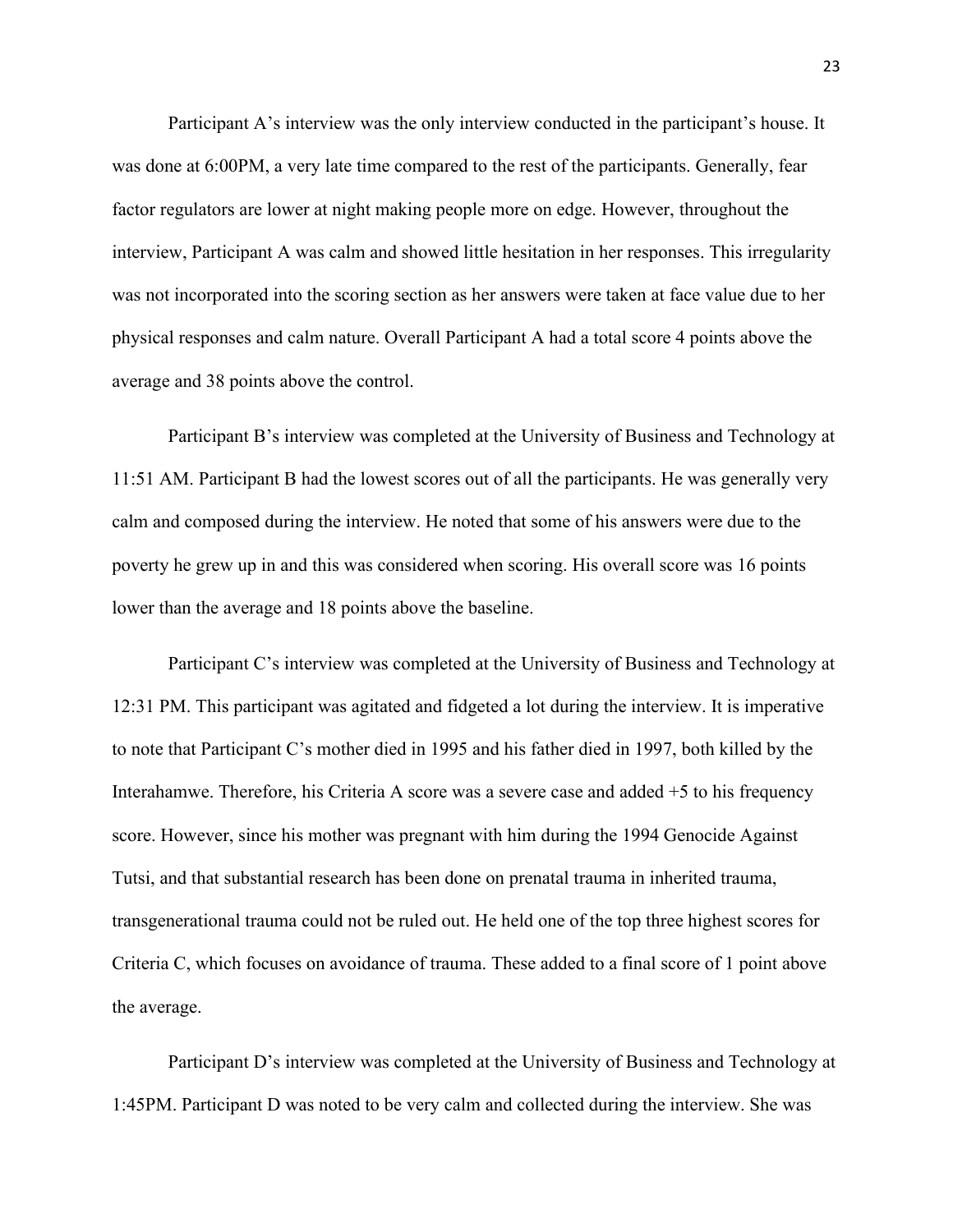born three years after the 1994 Genocide Against Tutsi and was introduced to it at a young age for historical purposes.

Participant E's interview was completed at the University of Business and Technology at 2:25PM. This participant was born in 1994 after the genocide, indicating that his mother was pregnant with him during the 1994 Genocide Against Tutsi. His father died during the genocide and his mother did not share any of her experiences with him leading to a  $+0$  Criteria A score. Participant E showed many physical ticks throughout the interview, was sullen and made little to no eye contact. The most interesting point of this participants score was his Criteria D score. Participant D scored 3 points higher than the average and 11 points higher than the baseline. This was in tune with his physical responses throughout the interview. He was one of two to answer Question 14 (See Appendix A for reference), which referred to angry outbursts, as a high mark.

Participant F's interview was completed at the University of Business and Technology at 8:42AM. Participant F was the only subject who held a position in Rwanda's army that was included into the study. Born right after the genocide, both of his parents did not survive in the post genocide period, and he was adopted. His adopted parents told him about the genocide when he was 7 years old in a detailed manner. He was very animated when talking about his experience with trauma and scored the average for Criteria A, B and C. His overall score is 34 above the baseline.

Participant G's interview was completed at the University of Business and Technology at 9:12AM. Participant G was unique in her high score and the way in which she learned about the 1994 Genocide Against Tutsi. Her father had been beaten in the head during 1994 and subsequently blinded so she stayed with her mother. However, her father kept a register of all the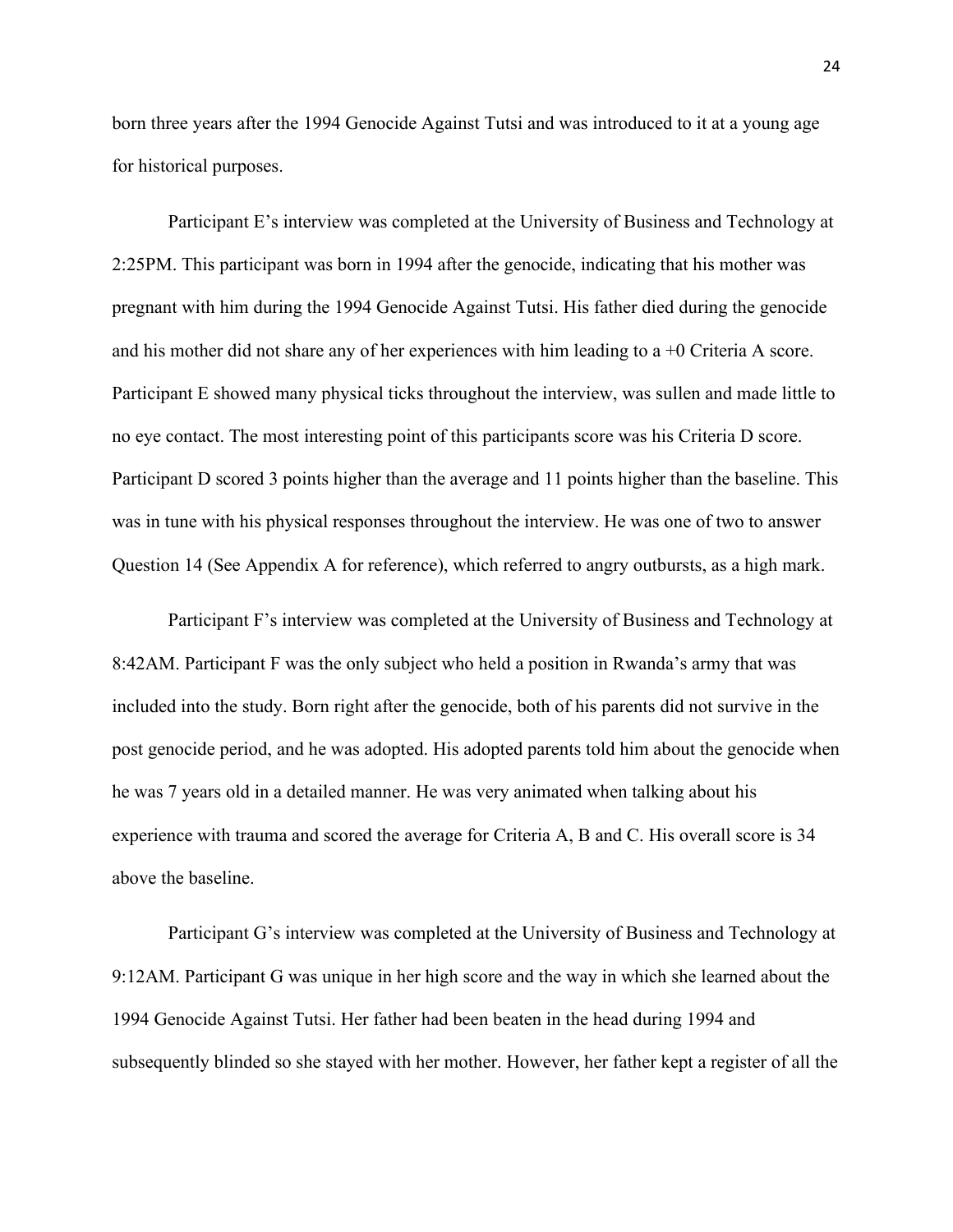events that happened during the 1994 Genocide Against Tutsi, and she was given this register at 10 years old.

Participant H's interview was completed at the University of Business and Technology at 11:15AM. Participant H is the youngest participant interviewed, born in 1998. The subject was very calm and collected throughout the interview. The participants parents shared their stories when she was 16 years old and were not detailed.

Participant I's interview was completed at the University of Business and Technology at 11:46AM. Participant I was introduced to the 1994 Genocide Against Tutsi by her parents when she was 21 years old. During her interview, Participant I was very quiet and subdued. She fidgeted often and rarely made eye contact. Her Criteria D score, however, was the highest out of the sample at 6 points above the average. This shows that she has coped more mentally with her trauma than physically as evident in the way she conducted herself during the interview

Participant J's interview was completed at the University of Business and Technology at 12:12PM. Participant J was the final interviewee of this study and perhaps the most interesting. Participant J was introduced to the trauma of the 1994 Genocide Against Tutsi when he was 7 years old, and his father abandoned his family to live in a nearby village as a hermit. Participant J describes this as his introduction because he, "wondered where his family had all gone". The subject was in utero during the genocide and born shortly after which points to transmission of trauma due to the prenatal effects stress has on pregnant women and their babies. Furthermore, Participant J had the highest Criteria B score 8 points above the average and 20 points above the baseline. He was the only participant out of everyone in the study to answer "Yes" to Question 12 (See Appendix A) in response to if he thought his life would be cut short.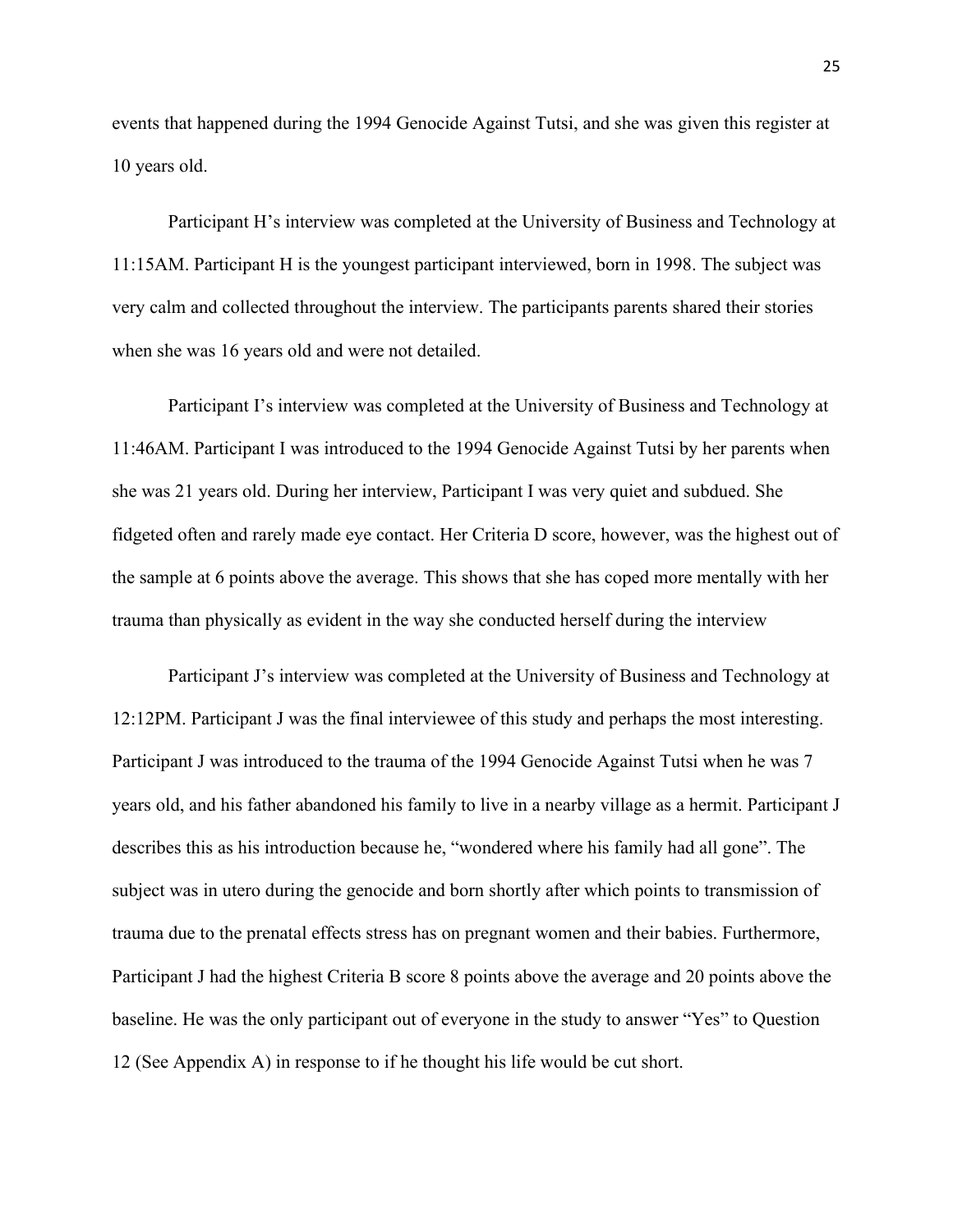### <span id="page-27-0"></span>4.2 Average Criteria Scores Based on Birth Year

The averages of the criteria data were taken and compared to each other by age and to a control. Criteria A data was not included into this section because it resembles subjective data made by the proctor. Note: 1999 has no data and are therefore, not depicted. The result of this data is exhibited in Figure 1.



**Figure 1.** Average Criteria Score based on the five-year period (1994-1999).

Figure 1 depicts the average criteria score according to each year in the inclusion period compared to the control. 1994 shows the highest deviation from the control with the highest Criteria B and C scores. This aligns with previous research done on unborn children and transmission of trauma. Children are more susceptible to trauma if their mother experiences it while the baby is still in utero. 1996, on the other hand, shows the highest deviation in the Criteria D score. This could be due to the small sample size and considerable error should be included when analyzing this. However, general trends show that all years were adversely affected by increased PTSD rates.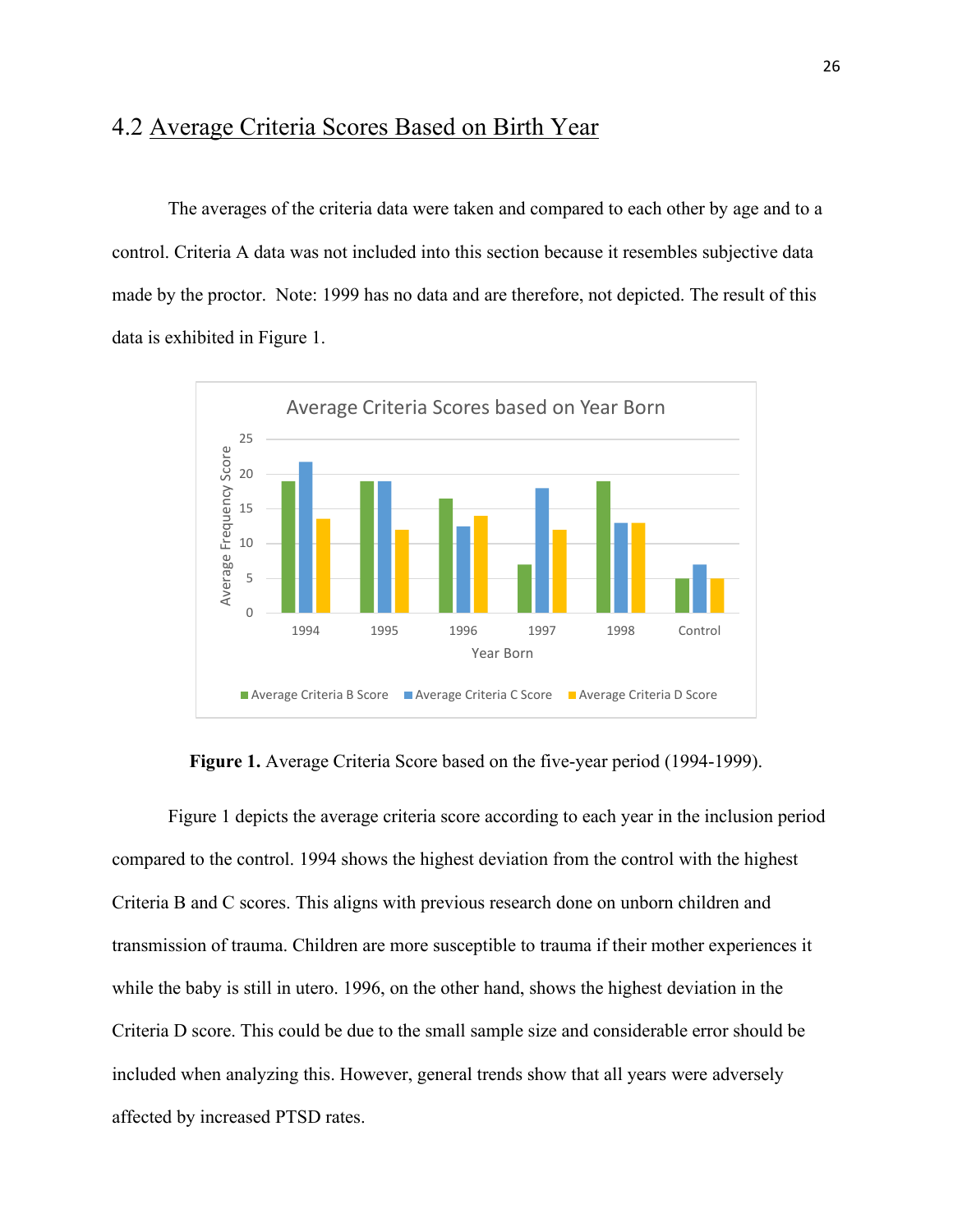### <span id="page-28-0"></span>4.3 Comparison of Average Frequency Scores to the Control

A similar comparison was done averaging the entire five-year period and comparing it to the control. Data from 1994, 1995, 1996, 1997 and 1998 were taken and averaged, however, for similar reasons above, Criteria A was not included. This data is illustrated in Figure 2.





A more cohesive graph in Figure 2 highlights the disparity between the average of all five years of the inclusion period to the control. The averages of each criteria score are far above the baseline scores, indicative that all participants are facing some sort of PTSD or phenomena that gives them the symptoms of PTSD. It is noticeable that Criteria B and Criteria C have a larger disparity between the control and the measured value. This indicate that the subjects are more susceptible to emotional and mental trauma than physical trauma.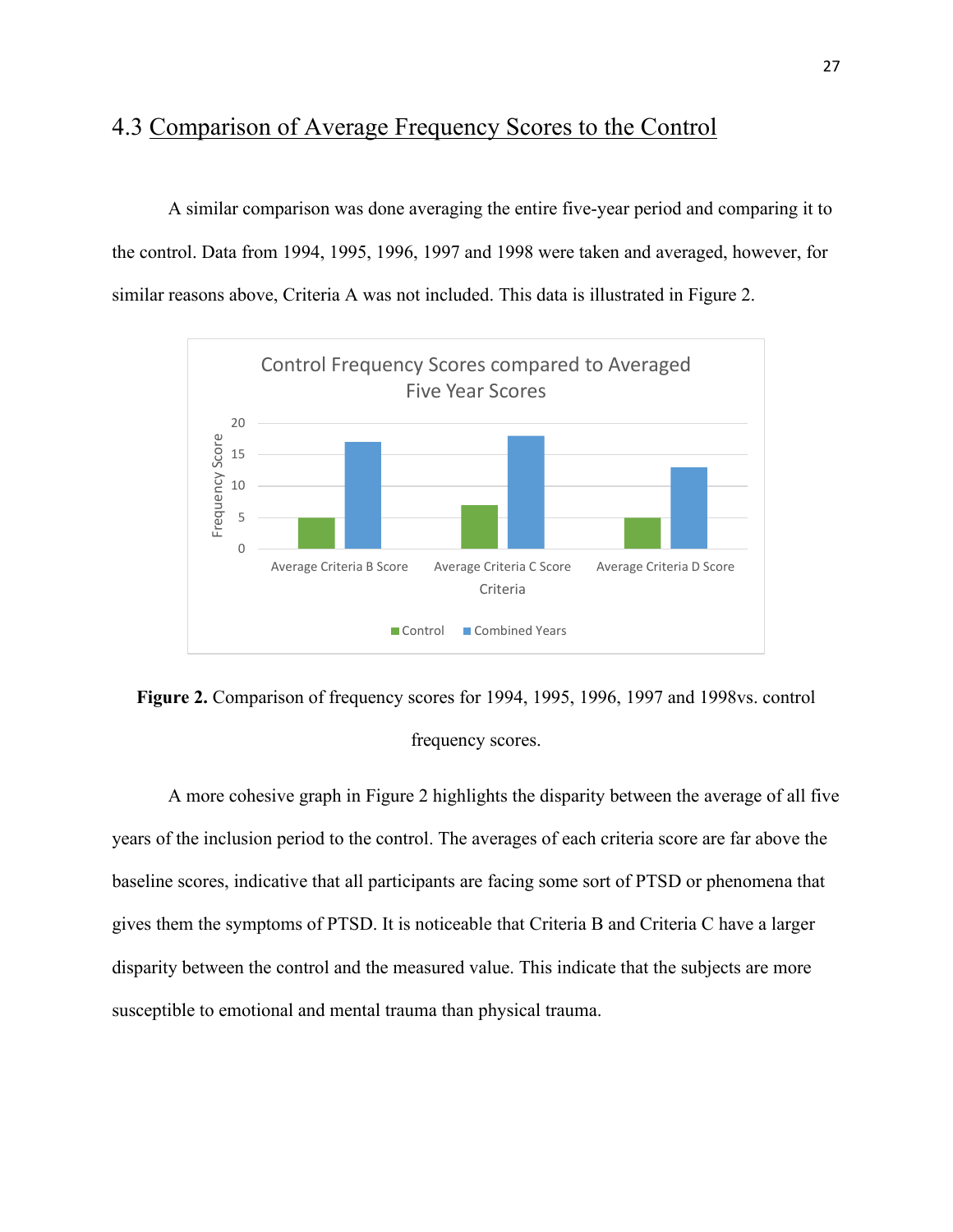### <span id="page-29-0"></span>4.4 Final Grouping Based on Category Scores

Criteria data was then analyzed, and trends of trauma type was identified. Each participant was then given a category of "Transgenerational Trauma", "Shared Trauma" or "Both" based on their category scores. Category A was the main defining factor for grouping in this set of data. Table 2 below depicts the grouping.

| <b>Participant ID</b>     | <b>Transgenerational Trauma</b> | <b>Shared Trauma</b> | <b>Both</b> |
|---------------------------|---------------------------------|----------------------|-------------|
| $\mathbf{A}$              | X                               |                      |             |
| B                         | X                               |                      |             |
| $\mathcal{C}$             |                                 |                      | X           |
| D                         |                                 | X                    |             |
| E                         | X                               |                      |             |
| $\boldsymbol{\mathrm{F}}$ | X                               |                      |             |
| $\mathbf G$               |                                 |                      | X           |
| H                         | X                               |                      |             |
| I                         | X                               |                      |             |
|                           | X                               |                      |             |

**Table 2.** Final Grouping Based on Category Scores.

Table 2 depicts the grouping of each participant. In this section, due to the small sample size, I will detail the logic behind each placement and any outlying factors taken into consideration during the grouping.

Participant A's trends glaringly point towards experienced trauma. Due to the mother sharing her traumatic experiences with Participant A at an older age and divulging very little, resulting in a +0 of Criteria A score, the high nature of her Criteria B score after not having been a part of the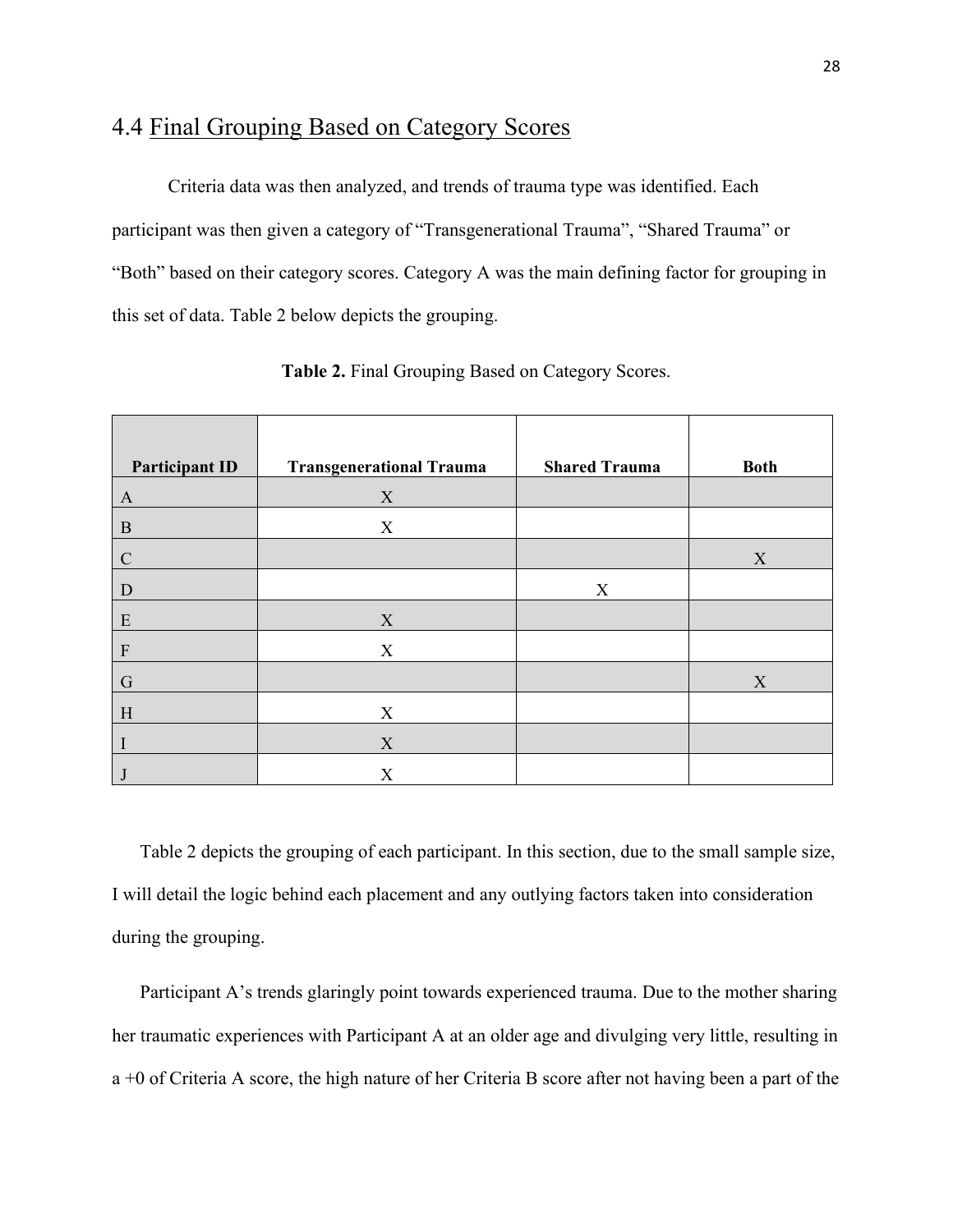1994 Genocide Against Tutsi, and her overall high score, she was determined to trend towards having transgenerational trauma.

Participant B was harder to place as many of his answers were muddled with his experiences in poverty. However, his trends still point towards something wrong with his score 18 points above the control. Participant B had a low Criteria A score which ruled out shared trauma. As a result of a high Criteria B score and no additional points by Criteria A, it was determined that Participant B trended towards transgenerational trauma.

Participant C experienced the 1994 genocide prenatally as well as suffering through the deaths of his parents in the post genocide era. Due to the subject's youth when his parents were murdered, high Criteria C score and the physical reactions to the questions this subject trended towards shared trauma and transgenerational trauma.

Participant D has the lowest score for Criteria A leading me to believe the transgenerational trauma in this participant is unlikely. Due to Participant D's collected nature, her introduction to the genocide in a structured way at a young age, and her low criteria scores, Participant D trends towards shared trauma.

Participant E was born in 1994 succeeding the 1994 Genocide Against Tutsi. Grouping considered the prenatal data that points towards transgenerational inheritance of trauma. Due to his mother sharing nothing about the 1994 Genocide Against Tutsi, and his high scores in all Categories, Participant E was grouped in transgenerational trauma.

Similarly, Participant F's mother was pregnant during the 1994 Genocide Against Tutsi with him, and prenatal data was once again considered for decisions based on what trauma Participant F trended towards. Due to his very stable introduction to the stories of his adopted parents, his high scores in Criteria A—the criteria based on re-experiencing trauma—and being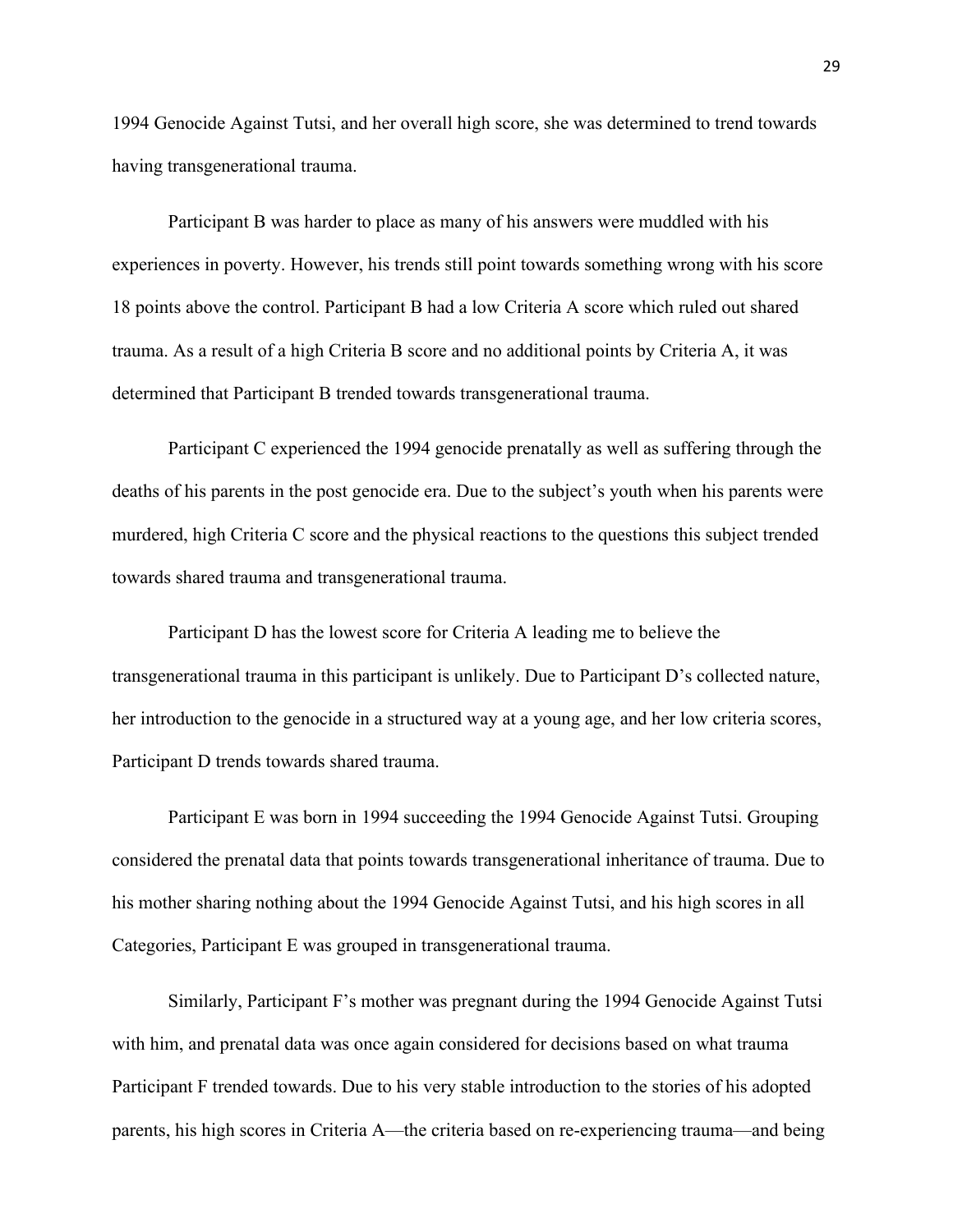in utero during the 1994 Genocide Against Tutsi, Participant F was found to trend towards transgenerational trauma.

Participant G was uniquely introduced to the 1994 genocide through the accounts her father wrote in which he detailed everything. The trends that were observed in her criteria scores are indicative of physical (Criteria D) and not mental coping (Criteria B) with trauma. Due to this, Participant G trended towards both shared and transgenerational trauma.

Participant H's vague and late introduction into her parent's experiences during the genocide ruled out shared trauma. Her scores, however, were far above the control, other participants, and averages. As a result of her late and vague introduction to the genocide and her incredibly high scores, Participant H was grouped in transgenerational trauma.

Participant I's exhibit of high Criteria D scores in both her mannerisms and verbal scores were unique in the study. Due to the late introduction by her parents and the high Criteria D score, Participant I was grouped with transgenerational trauma.

Participant J deals with both emotional, mental, and physical stress of trauma related to the 1994 Genocide Against Tutsi that he never experienced. Due to this, and his trauma surrounding the abandonment of his father, he trends towards having both transgenerational and shared trauma.

Table 2 depicts the conclusions above. Nine out of the ten participants had transgenerational trauma while one had shared trauma and two of the nine had both transgenerational and shared trauma. *All the participants* had some form of trauma they were handling.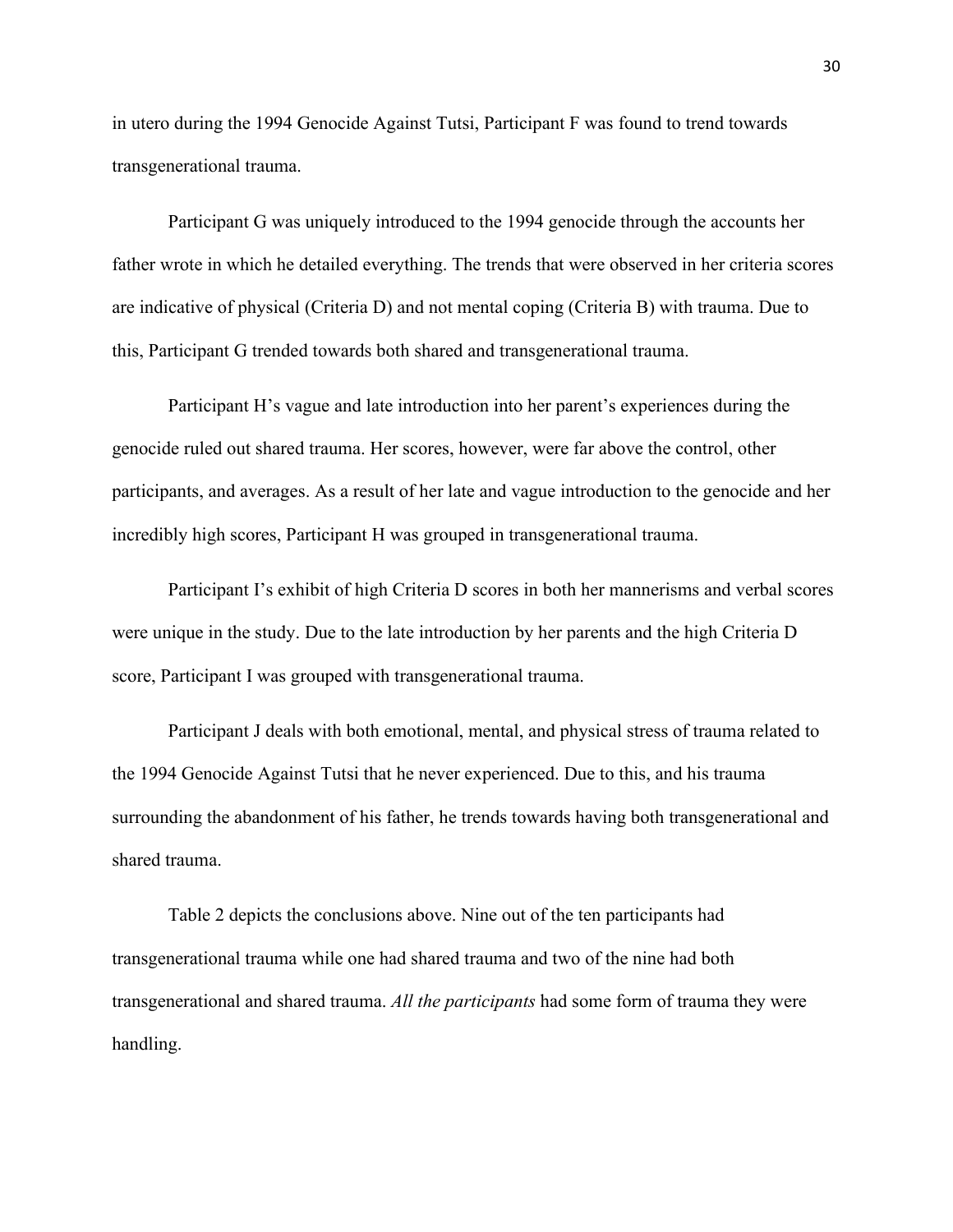### <span id="page-32-0"></span>4.5 Male and Female Comparison

Finally, once the data was compiled, trends between male and female data were observed. In the trial there were five men and five women who participated. Trends in the averaged final Frequency Scores as well as averaged criteria data were analyzed. Figure 3 below depicts the comparison.



**Figure 3.** Male and Female PTSD Score Comparison.

Figure 3 exhibits the trends of the male and female participants. On the left, the averages of the total frequency scores are depicted. The numbers, 50 for female and 52 for male do not have a statistical significance in terms of their difference. The females had the lowest outlier, and the males had the highest outlier, so it is telling that their averages are nearly the same. Both scores deviate significantly from the baseline of 17 points.

Furthermore, the criteria scores are very similar as well. For Criteria B, which describes the mental response to trauma, males have a higher score by two points. Both scores, deviate from the baseline of 5 points. In Criteria C, which describes the emotional response to trauma, males have a one-point increase over females. These scores deviate less from the control than Criteria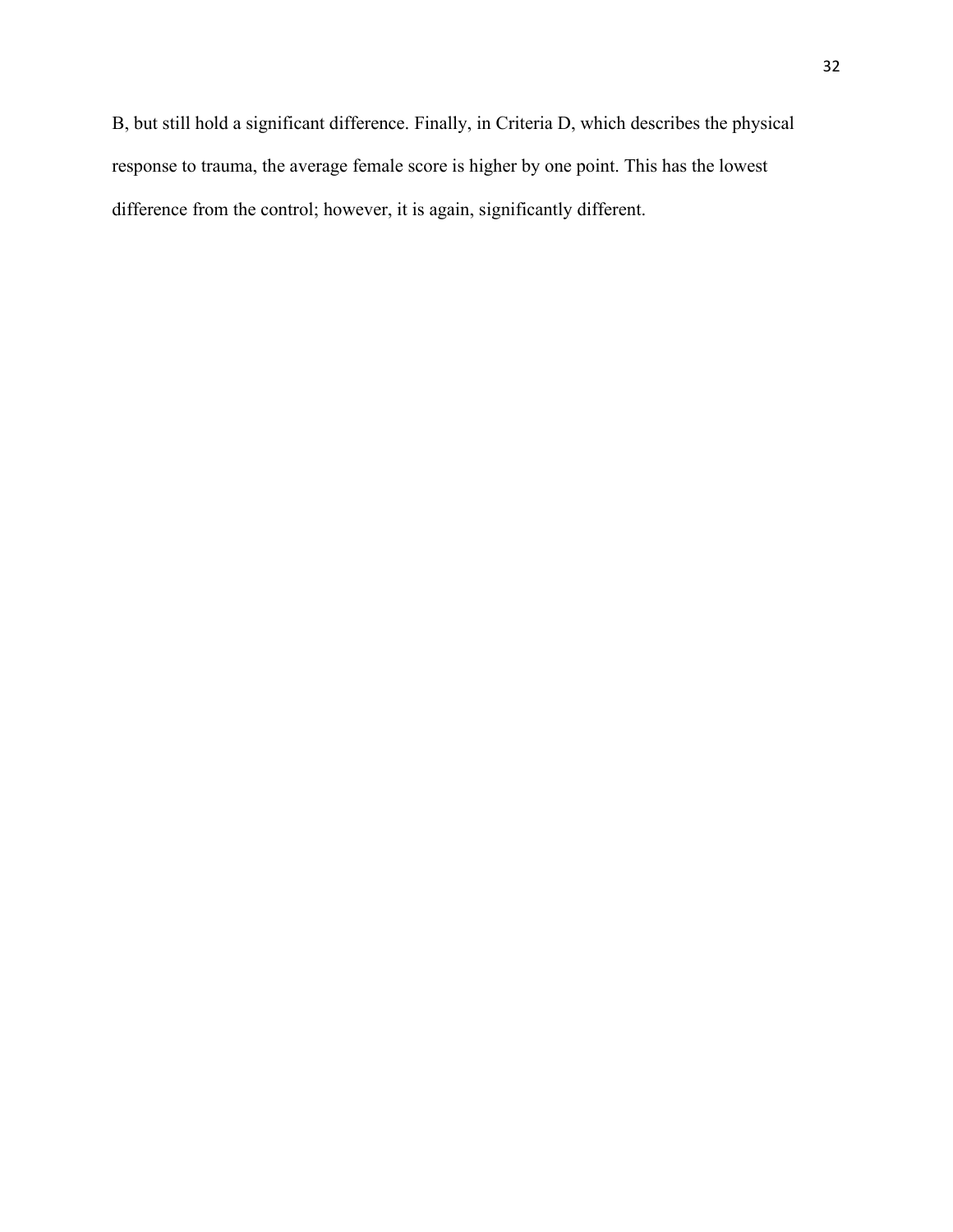## Chapter 5: Conclusions and Future Work

### <span id="page-34-1"></span><span id="page-34-0"></span>5.1 Conclusions

This psychological study was not intended to diagnose any of the subjects but look at the trends related to PTSD in the generation succeeding the 1994 Genocide Against Tutsi. Forms of trauma that were studied were transmission of trauma and shared trauma via the parental generation. Of course, there are more forms of trauma, however being the children of trauma survivors, a particular interest of this study was to see if the subjects would be more susceptible to trauma or might have trauma of the genocide they never experienced.

The following conclusions of the study were observed:

- 2. Trends of the generation succeeding the 1994 Genocide Against Tutsi illustrated a potential presence of transmission of trauma as well as shared trauma via parental generation. (See Table 2 and Fig. 2).
- 3. Subjects born closer to the genocide experienced higher rates of PTSD symptoms than those born later. (See Fig. 1).
- 4. Generation proceeding the 1994 Genocide Against Tutsi struggled with more mental and emotional PTSD symptoms (Criteria B and Criteria C) than physical PTSD symptoms (Criteria D). (See Fig. 2).
- 5. Results of all participants in the trial indicate facing some form of PTSD or trauma. (See Table 1).

### <span id="page-34-2"></span>5.2 Future Work

There is quite a bit of work to be done in this field. With the rising cases of depression and suicide, it is paramount that Rwanda begins to take action to find the origins of these trends.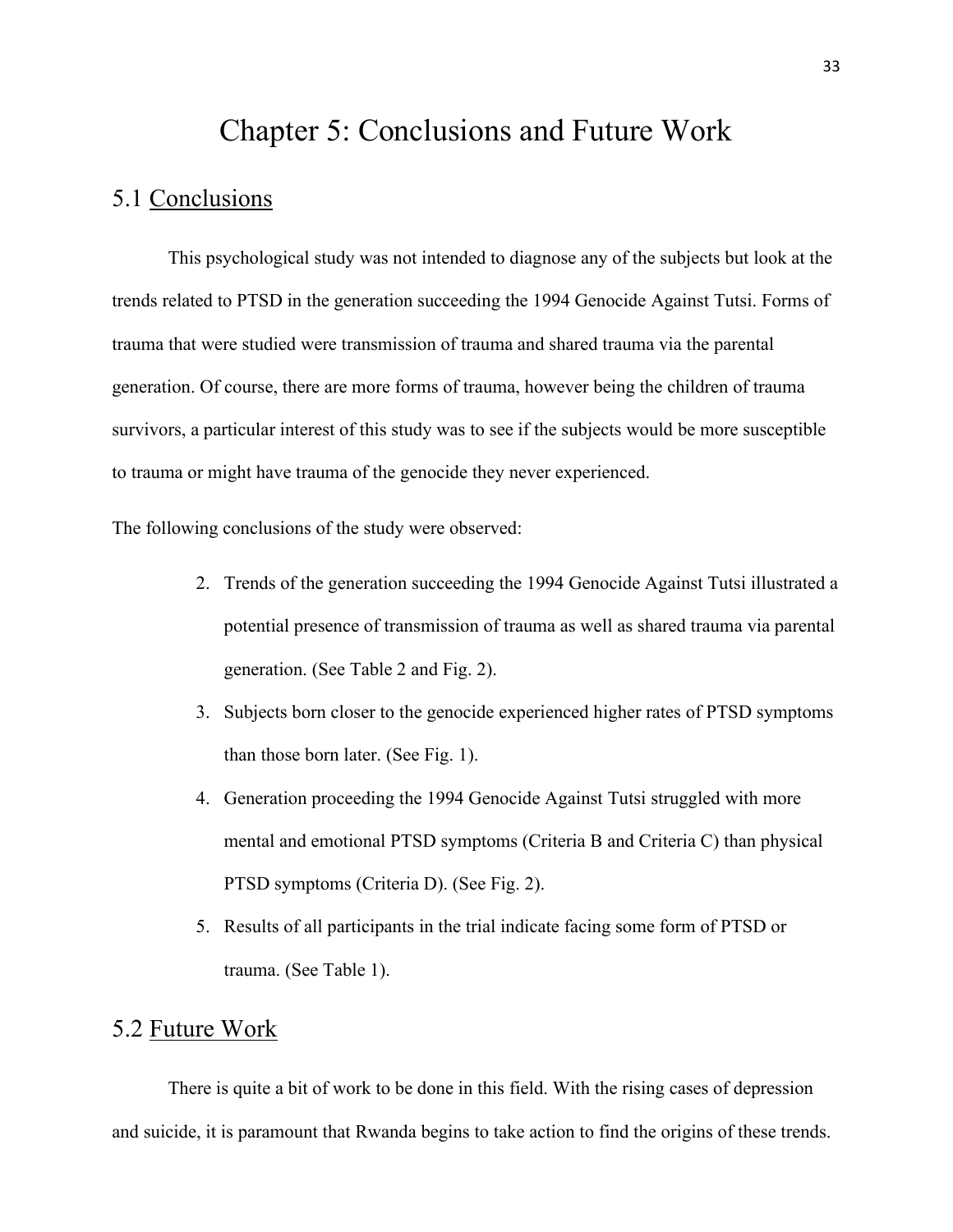I believe that it might have something to do with the transgenerational trauma from the 1994 Genocide Against Tutsi. This study is one of few that highlights this poorly researched phenomena; however, further steps are needed to validate these preliminary findings.

- 1. As I am not an accredited clinician or psychologist, these trials would better be done by someone in tandem with the researcher who has a license to officially diagnose instead of highlighting trends seen in the data.
- 2. On the biological front, many genes that regulate fear and fear responses have yet to be analyzed in the transmission of trauma. DNA methylation is a novel way to do this and has already shown that some genes such as the FKBP1 gene plays a role in this.
- 3. Another biological domain is the prefrontal cortex, which deals with decision making and emotion processing, and is important to the treatment of fear and trauma. Imaging GMV is important to understand how PTSD might affect the brain, specifically the dPFC, and how it might impact the resulting offspring.
- 4. This study will need to be done with a larger sample size to make any serious generalizations of a population.
- 5. Females and males share a similar response to trauma in their mental, emotional, and physical frequency scores.
- 6. Study if prenatal babies whose mothers experience trauma have more mental effects than physical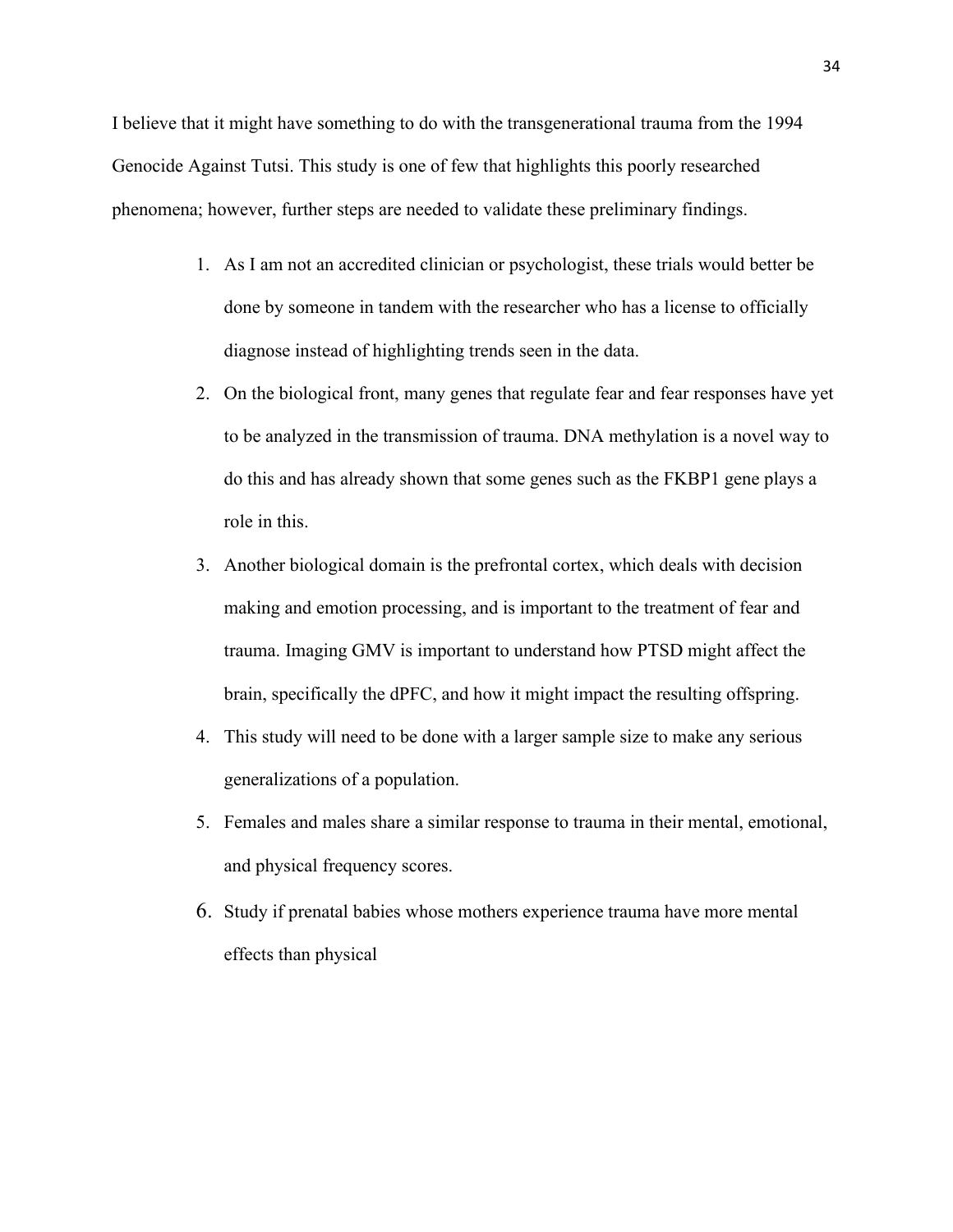## Bibliography

- <span id="page-36-0"></span>Atwoli L, Stein DJ, Koenen KC, Mclaughlin KA, Health M, Africa S. HHS Public Access. 2015; 28(4):307-311. doi:10.1097/YCO.0000000000000167.Epidemiology
- Bromet EJ, Atwoli L, Kawakami N, et al. post-traumatic stress disorder associated with natural and human-made disasters in the World Mental Health Surveys. *Psychol Med*. 2017; 47(2):227-241. doi:10.1017/S0033291716002026.Post-traumatic
- American Psychiatric Association. 2000. Diagnostic and statistical manual of mental disorders: DSM-IV-TR. Washington, DC: American Psychiatric Association.
- Eroglu S., Toprak S., Urgan O, MD, Ozge E. Onur, MD, Arzu Denizbasi, MD, Haldun Akoglu, MD, Cigdem Ozpolat, MD, Ebru Akoglu M. *DSM-IV Diagnostic and Statistical Manual of Mental Disorder*. Vol 33.; 2012. doi:10.1073/pnas.0703993104
- Housen T, Lenglet A, Ariti C, et al. Prevalence of anxiety, depression and post-traumatic stress disorder in the Kashmir Valley. *BMJ Glob Heal*. 2017;2(4):e000419. doi:10.1136/bmjgh-2017-000419
- Kessler RC, Aguilar-Gaxiola S, Alonso J, et al. Trauma and PTSD in the WHO World Mental Health Surveys. *Eur J Psychotraumatol*. 2017;8(sup5):1353383. doi:10.1080/20008198.2017.1353383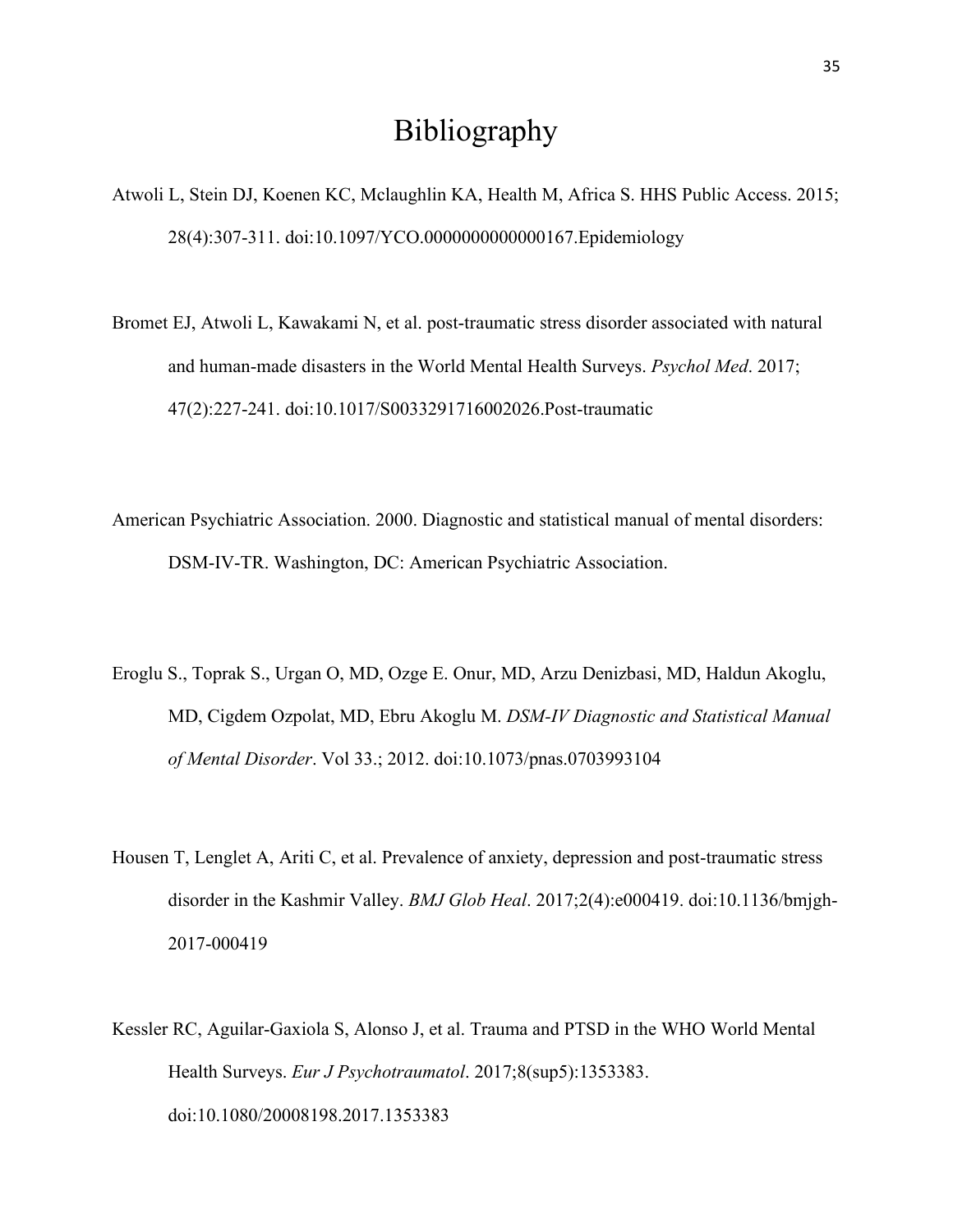- Mutesa, Leon. "The Tutsi genocide and transgenerational transmission of maternal stress: Epigenetics and biology of the HPA axis." *The World Journal of Biological Psychiatry*. April 2014.
- Rieder H, Elbert T. Rwanda Lasting imprints of a genocide: Trauma, mental health and psychosocial conditions in survivors, former prisoners and their children. *Confl Health*. 2013;7(1):1-13. doi:10.1186/1752-1505-7-6
- Rudahindwa, Mutesa et. al. "Transgenerational effects of the genocide against the Tutsi in Rwanda: A post-traumatic stress disorder symptom domain analysis." *AAS Open Research.*
- Yehuda R, Daskalakis NP, Desarnaud F, et al. Epigenetic biomarkers as predictors and correlates of symptom improvement following psychotherapy in combat veterans with PTSD. *Front Psychiatry*. 2013;4(SEP):1-14. doi:10.3389/fpsyt.2013.00118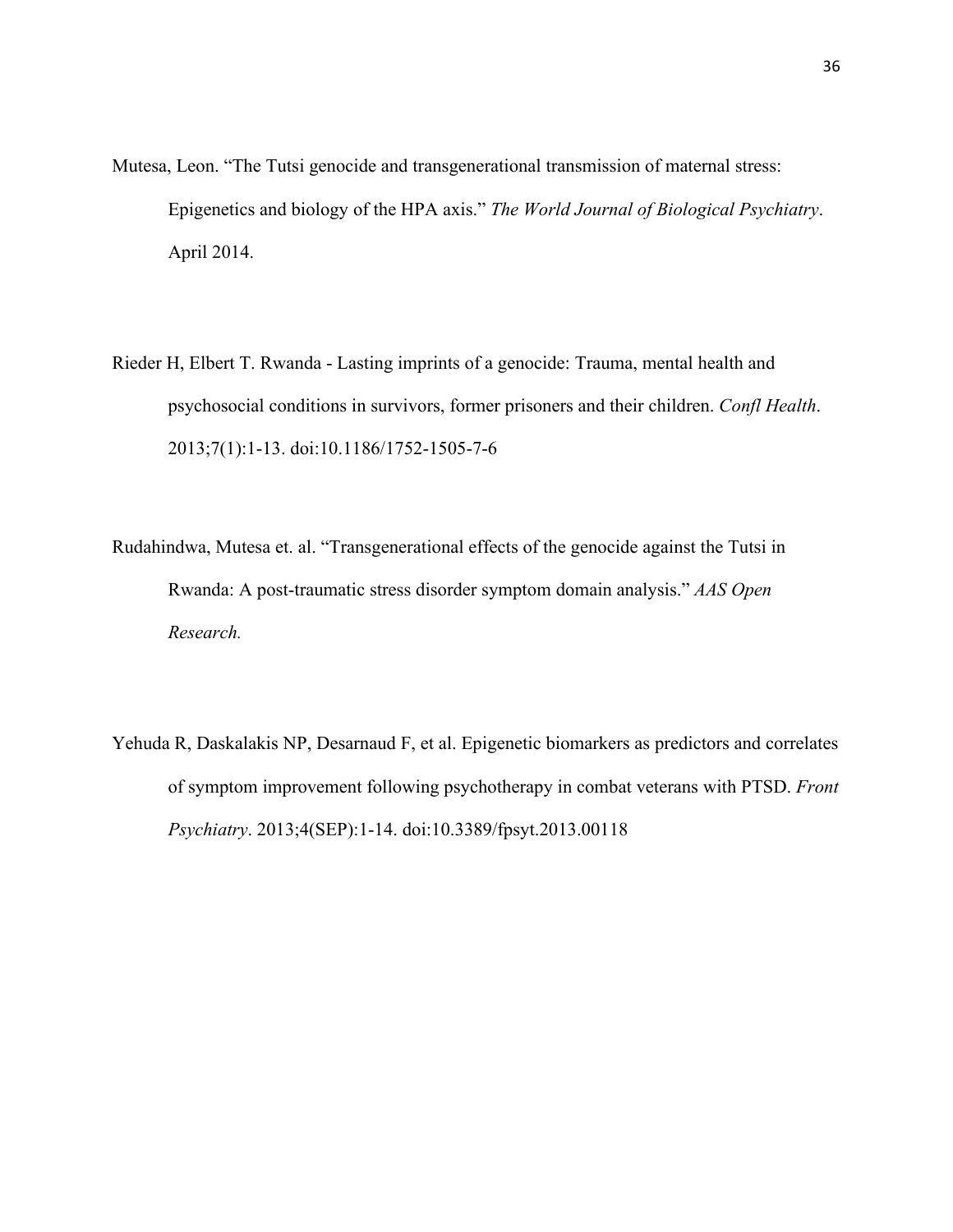## Appendix

## <span id="page-38-1"></span><span id="page-38-0"></span>Appendix A- Merged Interview Data

### **Name**: *Participant A*

### **DOB**: 1995

### Date and Time:  $11/11/2021$ ,  $6:00PM$  \*\*Late interview\*\*

| No.              | <b>Response (English)</b>                                                                                                                                             | Not at<br>all $(1)$ | A little<br>bit(2)        | <b>Moderately</b><br>(3)  | Quite a bit<br>(4)        | <b>Extremely</b><br>(5) |
|------------------|-----------------------------------------------------------------------------------------------------------------------------------------------------------------------|---------------------|---------------------------|---------------------------|---------------------------|-------------------------|
|                  |                                                                                                                                                                       |                     |                           |                           |                           |                         |
| 1.               | Repeated, disturbing memories,<br>thoughts or images of a stressful<br>experience from the past?                                                                      |                     |                           |                           |                           | $\mathbf X$             |
| 2.               | Repeated, disturbing dreams of a<br>stressful experience from the past?                                                                                               |                     | $\boldsymbol{\mathrm{X}}$ |                           |                           |                         |
| 3.               | Suddenly <i>acting</i> or <i>feeling</i> as if a<br>stressful experience were<br>happening again (as if you were<br>reliving it)?                                     |                     |                           | X                         |                           |                         |
| $\overline{4}$ . | Feeling very <i>upset</i> when<br>something reminded you of a<br>stressful experience from the past?                                                                  |                     |                           |                           | $\boldsymbol{\mathrm{X}}$ |                         |
| 5.               | Having <i>physical reactions</i> (e.g.,<br>heart pounding, sweating, trouble<br>breathing) when something<br>reminded you of a stressful<br>experience from the past? |                     |                           |                           |                           | X                       |
| 6.               | Avoid thinking or talking about a<br>stressful experience from the past<br>or avoid having feelings related to<br>it?                                                 |                     |                           |                           |                           | X                       |
| 7.               | Avoid <i>activities</i> or <i>situations</i><br>because they remind you of a<br>stressful experience from the past?                                                   |                     |                           | $\boldsymbol{\mathrm{X}}$ |                           |                         |
| 8.               | Trouble remembering important<br>parts of a stressful experience<br>from the past?                                                                                    |                     |                           |                           | $\mathbf X$               |                         |
| 9.               | Loss of interest in things you used<br>to enjoy?                                                                                                                      | X                   |                           |                           |                           |                         |
| 10.              | Feeling distant or cut off from<br>other people?                                                                                                                      | X                   |                           |                           |                           |                         |
| 11.              | Feeling emotionally numb or<br>being unable to have loving                                                                                                            |                     |                           |                           |                           | X                       |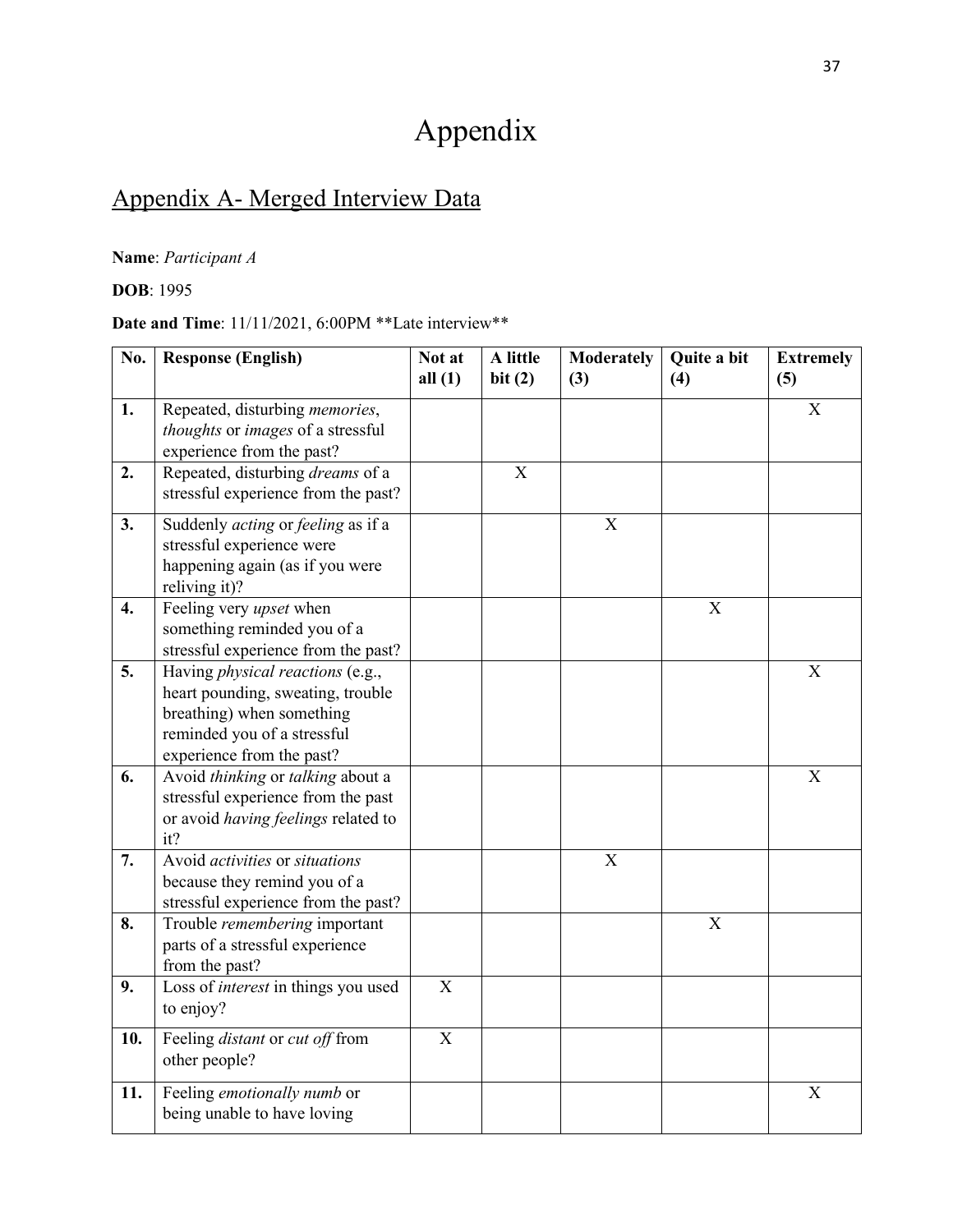|     | feelings towards those close to<br>you?                       |              |  |   |
|-----|---------------------------------------------------------------|--------------|--|---|
| 12. | Feeling as if your <i>future</i> will be<br>cut short?        | X            |  |   |
| 13. | Trouble <i>falling</i> or <i>staying</i> asleep?              |              |  | X |
| 14. | Feeling <i>irritable</i> or having <i>angry</i><br>outbursts? |              |  | X |
| 15. | Having difficulty concentrating?                              |              |  | X |
| 16. | Being "super alert" or watchful or<br>on guard?               | X            |  |   |
| 17. | Feeling jumpy or easily startled?                             | $\mathbf{X}$ |  |   |

#### **Open ended questions:**

#### **For Children:**

- 1. Do you feel as though you are a victim of the 1994 genocide against Tutsi? *Yego*
- 2. Did your parents ever share stories about their experiences during the 1994 Genocide against Tutsi? *Yego* 
	- a. If (yes), how detailed were they? *Detailed*
	- b. How old were you when they shared?
		- *Much much older. Her younger siblings don't even know yet.*
- 3. Do you feel uncomfortable talking about the 1994 Genocide against Tutsi? *Oya, Ari comfortable.*
- 4. Is there anything you would like to share with me? *I don't have relatives; mother clearly has trauma. Cried at one point during an interview with her.*

**Criteria A: Older when mother shared trauma, quite stable emotionally, no physical ticks. +0- Facile** 

**Criteria B: 19**

**Criteria C: 19**

**Criteria D: 17**

**Frequency score: 55**

**3 years Post Genocide** 

**Criteria A not observed, high B and C scores -> TRANSGENERATIONAL TRAUMA.**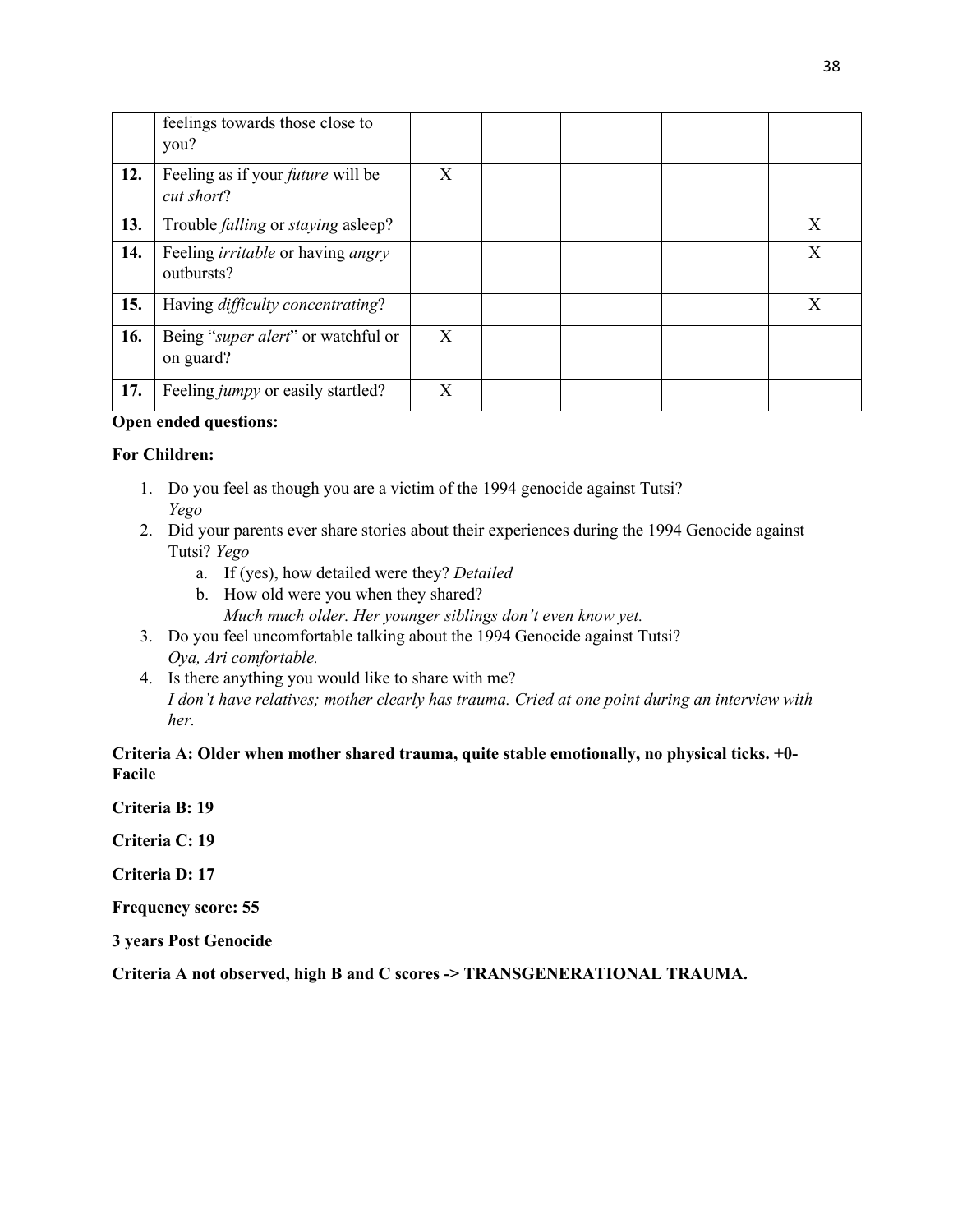### **Name**: *Participant B*

**DOB**: 1997

### **Date and Time**: 11/16/2021, 11:51AM

| No.                | <b>Response (English)</b>                                                                                                                                             | Not at<br>all $(1)$ | A little<br>bit(2) | <b>Moderately</b><br>(3)  | Quite a<br>bit $(4)$ | <b>Extremely</b><br>(5) |
|--------------------|-----------------------------------------------------------------------------------------------------------------------------------------------------------------------|---------------------|--------------------|---------------------------|----------------------|-------------------------|
| 1.                 | Repeated, disturbing <i>memories</i> ,<br>thoughts or images of a stressful<br>experience from the past?                                                              |                     | X                  |                           |                      |                         |
| 2.                 | Repeated, disturbing dreams of a<br>stressful experience from the past?                                                                                               |                     |                    |                           |                      | X                       |
| 3.                 | Suddenly acting or feeling as if a<br>stressful experience were happening<br>again (as if you were reliving it)?                                                      |                     |                    |                           |                      | X                       |
| $\boldsymbol{4}$ . | Feeling very <i>upset</i> when something<br>reminded you of a stressful<br>experience from the past?                                                                  |                     |                    |                           | X                    |                         |
| 5.                 | Having <i>physical reactions</i> (e.g.,<br>heart pounding, sweating, trouble<br>breathing) when something reminded<br>you of a stressful experience from<br>the past? | X                   |                    |                           |                      |                         |
| 6.                 | Avoid thinking or talking about a<br>stressful experience from the past or<br>avoid having feelings related to it?                                                    | X                   |                    |                           |                      |                         |
| 7.                 | Avoid <i>activities</i> or <i>situations</i> because<br>they remind you of a stressful<br>experience from the past?                                                   | X                   |                    |                           |                      |                         |
| 8.                 | Trouble remembering important<br>parts of a stressful experience from<br>the past?                                                                                    | X                   |                    |                           |                      |                         |
| 9.                 | Loss of interest in things you used to<br>enjoy?                                                                                                                      |                     |                    | $\boldsymbol{\mathrm{X}}$ |                      |                         |
| 10.                | Feeling <i>distant</i> or <i>cut off</i> from other<br>people?                                                                                                        | X                   |                    |                           |                      |                         |
| 11.                | Feeling <i>emotionally numb</i> or being<br>unable to have loving feelings<br>towards those close to you?                                                             | X                   |                    |                           |                      |                         |
| 12.                | Feeling as if your <i>future</i> will be <i>cut</i><br>short?                                                                                                         | X                   |                    |                           |                      |                         |
| 13.                | Trouble falling or staying asleep?                                                                                                                                    |                     |                    |                           |                      | X                       |
| 14.                | Feeling <i>irritable</i> or having <i>angry</i><br>outbursts?                                                                                                         | X                   |                    |                           |                      |                         |
| 15.                | Having difficulty concentrating?                                                                                                                                      | X                   |                    |                           |                      |                         |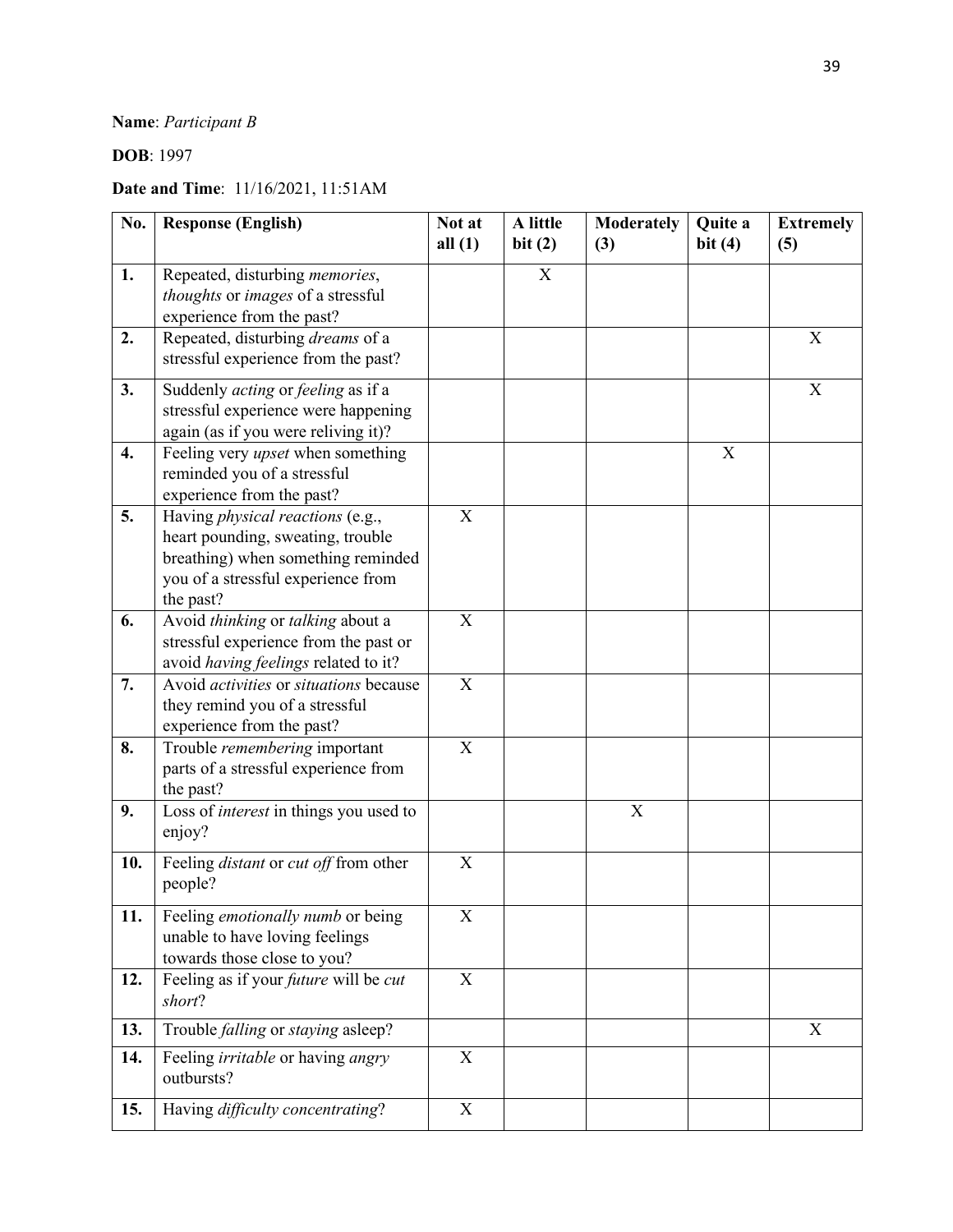| 16. | Being "super alert" or watchful or<br>on guard? |  |  |  |
|-----|-------------------------------------------------|--|--|--|
| 17. | Feeling <i>jumpy</i> or easily startled?        |  |  |  |

#### **Open ended questions:**

#### **For Children:**

1. Do you feel as though you are a victim of the 1994 genocide against Tutsi?

*Yes* 

- 2. Did your parents ever share stories about their experiences during the 1994 Genocide against Tutsi?
	- a. If (yes), how detailed were they?
	- i. *Yes very detailed as he heard the testimonies during commemoration*
	- b. How old were you when they shared?
		- i. *15 during commemoration where I come from everyone participates, during the night of commemoration they gave the testimonies*
- 3. Do you feel uncomfortable talking about the 1994 Genocide against Tutsi? *Oya he feels comfortable to talk about it*
- 4. Is there anything you would like to share with me? *One of my siblings who was four years old during the genocide has trauma and I see the trauma in him and my parents. During genocide his mother had 6 children and they escaped in the stadium. She came out of the stadium to find food and while digging yams when the Interahamwe came and beat the oldest child to death, and they tried to rape the mom but a priest came and saved them. Surviving was very hard but God protected them and they were sent to a very high hill to die from there where there was no food which was cold but even they did not die, they were beaten but God saved them. His mother cannot carry anything.*

**Criteria A: Yes, younger introduction (secondary school), very detailed. Grew up in poverty. Severe.**

**Criteria B: 17**

**Criteria C: 9**

**Criteria D: 9**

**Frequency score: 35**

**2 years Post Genocide** 

**Detailed introduction into the parents trauma, grew up in poverty (most of the responses were harshups due to this). NO TRAUMA SIGNS.**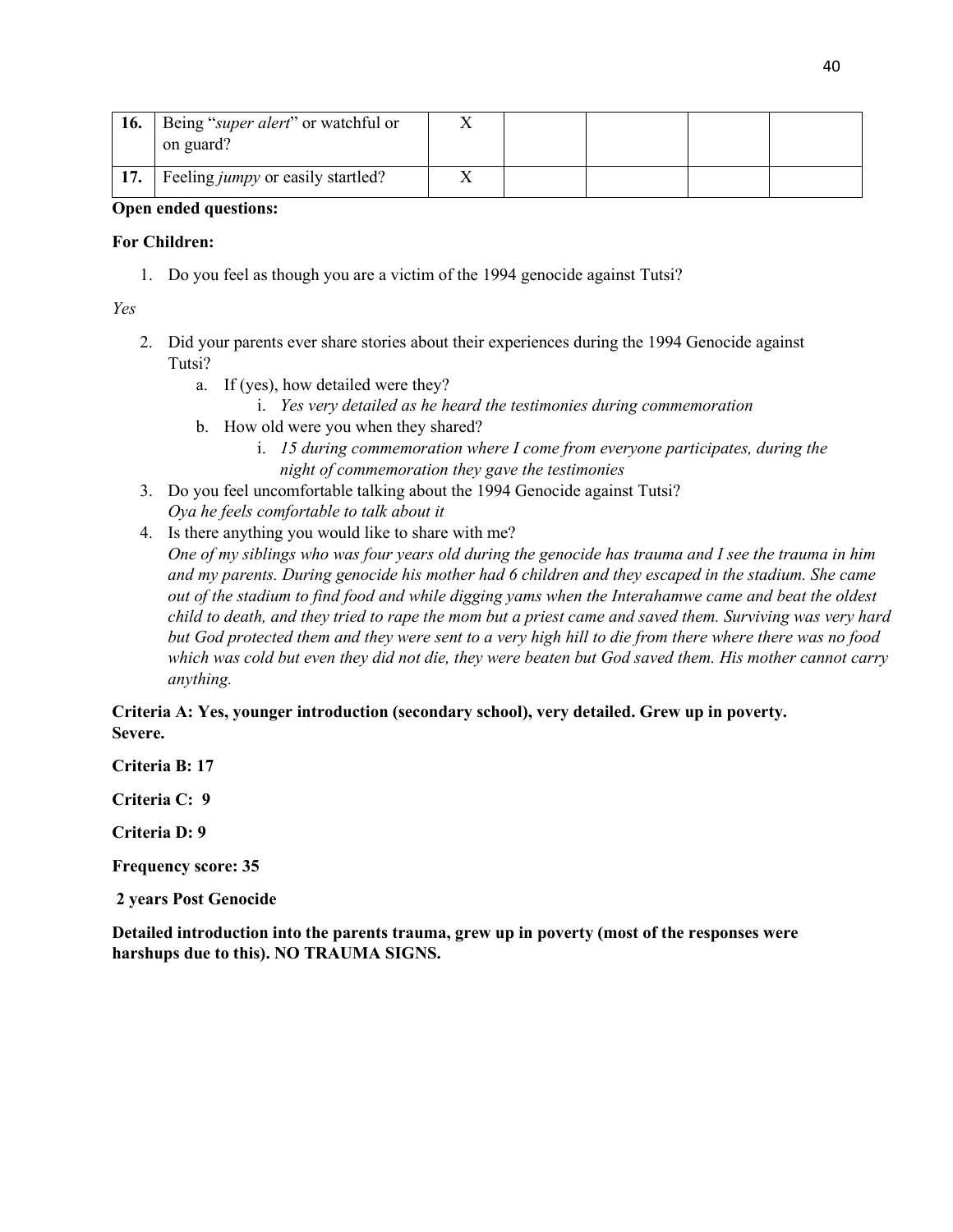### **Name**: *Participant C*

### **DOB**: 1994

### **Date and Time**: 11/16/2021, 12:31

| No. | <b>Response (English)</b>                                                                                                                                             | Not at<br>all $(1)$       | A little<br>bit(2) | Moderately<br>(3)         | Quite a<br>bit $(4)$      | <b>Extremely</b><br>(5) |
|-----|-----------------------------------------------------------------------------------------------------------------------------------------------------------------------|---------------------------|--------------------|---------------------------|---------------------------|-------------------------|
| 1.  | Repeated, disturbing <i>memories</i> ,<br>thoughts or images of a stressful<br>experience from the past?                                                              |                           |                    |                           |                           | X                       |
| 2.  | Repeated, disturbing dreams of a<br>stressful experience from the past?                                                                                               |                           | X                  |                           |                           |                         |
| 3.  | Suddenly <i>acting</i> or <i>feeling</i> as if a<br>stressful experience were happening<br>again (as if you were reliving it)?                                        |                           |                    |                           |                           | X                       |
| 4.  | Feeling very upset when something<br>reminded you of a stressful<br>experience from the past?                                                                         |                           | X                  |                           |                           |                         |
| 5.  | Having <i>physical reactions</i> (e.g.,<br>heart pounding, sweating, trouble<br>breathing) when something reminded<br>you of a stressful experience from<br>the past? |                           |                    | $\mathbf X$               |                           |                         |
| 6.  | Avoid thinking or talking about a<br>stressful experience from the past or<br>avoid having feelings related to it?                                                    |                           |                    | $\boldsymbol{\mathrm{X}}$ |                           |                         |
| 7.  | Avoid activities or situations because<br>they remind you of a stressful<br>experience from the past?                                                                 |                           | X                  |                           |                           |                         |
| 8.  | Trouble remembering important<br>parts of a stressful experience from<br>the past?                                                                                    |                           |                    |                           |                           | X                       |
| 9.  | Loss of <i>interest</i> in things you used to<br>enjoy?                                                                                                               |                           |                    | X                         |                           |                         |
| 10. | Feeling <i>distant</i> or <i>cut off</i> from other<br>people?                                                                                                        |                           |                    |                           | $\boldsymbol{\mathrm{X}}$ |                         |
| 11. | Feeling emotionally numb or being<br>unable to have loving feelings<br>towards those close to you?                                                                    | X                         |                    |                           |                           |                         |
| 12. | Feeling as if your future will be cut<br>short?                                                                                                                       | X                         |                    |                           |                           |                         |
| 13. | Trouble falling or staying asleep?                                                                                                                                    |                           | X                  |                           |                           |                         |
| 14. | Feeling <i>irritable</i> or having <i>angry</i><br>outbursts?                                                                                                         | $\boldsymbol{\mathrm{X}}$ |                    |                           |                           |                         |
| 15. | Having difficulty concentrating?                                                                                                                                      | X                         |                    |                           |                           |                         |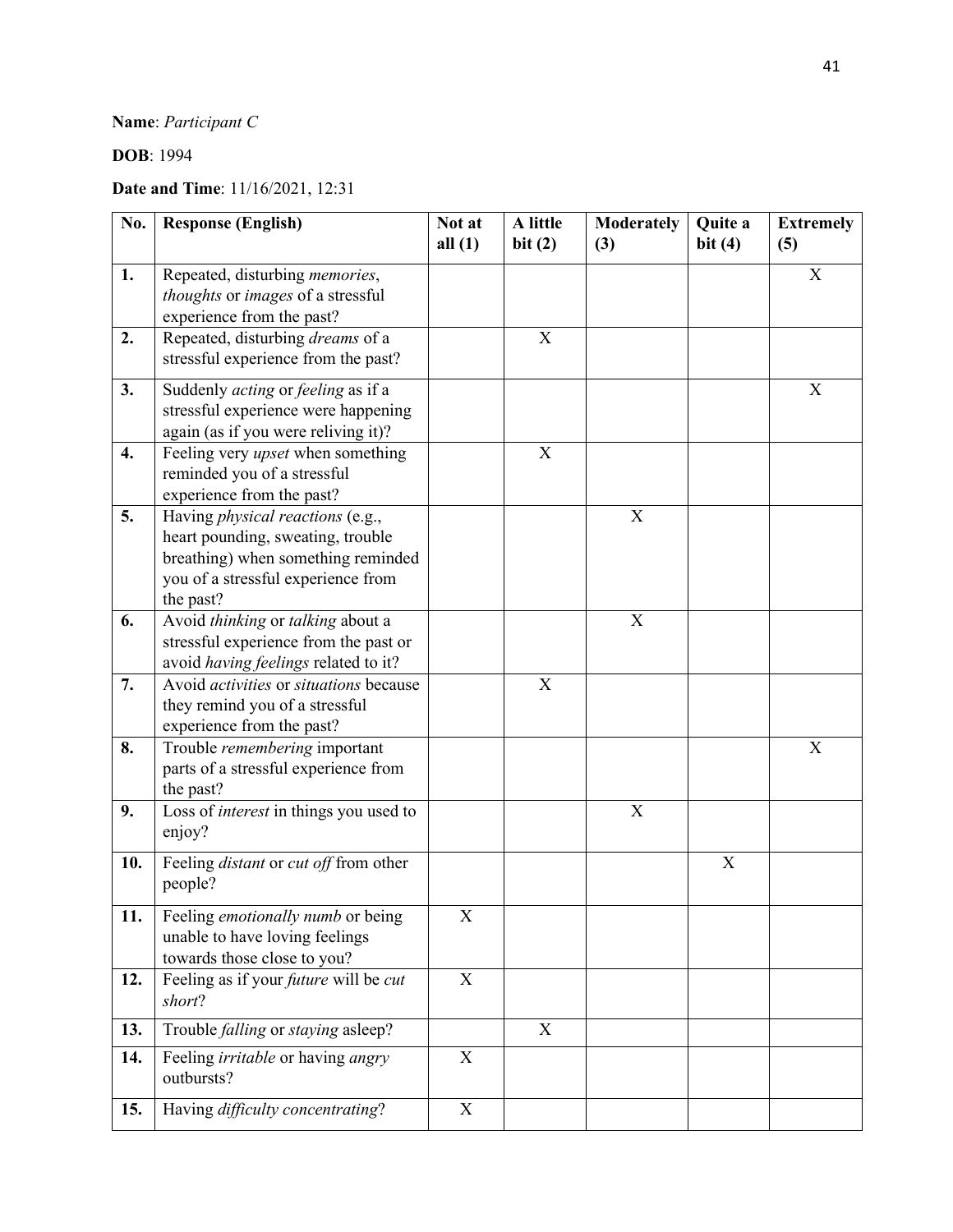| 16. | Being "super alert" or watchful or<br>on guard? |  |  |  |
|-----|-------------------------------------------------|--|--|--|
| 17. | Feeling <i>jumpy</i> or easily startled?        |  |  |  |

#### **Open ended questions:**

#### **For Children:**

- 1. Do you feel as though you are a victim of the 1994 genocide against Tutsi? *Yego , cyane cyane*
- 2. Did your parents ever share stories about their experiences during the 1994 Genocide against Tutsi?
	- a. If (yes), how detailed were they? *No, my mother died in 1995 and my father was killed by the Interahamwe in 1997. Secondary school his adopted parents told him the stories*
	- b. How old were you when they shared? *12 years old*
- 3. Do you feel uncomfortable talking about the 1994 Genocide against Tutsi? *Oya he is comfortable.*
- 4. Is there anything you would like to share with me?

*My adopted mother used to faint because she was attacked with an impanga on her head and her brain was affected. You can heal physical scars, but you cannot always heal the mind.* 

#### **Question Explanations**:

Especially during commemoration (3)

Where you can look at your self and see you are alive strengthens me. Rwandan Government empowers the youth, survivors fund (4)

**Criteria A: Yes, saw his father die 3 years after the genocide. Mother had injuries sustained from the genocide and died a year later. Adopted parent told him stories. Severe.** 

**Criteria B: 17**

**Criteria C: 22** 

**Criteria D: 8**

**Frequency score: 52**

**0 years Post Genocide** 

**Witnessed a lot of trauama as a child. Hard to discern between transgenerational and shared trauma. SHARED TRAUMA and TRANSGENERATIONAL are qualified.**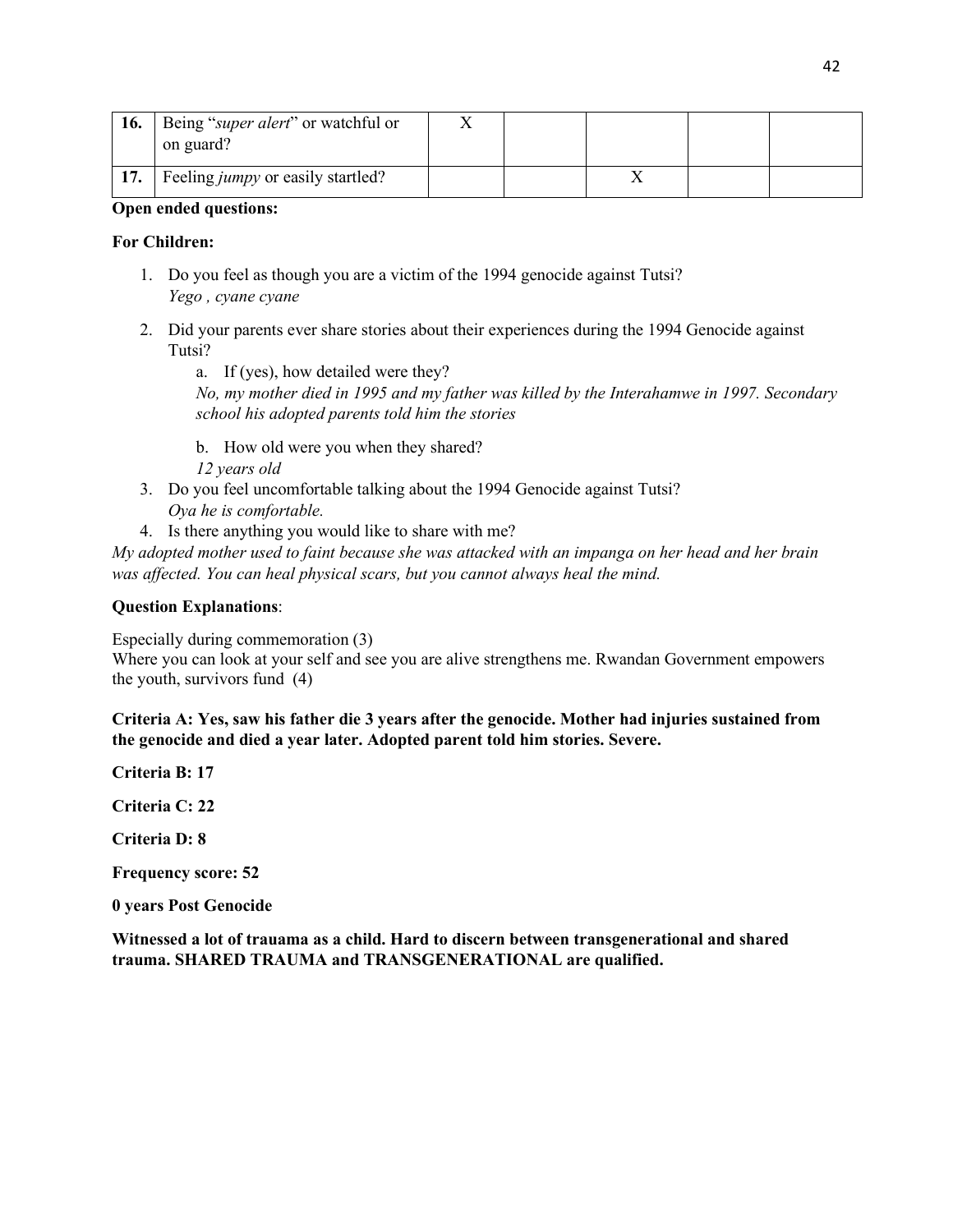### **Name**: *Participant D: Child*

### **DOB**: 1997

### **Date and Time**: 11/16/2021, 1:45PM

| No. | <b>Response (English)</b>                                                                                                                                             | Not at<br>all $(1)$ | A little<br>bit(2) | <b>Moderately</b><br>(3) | Quite a bit<br>(4) | <b>Extremely</b><br>(5) |
|-----|-----------------------------------------------------------------------------------------------------------------------------------------------------------------------|---------------------|--------------------|--------------------------|--------------------|-------------------------|
| 1.  | Repeated, disturbing <i>memories</i> ,<br>thoughts or images of a stressful<br>experience from the past?                                                              |                     | X                  |                          |                    |                         |
| 2.  | Repeated, disturbing dreams of a<br>stressful experience from the past?                                                                                               | X                   |                    |                          |                    |                         |
| 3.  | Suddenly <i>acting</i> or <i>feeling</i> as if a<br>stressful experience were<br>happening again (as if you were<br>reliving it)?                                     | X                   |                    |                          |                    |                         |
| 4.  | Feeling very <i>upset</i> when<br>something reminded you of a<br>stressful experience from the past?                                                                  |                     | $\mathbf X$        |                          |                    |                         |
| 5.  | Having <i>physical reactions</i> (e.g.,<br>heart pounding, sweating, trouble<br>breathing) when something<br>reminded you of a stressful<br>experience from the past? | X                   |                    |                          |                    |                         |
| 6.  | Avoid thinking or talking about a<br>stressful experience from the past<br>or avoid having feelings related to<br>it?                                                 |                     |                    |                          | $\mathbf X$        |                         |
| 7.  | Avoid activities or situations<br>because they remind you of a<br>stressful experience from the past?                                                                 |                     |                    |                          |                    | X                       |
| 8.  | Trouble remembering important<br>parts of a stressful experience<br>from the past?                                                                                    |                     |                    |                          |                    | $\mathbf X$             |
| 9.  | Loss of interest in things you used<br>to enjoy?                                                                                                                      | X                   |                    |                          |                    |                         |
| 10. | Feeling <i>distant</i> or <i>cut off</i> from<br>other people?                                                                                                        | $\mathbf X$         |                    |                          |                    |                         |
| 11. | Feeling emotionally numb or<br>being unable to have loving<br>feelings towards those close to<br>you?                                                                 | $\mathbf X$         |                    |                          |                    |                         |
| 12. | Feeling as if your <i>future</i> will be<br>cut short?                                                                                                                | $\mathbf X$         |                    |                          |                    |                         |
| 13. | Trouble falling or staying asleep?                                                                                                                                    |                     | X                  |                          |                    |                         |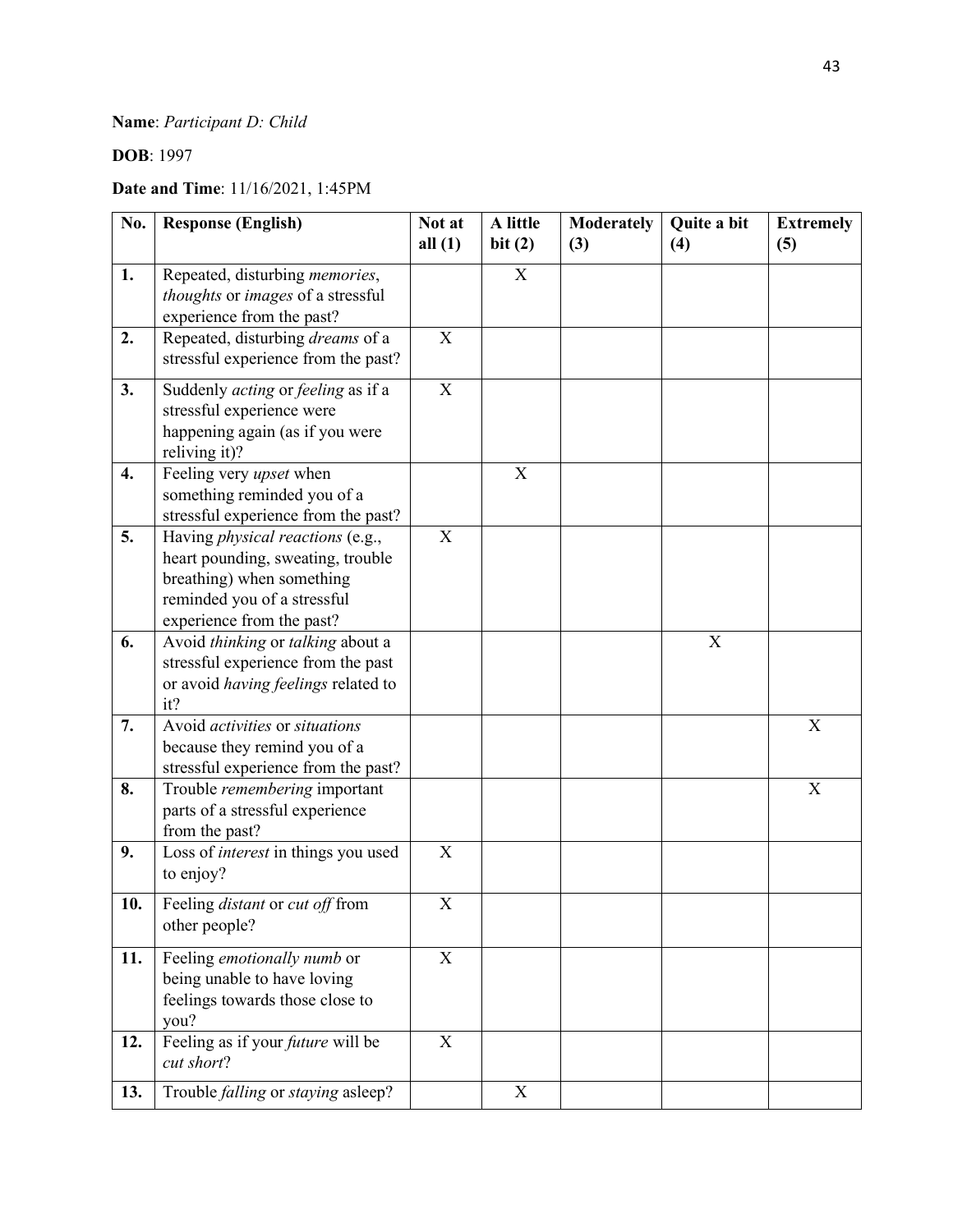| 14. | Feeling <i>irritable</i> or having <i>angry</i><br>outbursts? |  |  |  |
|-----|---------------------------------------------------------------|--|--|--|
| 15. | Having <i>difficulty concentrating?</i>                       |  |  |  |
| 16. | Being "super alert" or watchful or<br>on guard?               |  |  |  |
| 17. | Feeling <i>jumpy</i> or easily startled?                      |  |  |  |

#### **Open ended questions:**

#### **For Children:**

- 1. Do you feel as though you are a victim of the 1994 genocide against Tutsi? *Yego*
- 2. Did your parents ever share stories about their experiences during the 1994 Genocide against Tutsi? *Yego* 
	- a. If (yes), how detailed were they? *To make them know the history her parents told her about the history in the last year of primary school but not in detail. As they got older, they shared more detail.*
	- b. How old were you when they shared? *Primary School*
- 3. Do you feel uncomfortable talking about the 1994 Genocide against Tutsi? *Oya ariko Rosine's sisters from another father are uncomfortable.*
- 4. Is there anything you would like to share with me? *Hating cant bring back our people who have gone. We are all human*

#### **Criteria A: Yes, young entrance into the history of the 1994 Genocide against Tutsi. Very stable.**

#### **Criteria B: 7**

**Criteria C: 18** 

**Criteria D: 12**

**Frequency score: 37**

**3 years Post Genocide** 

**Gradual introduction into parents' trauma for history related reasons. Considered SHARED TRAUMA.**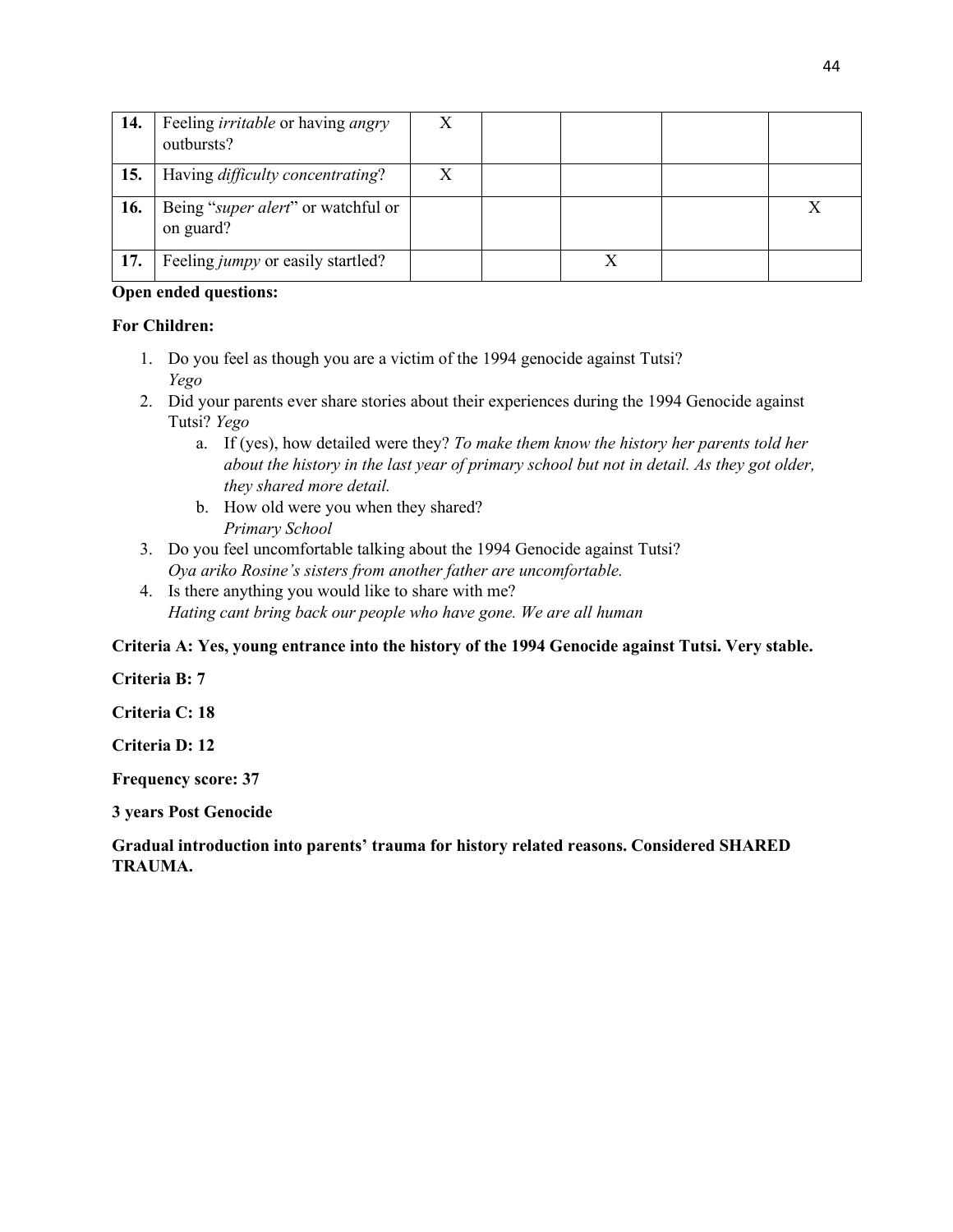### **Name**: *Participant E*

### **DOB**: 1994

### **Date and Time**: 11/16/2021, 2:25 PM

| No. | <b>Response (English)</b>                                                                                                                                             | Not at<br>all $(1)$       | A little<br>bit(2) | <b>Moderately</b><br>(3)  | Quite a<br>bit $(4)$ | <b>Extremely</b><br>(5)   |
|-----|-----------------------------------------------------------------------------------------------------------------------------------------------------------------------|---------------------------|--------------------|---------------------------|----------------------|---------------------------|
| 1.  | Repeated, disturbing <i>memories</i> ,<br>thoughts or images of a stressful<br>experience from the past?                                                              |                           | X                  |                           |                      |                           |
| 2.  | Repeated, disturbing dreams of a<br>stressful experience from the past?                                                                                               | X                         |                    |                           |                      |                           |
| 3.  | Suddenly acting or feeling as if a<br>stressful experience were happening<br>again (as if you were reliving it)?                                                      |                           | X                  |                           |                      |                           |
| 4.  | Feeling very upset when something<br>reminded you of a stressful<br>experience from the past?                                                                         |                           |                    |                           |                      | $\mathbf X$               |
| 5.  | Having <i>physical reactions</i> (e.g.,<br>heart pounding, sweating, trouble<br>breathing) when something reminded<br>you of a stressful experience from<br>the past? |                           |                    |                           |                      | X                         |
| 6.  | Avoid thinking or talking about a<br>stressful experience from the past or<br>avoid having feelings related to it?                                                    |                           |                    |                           | X                    |                           |
| 7.  | Avoid <i>activities</i> or <i>situations</i> because<br>they remind you of a stressful<br>experience from the past?                                                   |                           |                    |                           | X                    |                           |
| 8.  | Trouble remembering important<br>parts of a stressful experience from<br>the past?                                                                                    |                           |                    |                           | X                    |                           |
| 9.  | Loss of <i>interest</i> in things you used to<br>enjoy?                                                                                                               |                           |                    | $\boldsymbol{\mathrm{X}}$ |                      |                           |
| 10. | Feeling <i>distant</i> or <i>cut off</i> from other<br>people?                                                                                                        |                           | X                  |                           |                      |                           |
| 11. | Feeling emotionally numb or being<br>unable to have loving feelings<br>towards those close to you?                                                                    |                           | X                  |                           |                      |                           |
| 12. | Feeling as if your <i>future</i> will be <i>cut</i><br>short?                                                                                                         | $\boldsymbol{\mathrm{X}}$ |                    |                           |                      |                           |
| 13. | Trouble falling or staying asleep?                                                                                                                                    | $\boldsymbol{\mathrm{X}}$ |                    |                           |                      |                           |
| 14. | Feeling <i>irritable</i> or having <i>angry</i><br>outbursts?                                                                                                         |                           |                    |                           |                      | $\boldsymbol{\mathrm{X}}$ |
| 15. | Having difficulty concentrating?                                                                                                                                      |                           |                    |                           | X                    |                           |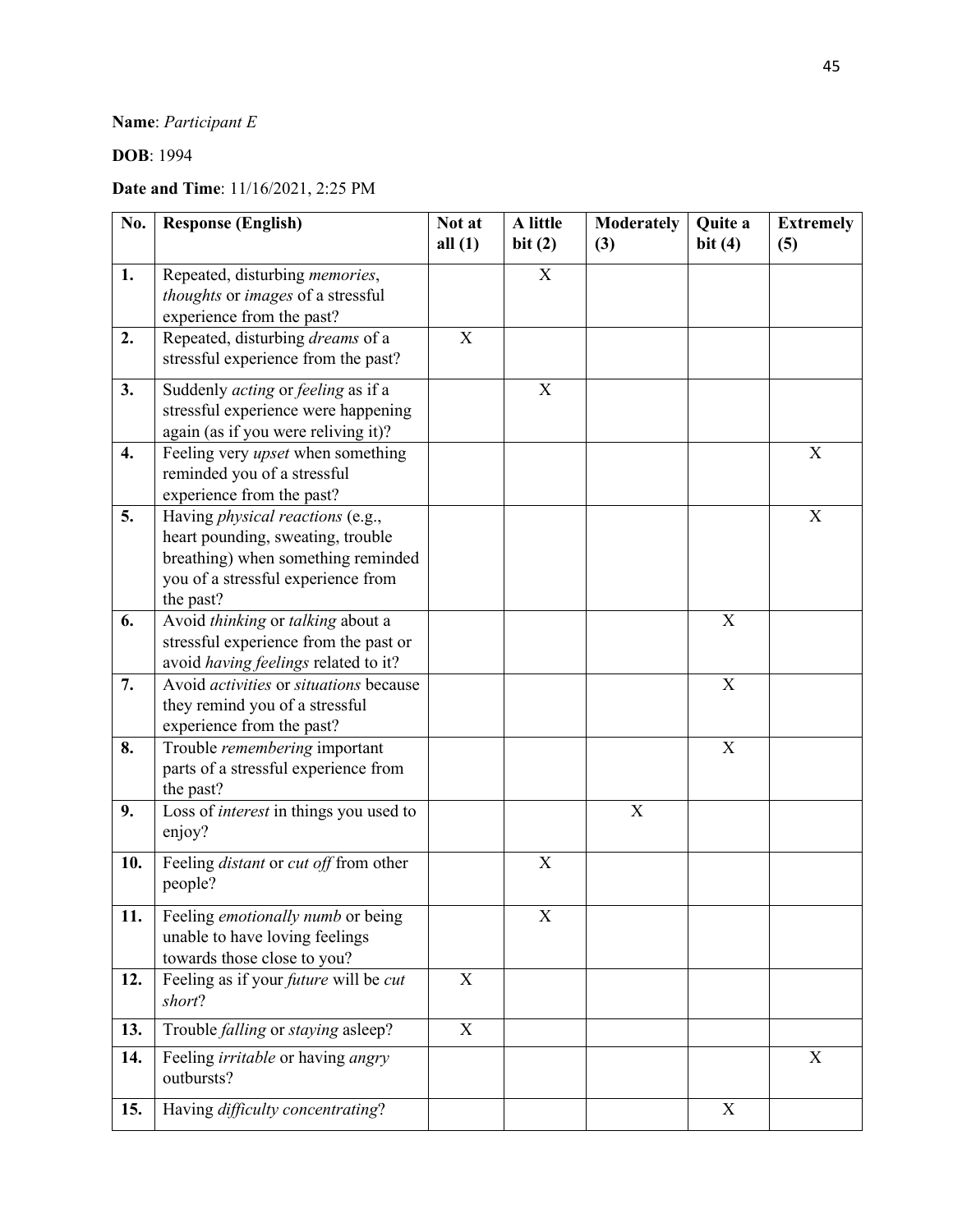| 16. | Being "super alert" or watchful or<br>on guard? |  |  |  |
|-----|-------------------------------------------------|--|--|--|
| 17. | Feeling <i>jumpy</i> or easily startled?        |  |  |  |

#### **Open ended questions:**

#### **For Children:**

- 1. Do you feel as though you are a victim of the 1994 genocide against Tutsi? *Yego*
- 2. Did your parents ever share stories about their experiences during the 1994 Genocide against Tutsi? *Oya. His dad died during genocide but he heard some of his mother's story during commemoration. Genocide happened when he was 1 month old*
	- a. If (yes), how detailed were they?
	- b. How old were you when they shared?
- 3. Do you feel uncomfortable talking about the 1994 Genocide against Tutsi? *Oya, ariko during commemoration period he used to be very quiet and angry and changed*
- 4. Is there anything you would like to share with me? *Of course, if you see that your mom is angry, you go into your thoughts and think about it too. Even delayed in his schools because of trauma, I felt like in my mind things were not good I was not able to memorize because of many thoughts, thinking about my family's future wondering if they will be alive in the future.*

#### **Comments:**

*Mother clearly has PTSD* 

**Criteria A: No stories were not shared.** 

**Criteria B: 15** 

**Criteria C: 20** 

**Criteria D: 16**

**Frequency Rating: 51**

**2 months post genocide, mother was pregnant with him during.** 

**Mother did not share much about the genocide with him. Considered TRANSGENERATIONAL TRAUMA.**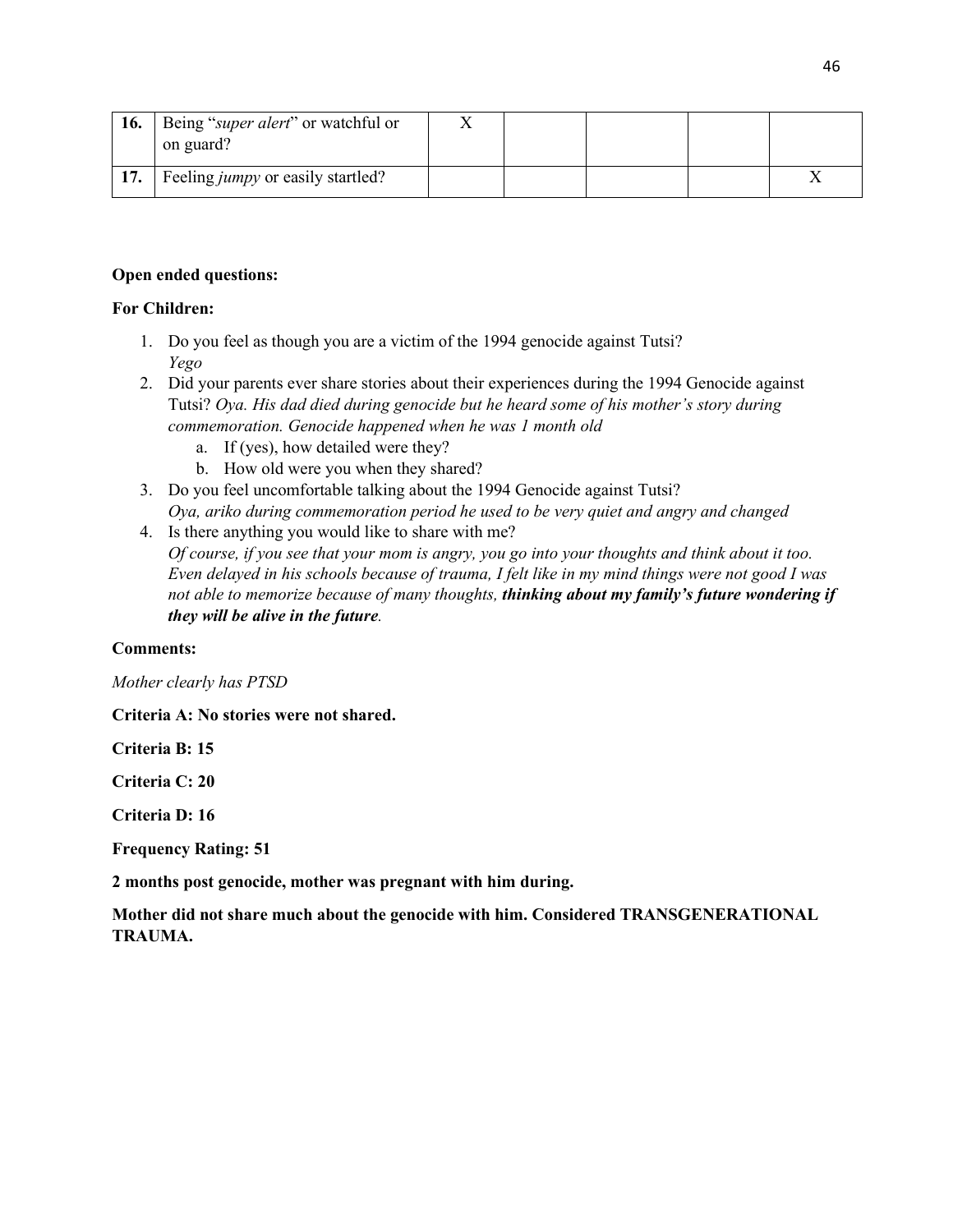### **Name**: *Participant F*

### **DOB**: 1994

### **Date and Time**: 11/18/2021, 8:42AM

| No. | <b>Response (English)</b>                                                                                                                                             | Not at<br>all $(1)$       | A little<br>bit(2) | <b>Moderately</b><br>(3) | Quite a<br>bit(4) | <b>Extremely</b><br>(5) |
|-----|-----------------------------------------------------------------------------------------------------------------------------------------------------------------------|---------------------------|--------------------|--------------------------|-------------------|-------------------------|
| 1.  | Repeated, disturbing <i>memories</i> ,<br>thoughts or images of a stressful<br>experience from the past?                                                              |                           |                    |                          |                   | X                       |
| 2.  | Repeated, disturbing dreams of a<br>stressful experience from the past?                                                                                               |                           |                    |                          | X                 |                         |
| 3.  | Suddenly <i>acting</i> or <i>feeling</i> as if a<br>stressful experience were happening<br>again (as if you were reliving it)?                                        | X                         |                    |                          |                   |                         |
| 4.  | Feeling very <i>upset</i> when something<br>reminded you of a stressful<br>experience from the past?                                                                  |                           |                    |                          |                   | X                       |
| 5.  | Having <i>physical reactions</i> (e.g.,<br>heart pounding, sweating, trouble<br>breathing) when something reminded<br>you of a stressful experience from<br>the past? |                           | $\mathbf X$        |                          |                   |                         |
| 6.  | Avoid thinking or talking about a<br>stressful experience from the past or<br>avoid having feelings related to it?                                                    | X                         |                    |                          |                   |                         |
| 7.  | Avoid <i>activities</i> or <i>situations</i> because<br>they remind you of a stressful<br>experience from the past?                                                   |                           |                    |                          | X                 |                         |
| 8.  | Trouble remembering important<br>parts of a stressful experience from<br>the past?                                                                                    |                           |                    |                          |                   | X                       |
| 9.  | Loss of <i>interest</i> in things you used to<br>enjoy?                                                                                                               |                           |                    |                          |                   | X                       |
| 10. | Feeling <i>distant</i> or <i>cut off</i> from other<br>people?                                                                                                        | $\boldsymbol{\mathrm{X}}$ |                    |                          |                   |                         |
| 11. | Feeling emotionally numb or being<br>unable to have loving feelings<br>towards those close to you?                                                                    | X                         |                    |                          |                   |                         |
| 12. | Feeling as if your future will be cut<br>short?                                                                                                                       | X                         |                    |                          |                   |                         |
| 13. | Trouble falling or staying asleep?                                                                                                                                    | $\boldsymbol{\mathrm{X}}$ |                    |                          |                   |                         |
| 14. | Feeling <i>irritable</i> or having <i>angry</i><br>outbursts?                                                                                                         | $\boldsymbol{\mathrm{X}}$ |                    |                          |                   |                         |
| 15. | Having difficulty concentrating?                                                                                                                                      |                           |                    |                          |                   | X                       |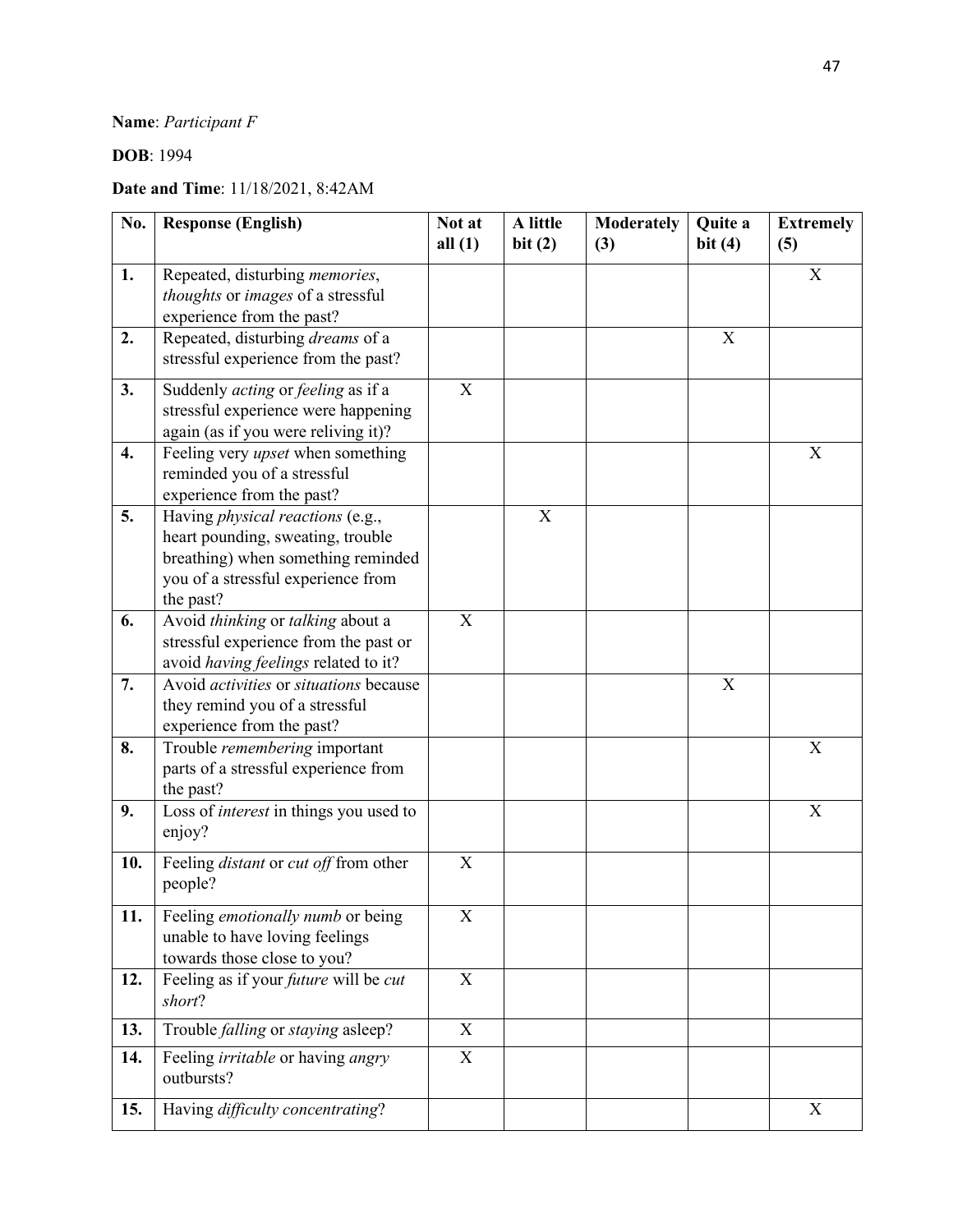| 16. | Being "super alert" or watchful or<br>on guard? |  |  |  |
|-----|-------------------------------------------------|--|--|--|
| 17. | Feeling <i>jumpy</i> or easily startled?        |  |  |  |

#### **Open ended questions:**

#### **For Children:**

- 1. Do you feel as though you are a victim of the 1994 genocide against Tutsi? *Yego*
- 2. Did your parents ever share stories about their experiences during the 1994 Genocide against Tutsi? *His biological parents are not alive* 
	- a. If (yes), how detailed were they? *Detailed—adopted parents told him everything*
	- b. How old were you when they shared? *7 years old*
- 3. Do you feel uncomfortable talking about the 1994 Genocide against Tutsi? *Oya*
- 4. Is there anything you would like to share with me?

*When I am with people talking about genocide I feel better. Overcome the history by sharing it with everyone. I like to take care of people. I have raised many orphans and even now two of them have gotten married.* 

#### **Comments:**

*Mother has signs of trauma. Especially during commemoration week, she gets quiet and can't get out of bed. Theo joined the army shortly after. Seeing his parents trauma made him want to take revenge, my mind works wondering how something like this could have happened.* 

#### **Criteria A: Did not grow up with biological parents. Young introduction to genocide but very**  *animated* **and** *stable* **when talking about it. Yes- Moderate +3.**

**Criteria B: 17**

**Criteria C: 18** 

**Criteria D: 13**

**Frequency score: 51**

**0 years Post Genocide**

**Young introduction but very comfortable with talking about genocide and shared in a healthy way. Considered TRANSGERERATIONAL.**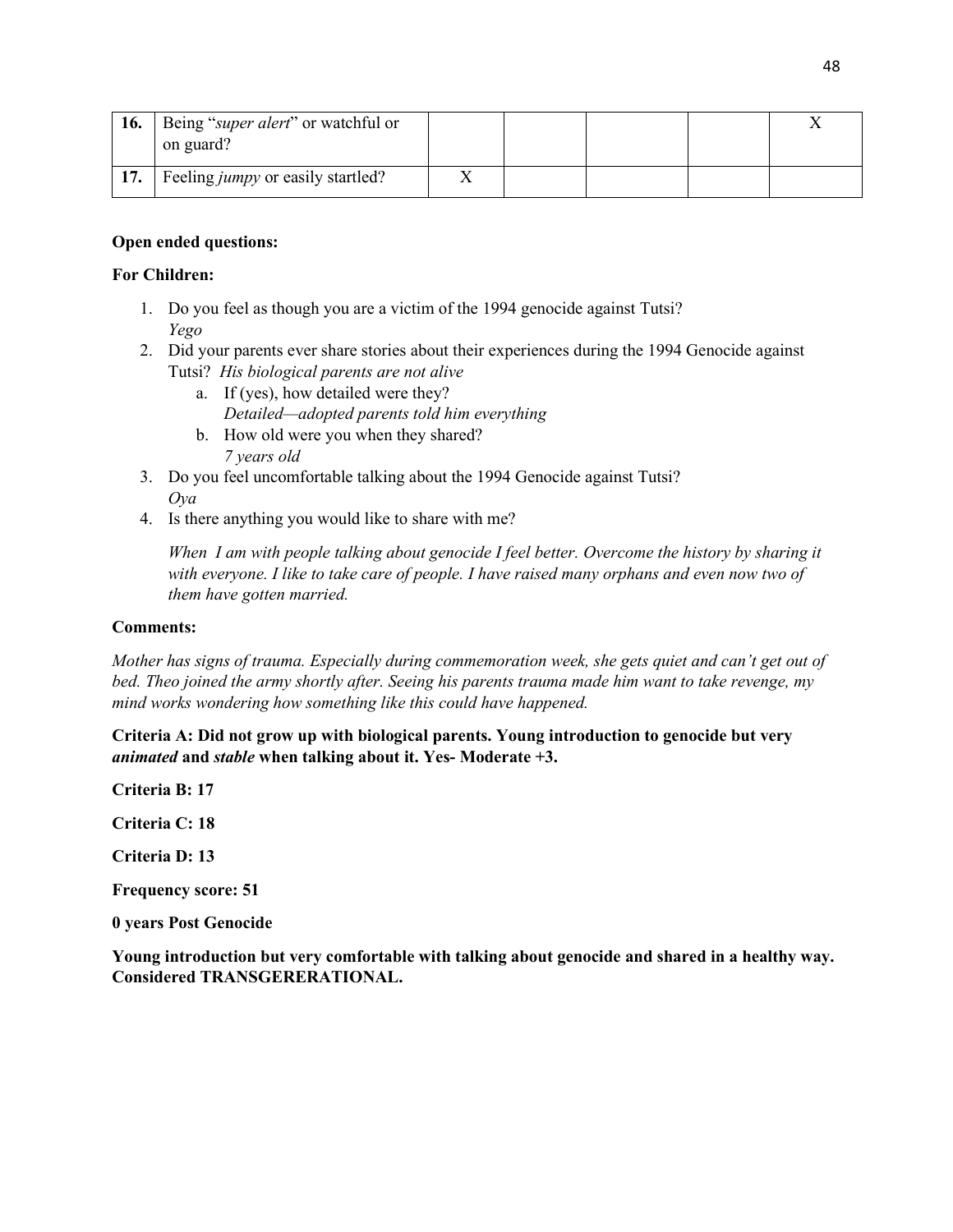### **Name**: *Participant G*

### **DOB**: 1994

### **Date and Time**: 11/18/2021, 9:12AM

| No. | <b>Response (English)</b>                                                                                                                                             | Not at<br>all $(1)$ | A little<br>bit(2) | <b>Moderately</b><br>(3)  | Quite a<br>bit $(4)$ | <b>Extremely</b><br>(5) |
|-----|-----------------------------------------------------------------------------------------------------------------------------------------------------------------------|---------------------|--------------------|---------------------------|----------------------|-------------------------|
| 1.  | Repeated, disturbing <i>memories</i> ,<br>thoughts or images of a stressful<br>experience from the past?                                                              |                     |                    |                           |                      | X                       |
| 2.  | Repeated, disturbing dreams of a<br>stressful experience from the past?                                                                                               |                     |                    |                           |                      | $\mathbf X$             |
| 3.  | Suddenly <i>acting</i> or <i>feeling</i> as if a<br>stressful experience were happening<br>again (as if you were reliving it)?                                        |                     |                    | X                         |                      |                         |
| 4.  | Feeling very <i>upset</i> when something<br>reminded you of a stressful<br>experience from the past?                                                                  |                     |                    |                           |                      | X                       |
| 5.  | Having <i>physical reactions</i> (e.g.,<br>heart pounding, sweating, trouble<br>breathing) when something reminded<br>you of a stressful experience from<br>the past? |                     |                    | $\boldsymbol{\mathrm{X}}$ |                      |                         |
| 6.  | Avoid thinking or talking about a<br>stressful experience from the past or<br>avoid having feelings related to it?                                                    | X                   |                    |                           |                      |                         |
| 7.  | Avoid <i>activities</i> or <i>situations</i> because<br>they remind you of a stressful<br>experience from the past?                                                   |                     |                    |                           |                      | X                       |
| 8.  | Trouble remembering important<br>parts of a stressful experience from<br>the past?                                                                                    |                     |                    |                           | X                    |                         |
| 9.  | Loss of <i>interest</i> in things you used to<br>enjoy?                                                                                                               |                     |                    |                           |                      | X                       |
| 10. | Feeling distant or cut off from other<br>people?                                                                                                                      |                     |                    | X                         |                      |                         |
| 11. | Feeling emotionally numb or being<br>unable to have loving feelings<br>towards those close to you?                                                                    |                     |                    |                           |                      | X                       |
| 12. | Feeling as if your future will be cut<br>short?                                                                                                                       |                     | X                  |                           |                      |                         |
| 13. | Trouble falling or staying asleep?                                                                                                                                    |                     |                    |                           |                      | X                       |
| 14. | Feeling <i>irritable</i> or having <i>angry</i><br>outbursts?                                                                                                         | X                   |                    |                           |                      |                         |
| 15. | Having difficulty concentrating?                                                                                                                                      | X                   |                    |                           |                      |                         |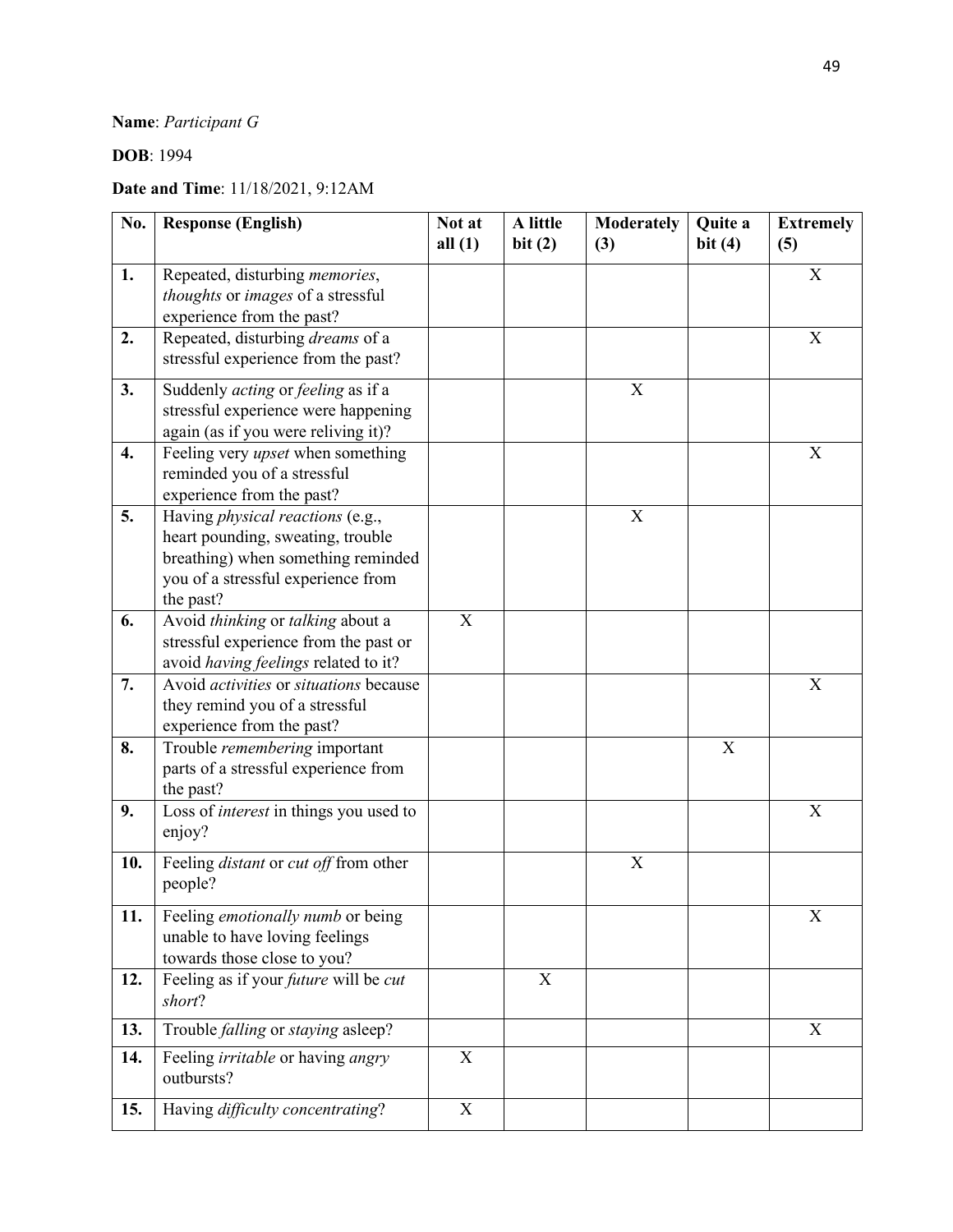| 16. | Being "super alert" or watchful or<br>on guard? |  |  |  |
|-----|-------------------------------------------------|--|--|--|
| 17. | Feeling <i>jumpy</i> or easily startled?        |  |  |  |

#### **Open ended questions:**

#### **For Children:**

- 1. Do you feel as though you are a victim of the 1994 genocide against Tutsi? *Yego*
- 2. Did your parents ever share stories about their experiences during the 1994 Genocide against Tutsi? *Yego* 
	- a. If (yes), how detailed were they? *Very detailed and her dad had a register about everything that happened during genocide that she was given*
	- b. How old were you when they shared? *10 years old*
- 3. Do you feel uncomfortable talking about the 1994 Genocide against Tutsi? *Oya she is very comfortable and likes that conversation.*
- 4. Is there anything you would like to share with me?

#### **Comments:**

*She remained with her mother because her father was beaten in the head and went blind and had brain damage. He passed after the genocide was over from brain cancer. Both of her parents had trauma. Her dad was especially angry at everyone and died without forgiving the perpetrators.* 

**Criteria A: Yes, read her dads register about what happened, father was impaired due to injuries and she was young (primary school). Moderate (she was emotionally very stable during the interview).** 

**Criteria B: 21**

**Criteria C: 25**

**Criteria D: 13**

**Frequency score: 62**

**0 years Post Genocide** 

**Detailed introduction into parent's trauma. Very high frequency score. Considered SHARED TRAUMA and TRANSGENERATIONAL.**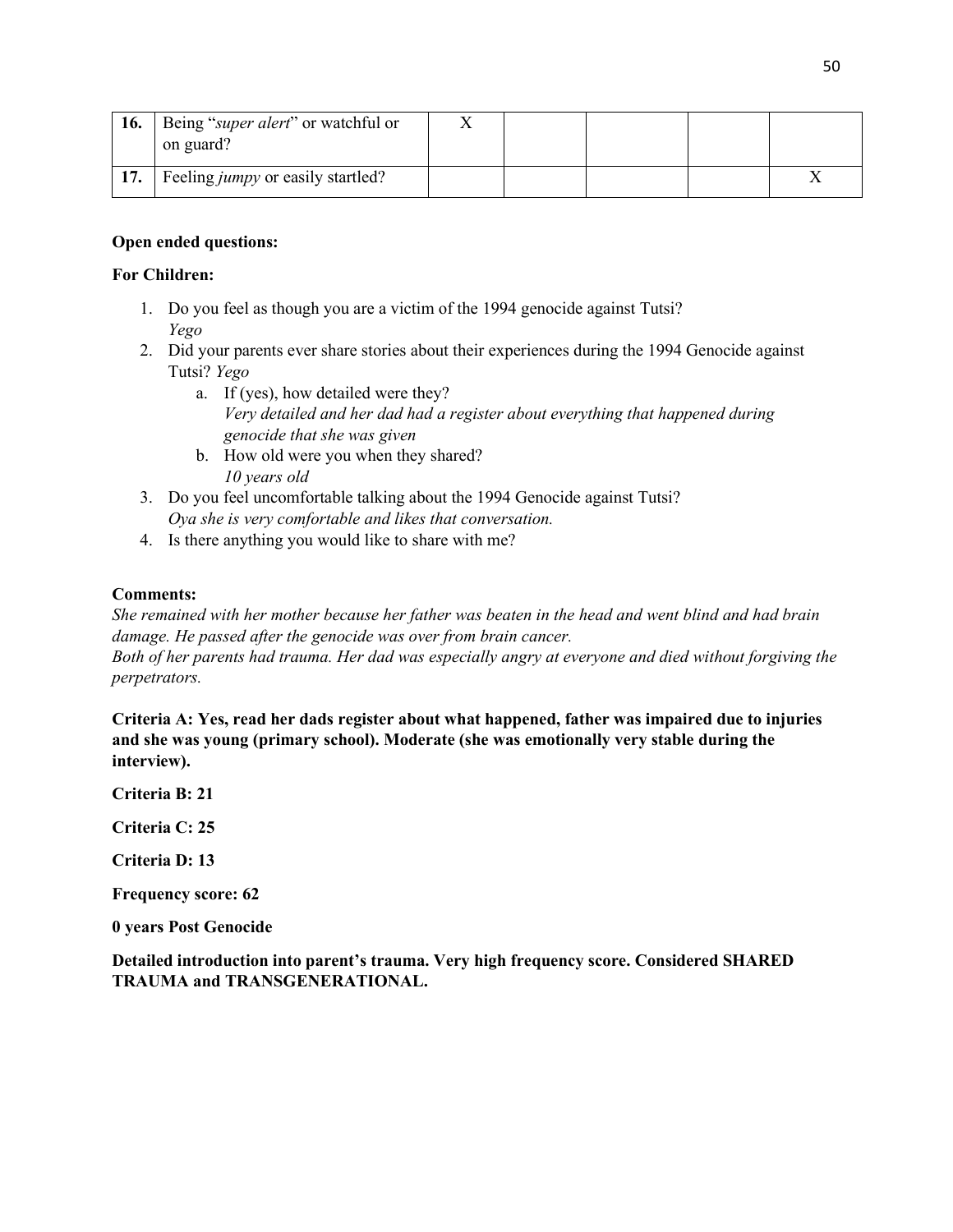### **Name**: *Participant H*

### **DOB**: 1998

### **Date and Time**: 11/18/2021, 11:15

| No. | <b>Response (English)</b>                                                                                                                                      | Not at<br>all $(1)$       | A little<br>bit(2) | Moderately  | Quite a<br>bit $(4)$ | <b>Extremely</b><br>(5) |
|-----|----------------------------------------------------------------------------------------------------------------------------------------------------------------|---------------------------|--------------------|-------------|----------------------|-------------------------|
|     |                                                                                                                                                                |                           |                    | (3)         |                      |                         |
| 1.  | Repeated, disturbing <i>memories</i> ,<br>thoughts or images of a stressful<br>experience from the past?                                                       |                           |                    |             |                      | X                       |
| 2.  | Repeated, disturbing dreams of a<br>stressful experience from the past?                                                                                        |                           |                    | X           |                      |                         |
| 3.  | Suddenly acting or feeling as if a<br>stressful experience were happening<br>again (as if you were reliving it)?                                               | $\boldsymbol{\mathrm{X}}$ |                    |             |                      |                         |
| 4.  | Feeling very upset when something<br>reminded you of a stressful<br>experience from the past?                                                                  |                           |                    |             |                      | $\mathbf X$             |
| 5.  | Having physical reactions (e.g.,<br>heart pounding, sweating, trouble<br>breathing) when something reminded<br>you of a stressful experience from<br>the past? |                           |                    |             |                      | X                       |
| 6.  | Avoid thinking or talking about a<br>stressful experience from the past or<br>avoid having feelings related to it?                                             |                           |                    | $\mathbf X$ |                      |                         |
| 7.  | Avoid <i>activities</i> or <i>situations</i> because<br>they remind you of a stressful<br>experience from the past?                                            |                           |                    |             |                      | X                       |
| 8.  | Trouble remembering important<br>parts of a stressful experience from<br>the past?                                                                             | X                         |                    |             |                      |                         |
| 9.  | Loss of <i>interest</i> in things you used to<br>enjoy?                                                                                                        | X                         |                    |             |                      |                         |
| 10. | Feeling <i>distant</i> or <i>cut off</i> from other<br>people?                                                                                                 | X                         |                    |             |                      |                         |
| 11. | Feeling emotionally numb or being<br>unable to have loving feelings<br>towards those close to you?                                                             | $\mathbf X$               |                    |             |                      |                         |
| 12. | Feeling as if your <i>future</i> will be <i>cut</i><br>short?                                                                                                  | X                         |                    |             |                      |                         |
| 13. | Trouble falling or staying asleep?                                                                                                                             | X                         |                    |             |                      |                         |
| 14. | Feeling <i>irritable</i> or having <i>angry</i><br>outbursts?                                                                                                  | $\mathbf X$               |                    |             |                      |                         |
| 15. | Having difficulty concentrating?                                                                                                                               |                           |                    |             |                      | X                       |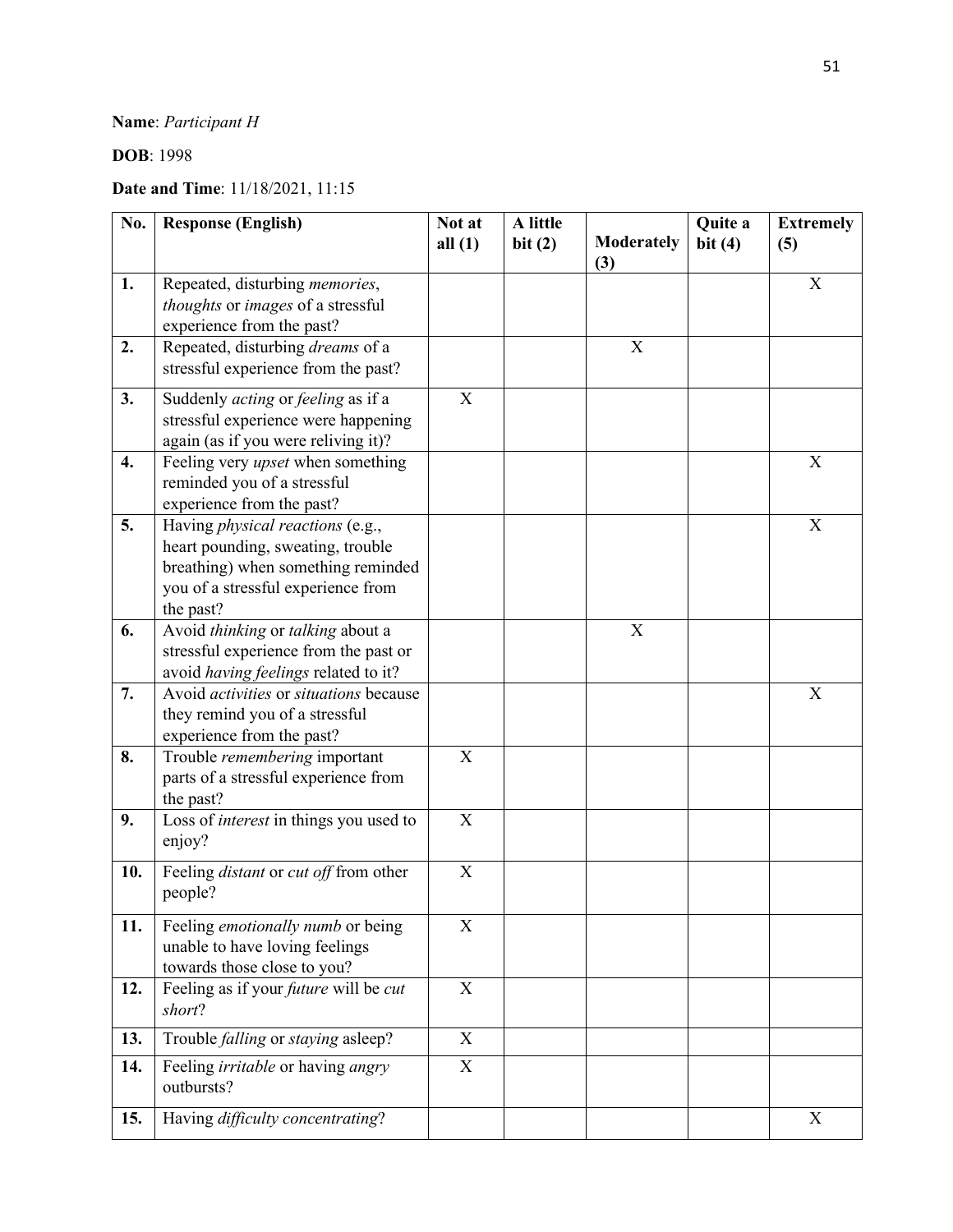| 16. | Being "super alert" or watchful or<br>on guard? |  |  |  |
|-----|-------------------------------------------------|--|--|--|
| 17. | Feeling <i>jumpy</i> or easily startled?        |  |  |  |

#### **Open ended questions:**

#### **For Children:**

- 1. Do you feel as though you are a victim of the 1994 genocide against Tutsi? *Oya*
- 2. Did your parents ever share stories about their experiences during the 1994 Genocide against Tutsi? *Yego* 
	- a. If (yes), how detailed were they? *They were not detailed*
	- b. How old were you when they shared? *16 when they shared*
- 3. Do you feel uncomfortable talking about the 1994 Genocide against Tutsi? *Oya*
- 4. Is there anything you would like to share with me?

#### **Comments:**

*During commemoration period I see some trauma in my parents. My mother isolates herself. I used to get angry seeing her upset.* 

**Criteria A: No. Older and not detailed in sharing.** 

**Criteria B: 19**

**Criteria C: 13**

**Criteria D: 13**

**Frequency score: 45**

**4 years Post Genocide** 

**Later introduction into parents' trauma and not detailed (hard to consider Category A as marked). Considered TRANSGENERATIONAL.**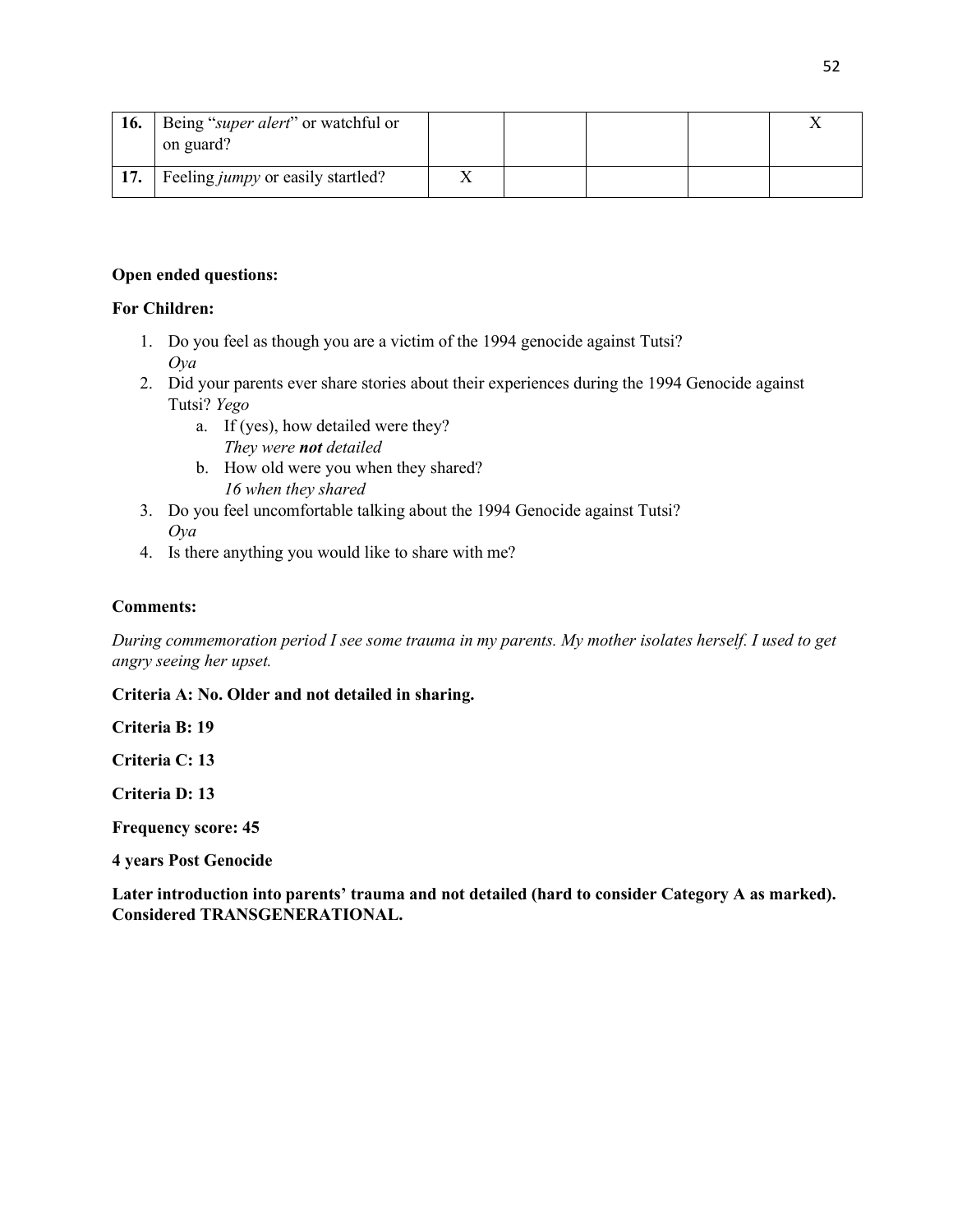### **Name**: *Participant I*

**DOB**: 1996

### **Date and Time**: 11/18/2021, 11:46AM

| No.      | <b>Response (English)</b>                                                                                                                                             | Not at<br>all $(1)$ | A little<br>bit(2) | <b>Moderately</b><br>(3)  | Quite a<br>bit $(4)$ | <b>Extremely</b><br>(5) |
|----------|-----------------------------------------------------------------------------------------------------------------------------------------------------------------------|---------------------|--------------------|---------------------------|----------------------|-------------------------|
| 1.<br>2. | Repeated, disturbing <i>memories</i> ,<br>thoughts or images of a stressful<br>experience from the past?<br>Repeated, disturbing dreams of a                          |                     | X                  | $\boldsymbol{\mathrm{X}}$ |                      |                         |
|          | stressful experience from the past?                                                                                                                                   |                     |                    |                           |                      |                         |
| 3.       | Suddenly acting or feeling as if a<br>stressful experience were happening<br>again (as if you were reliving it)?                                                      |                     |                    |                           |                      | X                       |
| 4.       | Feeling very <i>upset</i> when something<br>reminded you of a stressful<br>experience from the past?                                                                  |                     |                    |                           |                      | X                       |
| 5.       | Having <i>physical reactions</i> (e.g.,<br>heart pounding, sweating, trouble<br>breathing) when something reminded<br>you of a stressful experience from<br>the past? | X                   |                    |                           |                      |                         |
| 6.       | Avoid thinking or talking about a<br>stressful experience from the past or<br>avoid having feelings related to it?                                                    |                     |                    |                           |                      | X                       |
| 7.       | Avoid <i>activities</i> or <i>situations</i> because<br>they remind you of a stressful<br>experience from the past?                                                   | X                   |                    |                           |                      |                         |
| 8.       | Trouble remembering important<br>parts of a stressful experience from<br>the past?                                                                                    |                     |                    |                           | $\mathbf X$          |                         |
| 9.       | Loss of <i>interest</i> in things you used to<br>enjoy?                                                                                                               | X                   |                    |                           |                      |                         |
| 10.      | Feeling <i>distant</i> or <i>cut off</i> from other<br>people?                                                                                                        | X                   |                    |                           |                      |                         |
| 11.      | Feeling emotionally numb or being<br>unable to have loving feelings<br>towards those close to you?                                                                    |                     |                    | X                         |                      |                         |
| 12.      | Feeling as if your <i>future</i> will be <i>cut</i><br>short?                                                                                                         | X                   |                    |                           |                      |                         |
| 13.      | Trouble falling or staying asleep?                                                                                                                                    |                     |                    |                           |                      | X                       |
| 14.      | Feeling <i>irritable</i> or having <i>angry</i><br>outbursts?                                                                                                         | X                   |                    |                           |                      |                         |
| 15.      | Having difficulty concentrating?                                                                                                                                      |                     |                    |                           |                      | X                       |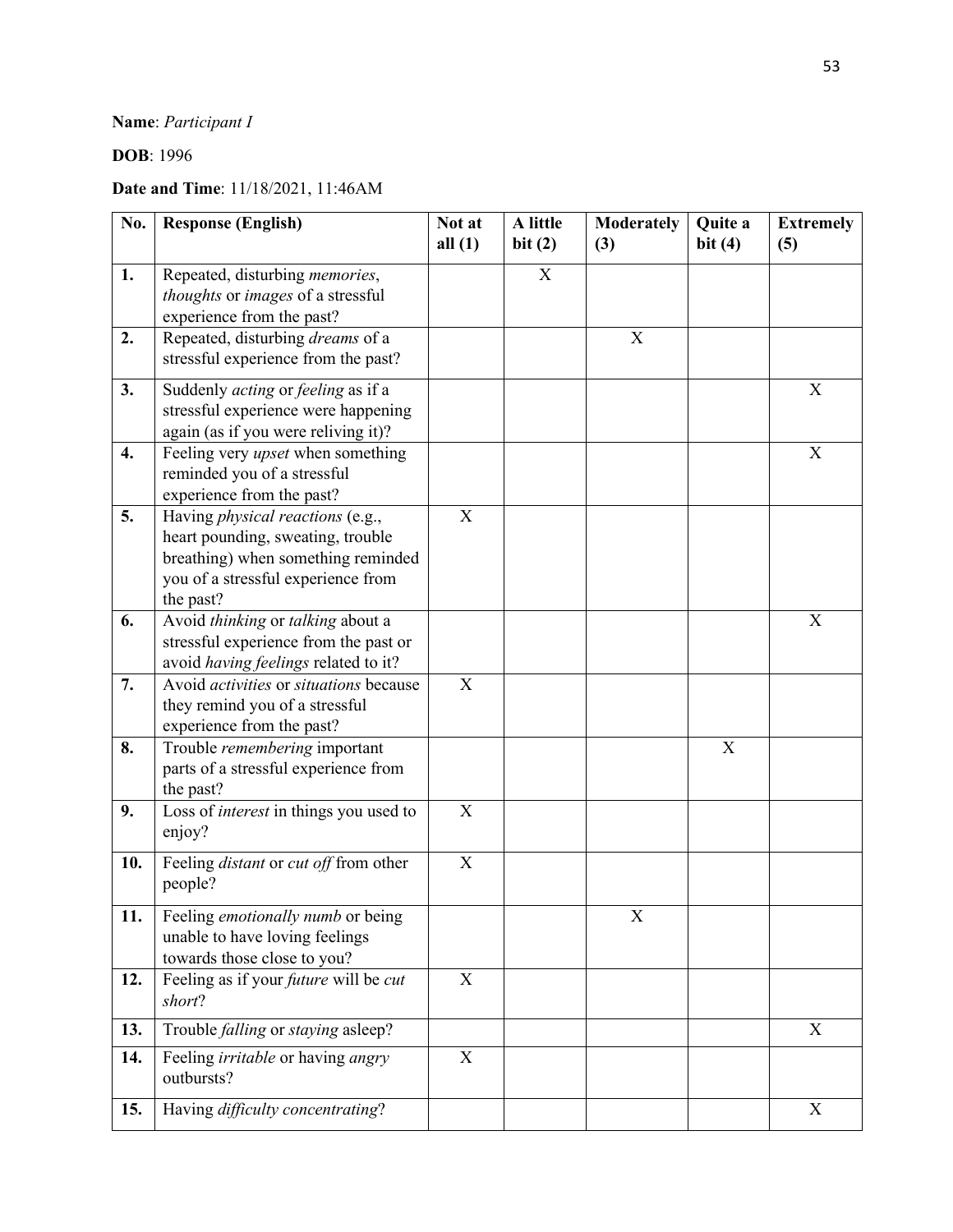| 16. | Being "super alert" or watchful or<br>on guard? |  |  |  |
|-----|-------------------------------------------------|--|--|--|
| 17. | Feeling <i>jumpy</i> or easily startled?        |  |  |  |

#### **Open ended questions:**

#### **For Children:**

- 1. Do you feel as though you are a victim of the 1994 genocide against Tutsi? *Yego*
- 2. Did your parents ever share stories about their experiences during the 1994 Genocide against Tutsi? *Yego* 
	- a. If (yes), how detailed were they? *Everything was in detail*
	- b. How old were you when they shared? *21 years old*
- 3. Do you feel uncomfortable talking about the 1994 Genocide against Tutsi? *Oya*
- 4. Is there anything you would like to share with me? *Let me tell you about the consequence of the children- our parents had no hope of life, everything they wanted to do or work was very complicated. It had led to the children to not go to school because their parents did not have the idea of sending their children to school. There are some children who have trauma but because of our history. Even to not have family relatives (My mom does not have any left).*

#### **Comments:**

#### *Her father is deceased*

*Mother is clearly traumatized, shouting angry outbursts, headaches, and isolation. She does not like the people who has made her mother hurt so much.* 

#### **Criteria A: Yes, but late. No additional points added.**

**Criteria B: 16** 

**Criteria C: 16** 

**Criteria D: 19**

**Frequency score: 51**

**2 years Post Genocide** 

**Older introduction into mother's trauma. Considered TRANSGENERATIONAL.**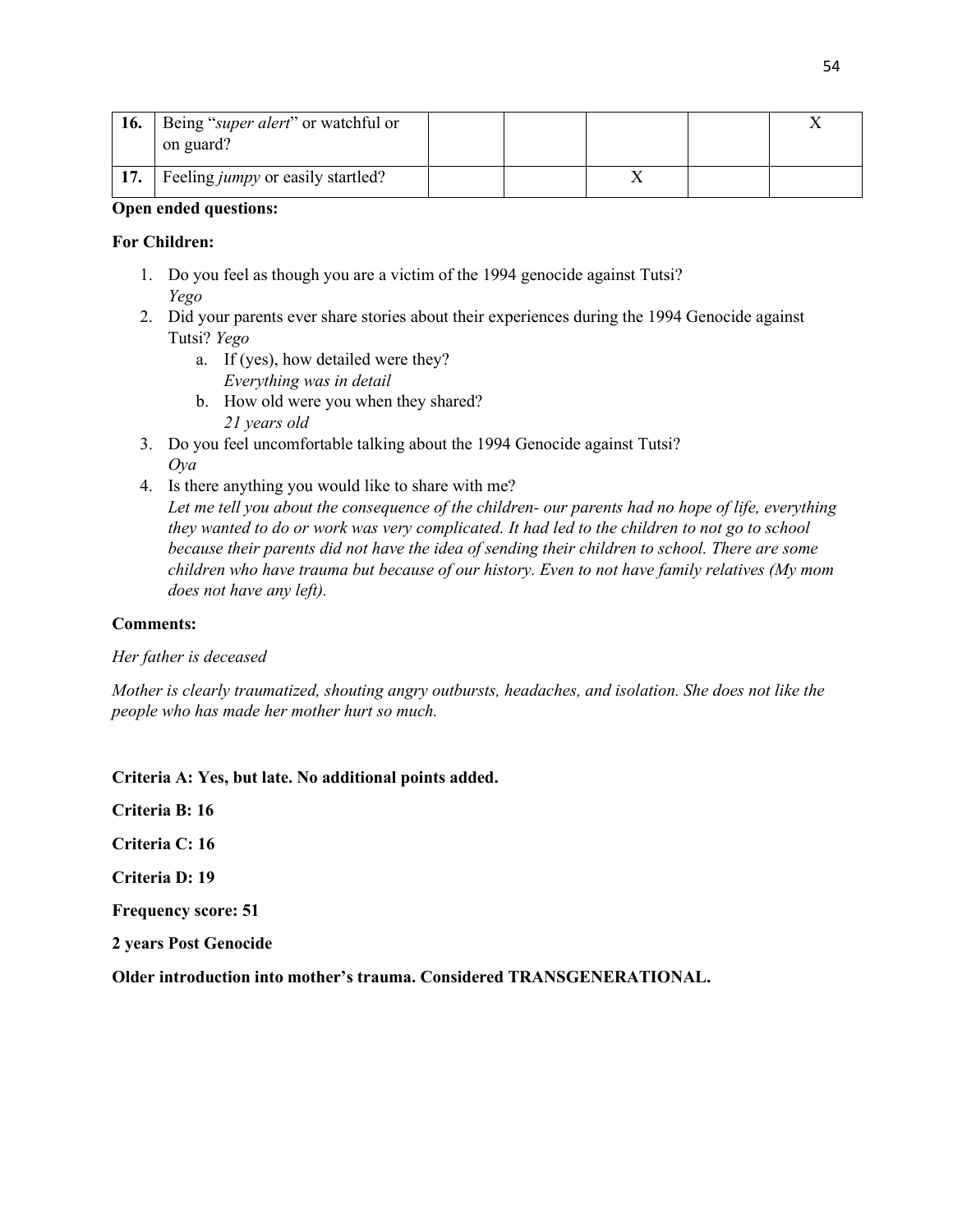### **Name**: *Participant J*

### **DOB**: 1994

### **Date and Time**: 11/18/2021, 12:12PM

| No. | <b>Response (English)</b>                                                                                                                                             | Not at<br>all $(1)$ | A little<br>bit(2) | <b>Moderately</b><br>(3) | Quite a<br>bit $(4)$ | <b>Extremely</b><br>(5)   |
|-----|-----------------------------------------------------------------------------------------------------------------------------------------------------------------------|---------------------|--------------------|--------------------------|----------------------|---------------------------|
| 1.  | Repeated, disturbing <i>memories</i> ,<br>thoughts or images of a stressful<br>experience from the past?                                                              |                     |                    |                          |                      | X                         |
| 2.  | Repeated, disturbing dreams of a<br>stressful experience from the past?                                                                                               |                     |                    |                          |                      | $\mathbf X$               |
| 3.  | Suddenly acting or feeling as if a<br>stressful experience were happening<br>again (as if you were reliving it)?                                                      |                     |                    |                          |                      | $\boldsymbol{\mathrm{X}}$ |
| 4.  | Feeling very upset when something<br>reminded you of a stressful<br>experience from the past?                                                                         |                     |                    |                          |                      | $\mathbf X$               |
| 5.  | Having <i>physical reactions</i> (e.g.,<br>heart pounding, sweating, trouble<br>breathing) when something reminded<br>you of a stressful experience from<br>the past? |                     |                    |                          |                      | X                         |
| 6.  | Avoid thinking or talking about a<br>stressful experience from the past or<br>avoid having feelings related to it?                                                    | X                   |                    |                          |                      |                           |
| 7.  | Avoid <i>activities</i> or <i>situations</i> because<br>they remind you of a stressful<br>experience from the past?                                                   |                     |                    |                          | X                    |                           |
| 8.  | Trouble remembering important<br>parts of a stressful experience from<br>the past?                                                                                    |                     |                    |                          |                      | X                         |
| 9.  | Loss of <i>interest</i> in things you used to<br>enjoy?                                                                                                               | X                   |                    |                          |                      |                           |
| 10. | Feeling <i>distant</i> or <i>cut off</i> from other<br>people?                                                                                                        |                     |                    |                          | X                    |                           |
| 11. | Feeling emotionally numb or being<br>unable to have loving feelings<br>towards those close to you?                                                                    |                     |                    |                          | X                    |                           |
| 12. | Feeling as if your <i>future</i> will be <i>cut</i><br>short?                                                                                                         |                     |                    |                          |                      | X                         |
| 13. | Trouble falling or staying asleep?                                                                                                                                    |                     |                    | X                        |                      |                           |
| 14. | Feeling <i>irritable</i> or having <i>angry</i><br>outbursts?                                                                                                         |                     |                    |                          |                      | $\boldsymbol{\mathrm{X}}$ |
| 15. | Having difficulty concentrating?                                                                                                                                      | X                   |                    |                          |                      |                           |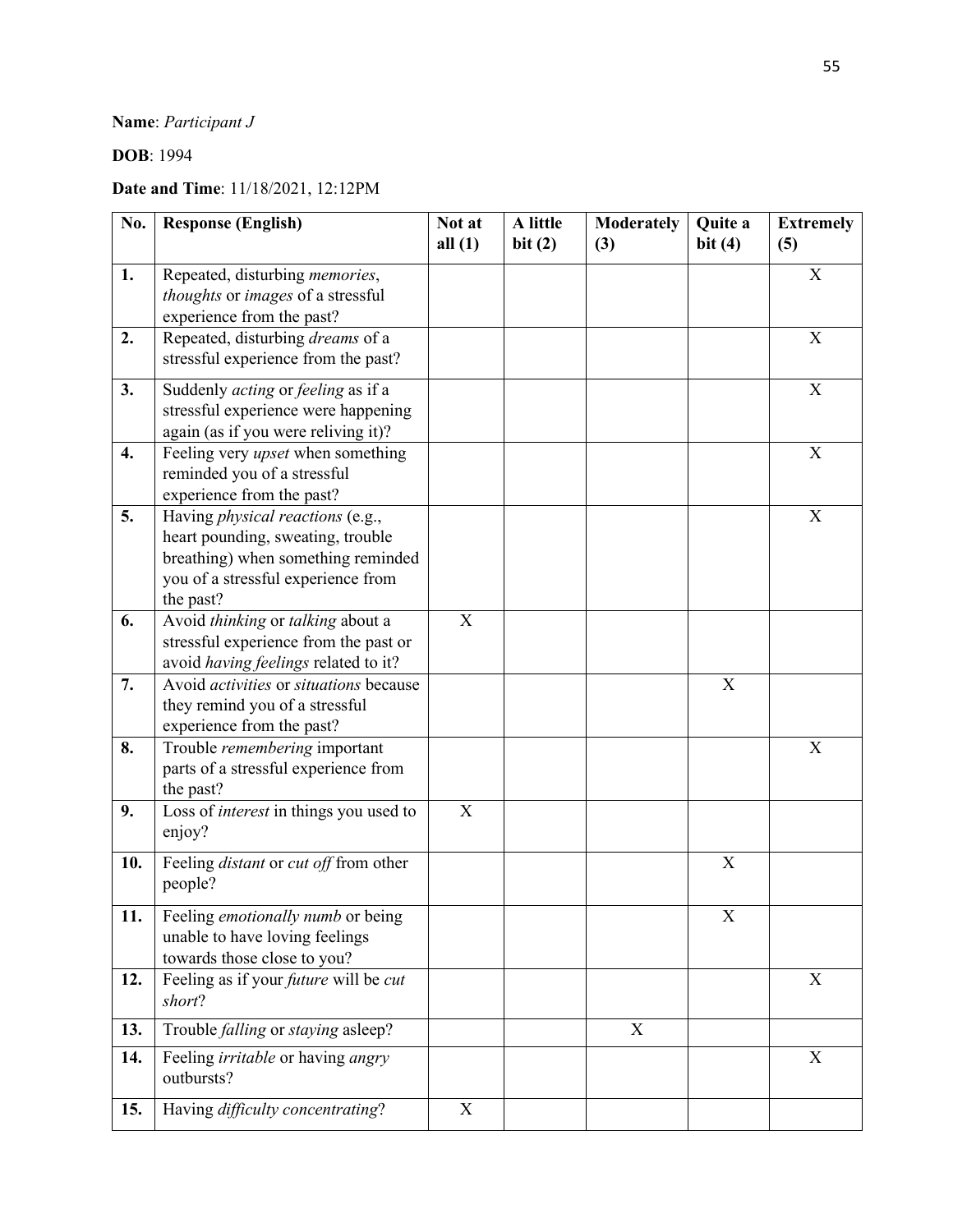| 16. | Being "super alert" or watchful or<br>on guard? |  |  |  |
|-----|-------------------------------------------------|--|--|--|
| 17. | Feeling <i>jumpy</i> or easily startled?        |  |  |  |

#### **Open ended questions:**

#### **For Children:**

- 1. Do you feel as though you are a victim of the 1994 genocide against Tutsi? *Yego*
- 2. Did your parents ever share stories about their experiences during the 1994 Genocide against Tutsi? *Yego* 
	- a. If (yes), how detailed were they? *In detail—I had so many questions as a young boy because he wondered where his family was*
	- b. How old were you when they shared? *7 years old*
- 3. Do you feel uncomfortable talking about the 1994 Genocide against Tutsi? *He is comfortable but can only converse with survivors or people who are not perpetrators*
- 4. Is there anything you would like to share with me? *oya*

#### **Comments:**

*His father has major trauma. His father abandoned the family and went back to his village and did not even remarry because he isolates himself and has turned to drugs, alcohol and even joined the army before retiring.*

#### **Criteria A: Yes, young entrance and in detail.**

**Criteria B: 25**

**Criteria C: 24** 

**Criteria D: 18**

**Frequency score: 67**

**0 years Post Genocide** 

**Detailed introduction at a young age to 1994 Genocide against Tutsi. Abandonment by father who is clearly struggling with trauma. Considered TRANSGENERATIONAL and SHARED TRAUMA.**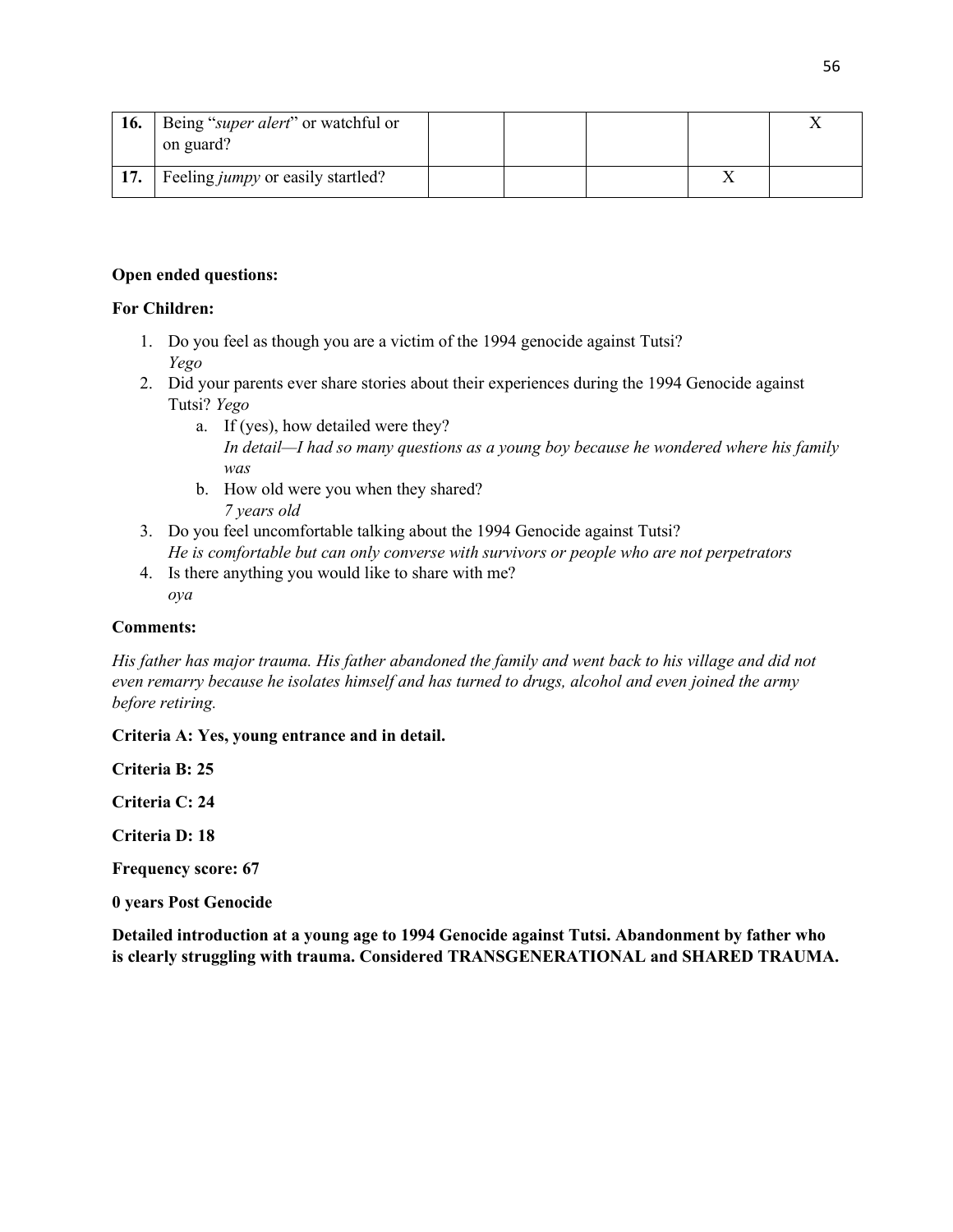### <span id="page-58-0"></span>Appendix B - Blank Interview sheet **Name**:

### **DOB**:

### **Date and Time**:

| No. | <b>Response (English)</b>                                                                                                                                      | Not at<br>all $(1)$ | A little<br>bit(2) | <b>Moderately</b><br>(3) | Quite a bit<br>(4) | <b>Extremely</b><br>(5) |
|-----|----------------------------------------------------------------------------------------------------------------------------------------------------------------|---------------------|--------------------|--------------------------|--------------------|-------------------------|
| 1.  | Repeated, disturbing <i>memories</i> ,<br>thoughts or images of a stressful<br>experience from the past?                                                       |                     |                    |                          |                    |                         |
| 2.  | Repeated, disturbing dreams of a<br>stressful experience from the past?                                                                                        |                     |                    |                          |                    |                         |
| 3.  | Suddenly <i>acting</i> or <i>feeling</i> as if a<br>stressful experience were<br>happening again (as if you were<br>reliving it)?                              |                     |                    |                          |                    |                         |
| 4.  | Feeling very <i>upset</i> when<br>something reminded you of a<br>stressful experience from the past?                                                           |                     |                    |                          |                    |                         |
| 5.  | Having physical reactions (e.g.,<br>heart pounding, sweating, trouble<br>breathing) when something<br>reminded you of a stressful<br>experience from the past? |                     |                    |                          |                    |                         |
| 6.  | Avoid thinking or talking about a<br>stressful experience from the past<br>or avoid having feelings related to<br>it?                                          |                     |                    |                          |                    |                         |
| 7.  | Avoid <i>activities</i> or <i>situations</i><br>because they remind you of a<br>stressful experience from the past?                                            |                     |                    |                          |                    |                         |
| 8.  | Trouble remembering important<br>parts of a stressful experience<br>from the past?                                                                             |                     |                    |                          |                    |                         |
| 9.  | Loss of interest in things you used<br>to enjoy?                                                                                                               |                     |                    |                          |                    |                         |
| 10. | Feeling distant or cut off from<br>other people?                                                                                                               |                     |                    |                          |                    |                         |
| 11. | Feeling emotionally numb or<br>being unable to have loving<br>feelings towards those close to<br>you?                                                          |                     |                    |                          |                    |                         |
| 12. | Feeling as if your <i>future</i> will be<br>cut short?                                                                                                         |                     |                    |                          |                    |                         |
| 13. | Trouble <i>falling</i> or <i>staying</i> asleep?                                                                                                               |                     |                    |                          |                    |                         |